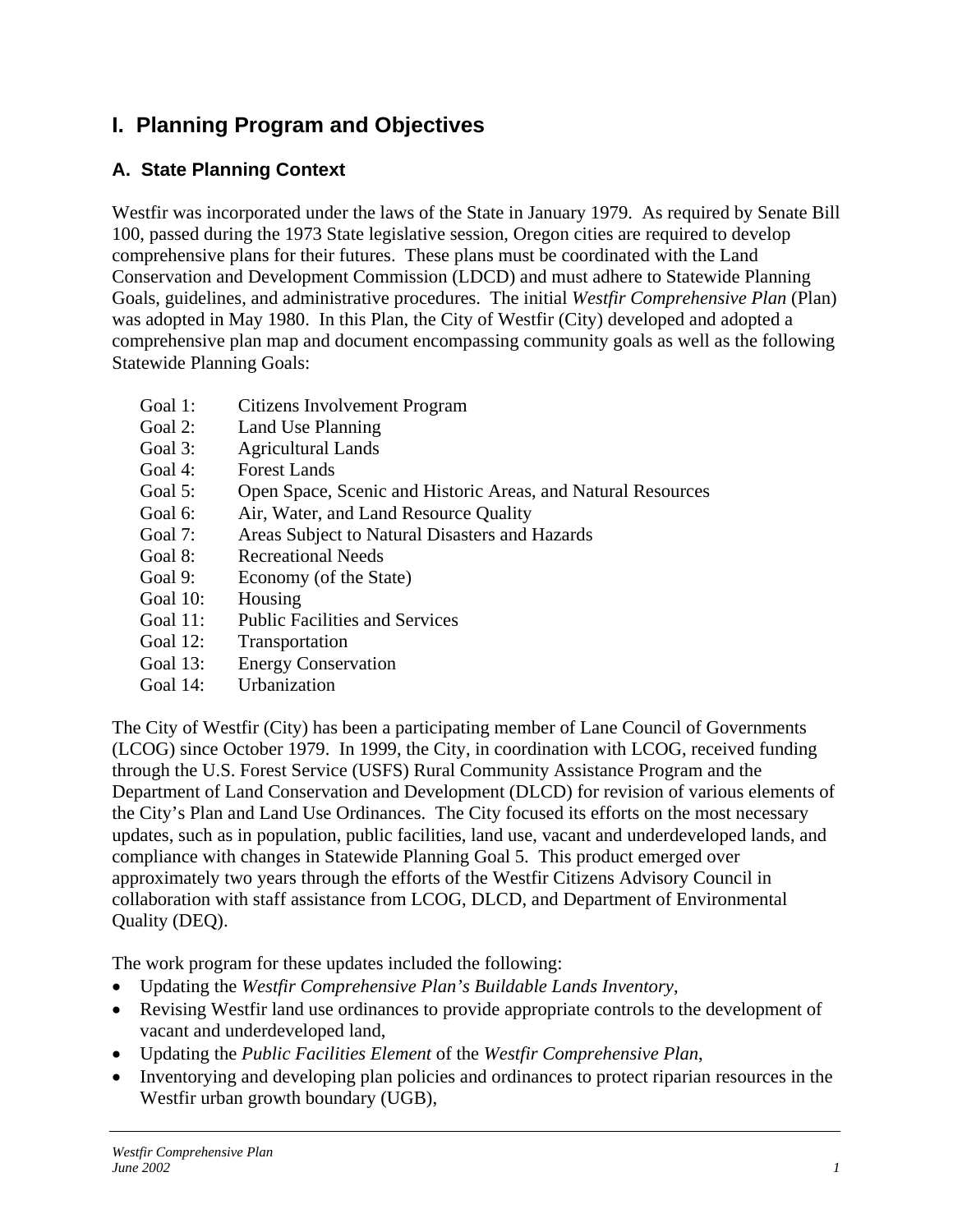- Amending zoning and subdivision ordinances to reflect changes in state law and reprinting (these changes appear in other documents),
- Developing and adopting changes to the *Westfir Comprehensive Plan* and land use ordinances, and
- Reproducing the amended comprehensive plan.

This report presents the results of the above work program as the updated Plan and Plan Diagram for the City of Westfir, Oregon.

For the purposes of Statewide Comprehensive Planning Coordination and Compliance, the following ORS 197.015 definitions are applicable:

| Comprehensive Plan:    | Means a generalized, coordinated land use map and policy statement of<br>the governing body of a state agency, city, county, or special district that<br>interrelates all functions and natural systems and activities relating to the<br>use of lands, including but not limited to sewer and water systems,<br>transportation systems, educational systems, recreational facilities, and<br>natural resources and air and water quality management programs. |
|------------------------|----------------------------------------------------------------------------------------------------------------------------------------------------------------------------------------------------------------------------------------------------------------------------------------------------------------------------------------------------------------------------------------------------------------------------------------------------------------|
| Comprehensive:         | Means all-inclusive, both in terms of the geographic area covered and<br>functional and natural activities and systems occurring in the area<br>covered by the plan.                                                                                                                                                                                                                                                                                           |
| <b>General Nature:</b> | Means a summary of policies and proposals in broad categories and does<br>not necessarily indicate specific locations of any area, activity or use.                                                                                                                                                                                                                                                                                                            |
| Coordinated:           | A plan is <i>coordinated</i> when the needs of all levels of government, semi-<br>public and private agencies, and the citizens of Oregon have been<br>considered and accommodated as much as possible.                                                                                                                                                                                                                                                        |
| Land:                  | Includes water, both surface and subsurface, and the air.                                                                                                                                                                                                                                                                                                                                                                                                      |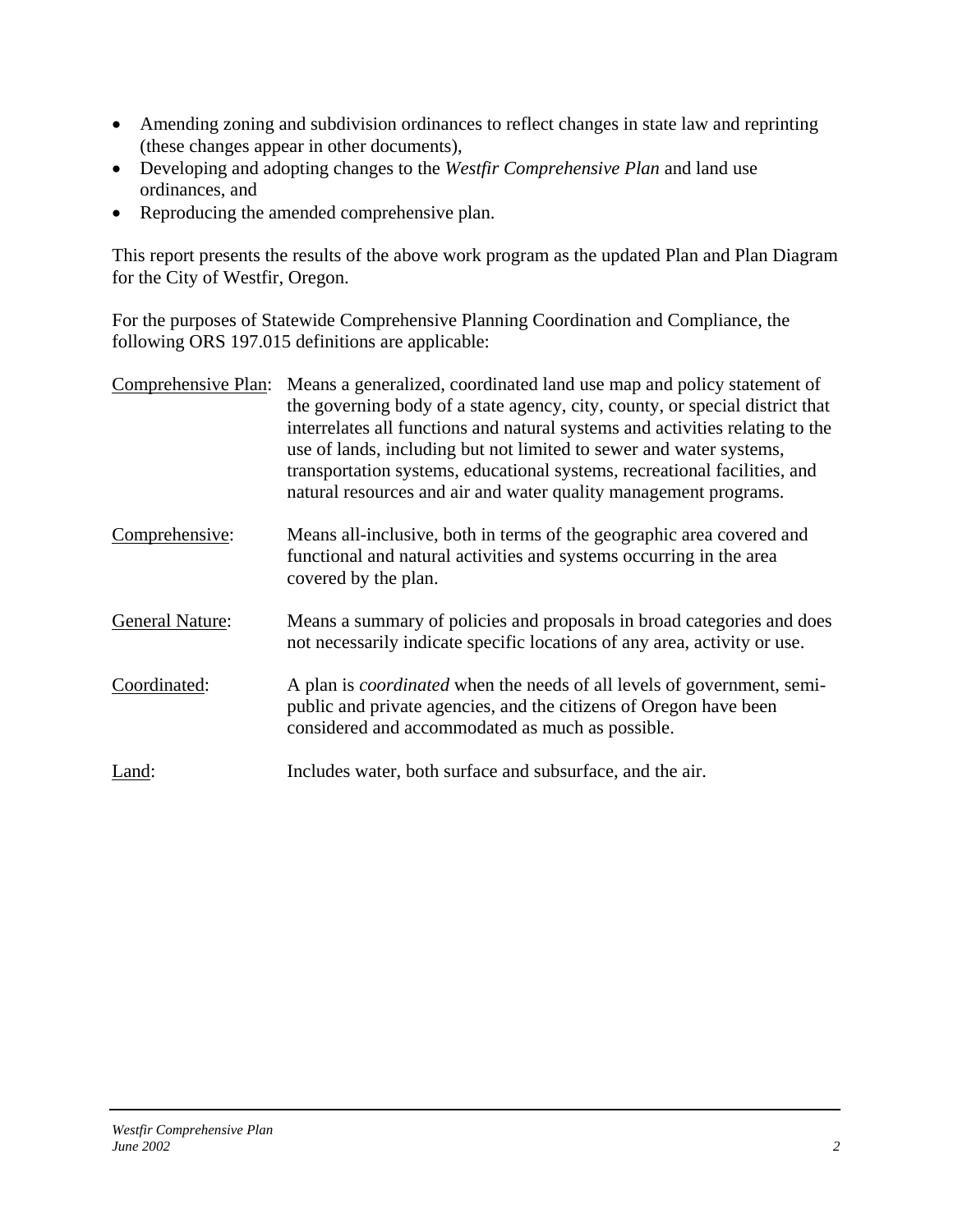# **B. Purpose**

The *Westfir Comprehensive Plan*, maps, and text are intended as a policy statement encompassing broad development objectives, based on established goals, as to form, content, growth pattern, and municipal services of the City of Westfir in providing an environment for people and their activities. The Plan proposals are general in nature and provide development guidance and strategies for the City of Westfir and its limited urbanizing area. In addition, the Plan proposals address community issues and opportunities, community goals and objectives as approved by the Westfir Comprehensive Planning Committee, and goals established under Oregon Revised Statutes related to Comprehensive Planning Coordination (ORS 227, ORS 215 and ORS 197).

In updating this document for the twenty-first century, a number of key changes were made throughout the document. The first part of the document (Section II) includes resource inventory data that form the basis of the subsequent planning sections. Following the resource inventory, Section III lists community issues and opportunities to consider in future planning for Westfir. Based on the resource inventory and the outlined issues and opportunities, the City developed a set of community goals (Section IV). In the last section (Section V), the Comprehensive Plan details strategies and policies designed to actualize these goals.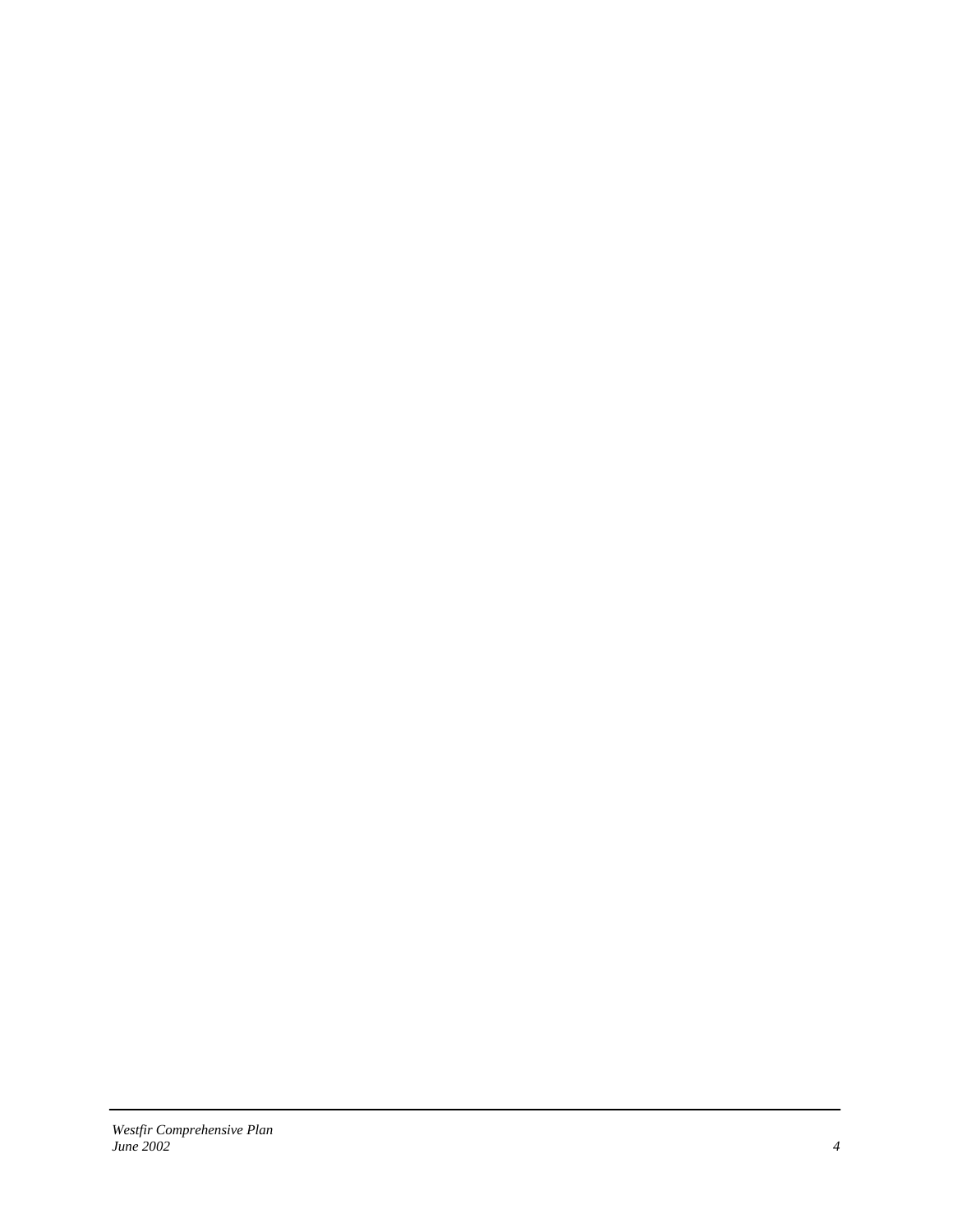# **II. Resource Inventory**

# **A. Community History**

# **Pre-Explorer/Settler Era**

Early area explorers such as botanist David Douglas left written records of the Native American tribes during his Willamette Valley explorations of 1824, as did Hudson Bay explorers in reports to McLoughlin in Fort Vancouver.

These records indicate that 12 Kalapuya tribes occupied the Willamette Valley above the falls of Oregon City. These tribes head flattening and lived on game and produce. The entire population was small, with only a few roving tribes inhabiting the Oakridge-Westfir area by the time the first white settlers arrived.

These wandering groups customarily exchanged visits with their kinsmen in the Cottage Grove area, camping in what is now Oakridge, just east of where the Dunning Ranch lies. Other tribes came from eastern Oregon via established trails over the Cascade Mountains.

By the time of the first European settlement near the Oakridge/Westfir area, approximately 20 Native Americans were in permanent residence in the high prairie to the east. Many names are associated with Native Americans superstition, names such as Baby Rock, Spirit Lake, and Tufti Mountain.

# **Initial Exploration**

Communities of the lower Willamette were settled prior to 1850, while Oakridge-Westfir remained wild mountain country. With the exception of an occasional hunter, the first record of exploration into the area is dated during summer 1852.

On August 20, 1852, a party of seven men was sent out by Linn and Lane counties to determine the feasibility of establishing an immigrant route from the Willamette Forks to Fort Boise. The party departed from Eugene by horseback and followed the river almost to the summit. This route eventually became the Old Military Road, the present-day Rigdon Road.

The explored route was found to make a satisfactory immigrant road. In 1853, from a sketchy description of the route, the famous *Lost Wagon train* attempted to reach Eugene from Lake Malheur. Eventually, all wagon trains traveled through Oakridge Valley.

# **Early Settlement**

The first European settlers arrived at the Oakridge-Westfir area in 1860. This area consists of three levels: high prairie, middle prairie, and Oakridge Valley. On the middle prairie the Sanfords settled to raise cattle and to construct the first dwelling built by European settlers. This settlement came to be known as Hazel Dell and was located approximately a mile east of Oakridge.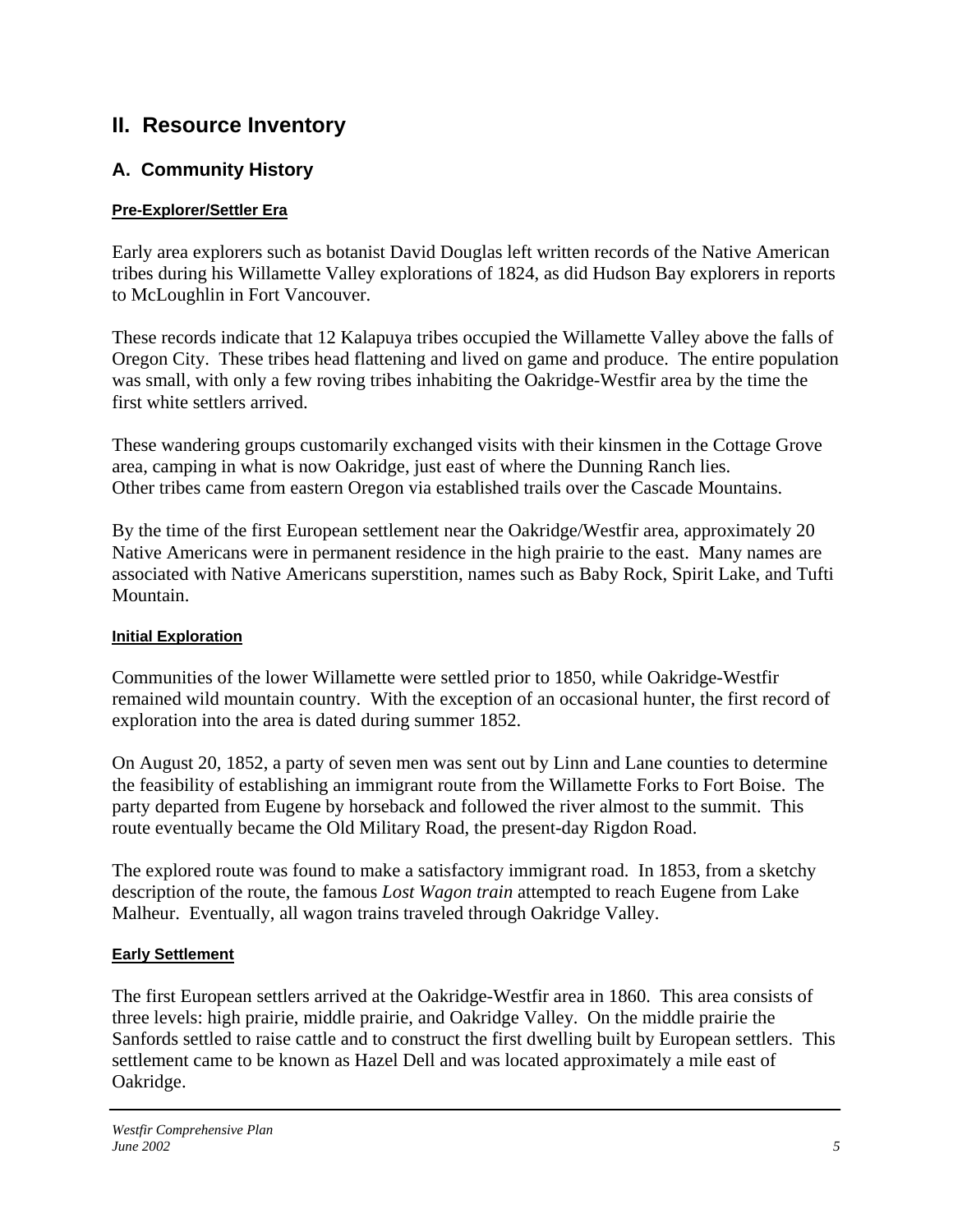#### **Area Development**

The most significant development in the area during the 1860s was construction of the Oregon Central Military Road, more commonly known as the Old Military Road or Pengra Pass Road. This was constructed through local shared funding under the supervision of B.J. Pengra of Springfield and resulted in the federal government granting the company three sections of land for every mile of road constructed. This opened up the area for settlement, which began in earnest in the 1870s after completion of the road. By 1875, enough people were living in the area to support the first school, Big Prairie School, which served the area until 1902.

In 1875 a man by the name of Packard logged with oxen in the area above Deception Creek. The logs were hauled to the river and floated to the mill in Springfield. This was the beginning of a flourished logging industry, which led to local mill construction, railroad logging, and shipment of logs by rail to lower valley mills.

Around 1899, the U.S. Department of Interior appointed the first forest ranger for the Upper Willamette area. The ranger's duties included patrolling, game warden, surveying, erecting cabins, trail building, timber marking, log scaling, locating sites for mills and hotels, fire fighting, and serving as Deputy U.S. Marshall. This was the beginning of the federal forest service programs that are now the responsibilities of the Rigdon and Oakridge Ranger Districts.

The Oregon Central Military Road increased the flow of settlers into the area and supported the development of a freight route for wagons.

In 1909, the Southern Pacific Company initiated construction of the Natron cutoff linking Eugene and San Francisco by railroad. This ushered in a construction boom, when hundreds of people came to the area to work on the project. During this year, E. T. Templeton built the first store along the North Fork and sold his wares to the construction crews of the railroad. His store was located where the smokestacks of the Westfir mill once stood.

In May 1912, the railroad was completed to Oakridge (Hazel Dell). The southern portion of the line was also opened to Kirk, Oregon, some 41 miles north of Klamath Falls, leaving an unfinished gap from Oakridge over the pass to Kirk. As Oakridge was a natural location for a subdivision point, E. T. Templeton moved his store from Westfir to Oakridge, making it the city's first business establishment.

During September 1923, work resumed on the 108-mile gap in the railroad between Oakridge and Kirk. This section was completed in summer 1926 with the driving of the Golden Spike on the Natron Cut-Off near Oakridge. Completion of this railroad section allowed as many as five daily scheduled passenger trains to pass through Westfir and Oakridge.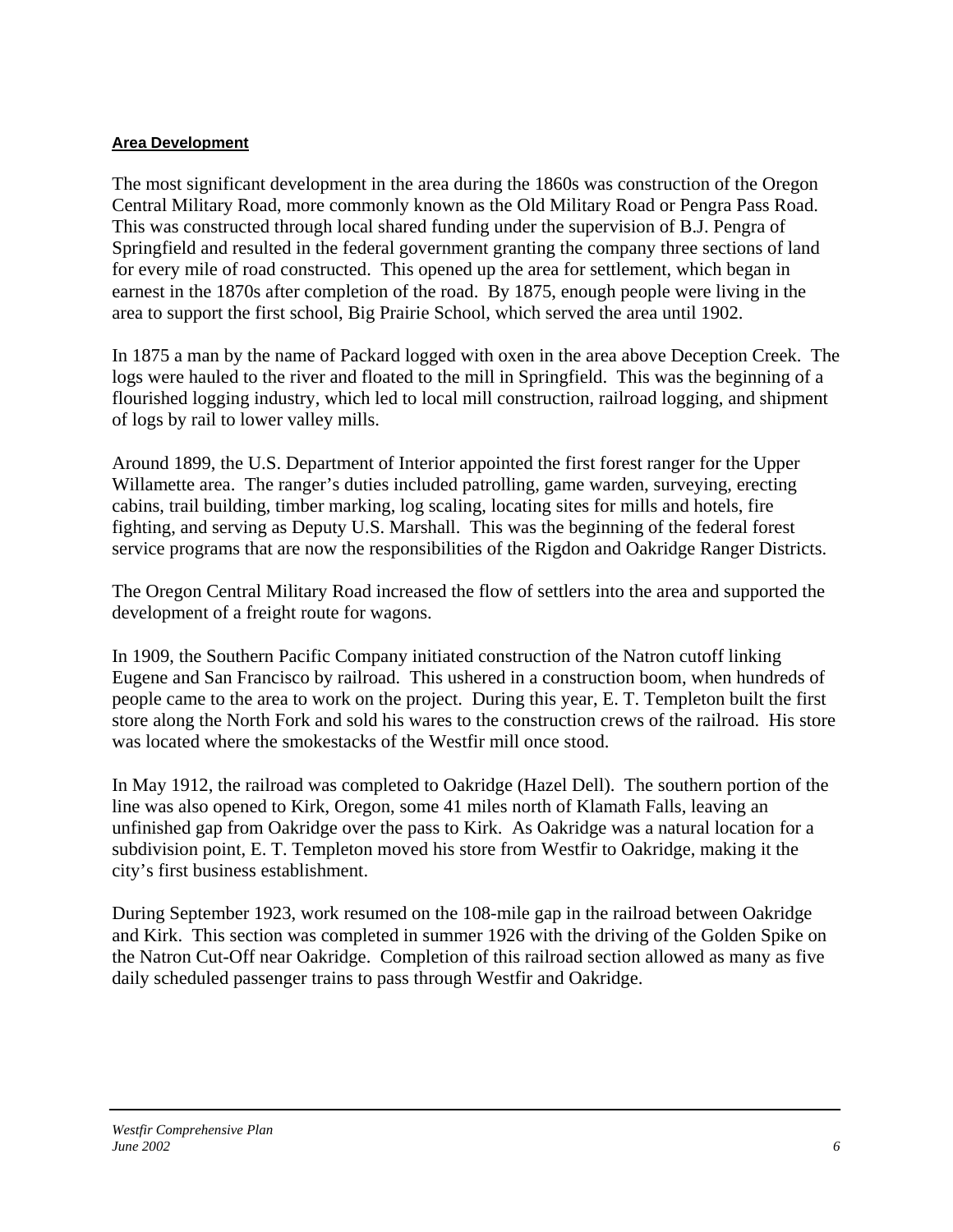## **Community Establishment**

In 1923, the USFS put up for sale 685 million board feet of timber located along the North Fork of the Willamette River. The contract specified that a "stable community be established to provide decent living conditions and to encourage family life" and "opportunities for a permanency in a well-balanced lumber operation." The USFS assured the purchaser of the timber sale a continuous supply of 50 million board feet (MBF) of timber a year to keep a mill in operation.

The Western Lumber Company purchased this timber sale on July 22, 1923, at \$1.50 a thousand board feet. The company was founded and run by an old time logger, George Kelly. He had served as Colonel in command of the Forestry Battalion of the  $20<sup>th</sup>$  Engineers in France. Many of the men who worked with Kelly also served in the Forestry Battalion. Kelly's brother John was a partner in the Booth-Kelly mill in Springfield.

Captain Starbird, who had served with Kelly, designed the Westfir mill. Construction began in summer 1923, under the supervision of Starbird. A small mill was constructed upstream and across the river from the site of the main mill. A dam was built across the river to form a log pond for the small mill, which cut the lumber for use in constructing the main mill. A short time after completion of the small mill, it was destroyed by fire and timber for the main mill was then transported in by railroad.

It took approximately two years to construct the main mill, which was completed on May 31, 1925, and commenced operations the next day with a design capacity of 200,000 board feet of lumber per day. This event ushered in the beginning of the Westfir community.

# **Community Development**

Western Lumber Company ran into financial difficulties soon after its founding. Herbert Fleischaker of San Francisco provided assistance in securing loans from various banks. The reasons for the financial trouble is not known; however, it is possible that construction of the mill and company town required more resources than anticipated.

In either 1925 or 1926, the company was forced to issue bonds to finance operations. The principal purchaser of these bonds was Blythe, Witter and Company, who eventually took over the mill and its operations. Blythe appointed Myron Woodard of Silver Falls Lumber Company as general manager of the entire Westfir operation. Woodard assigned his son-in-law, Bill Ferrins as resident manager. Ferrins died while in this position and today a small forest camp, Ferrin Forest, bears his name and is located on old Highway 58 between Westfir and Oakridge.

Still the Westfir operation did not prosper. In 1935, a "Bondholders protective Committee" was formed and through a series of financial moves, Western Lumber Co. was dissolved and became the Westfir Lumber Co., a division of Blythe and Co. Even with this reorganization the mill showed no profit. It seemed that this was a poor location for a mill; however, many of the financial problems could be identified as inadequate management. The USFS had to bail the company out more than once during the winter.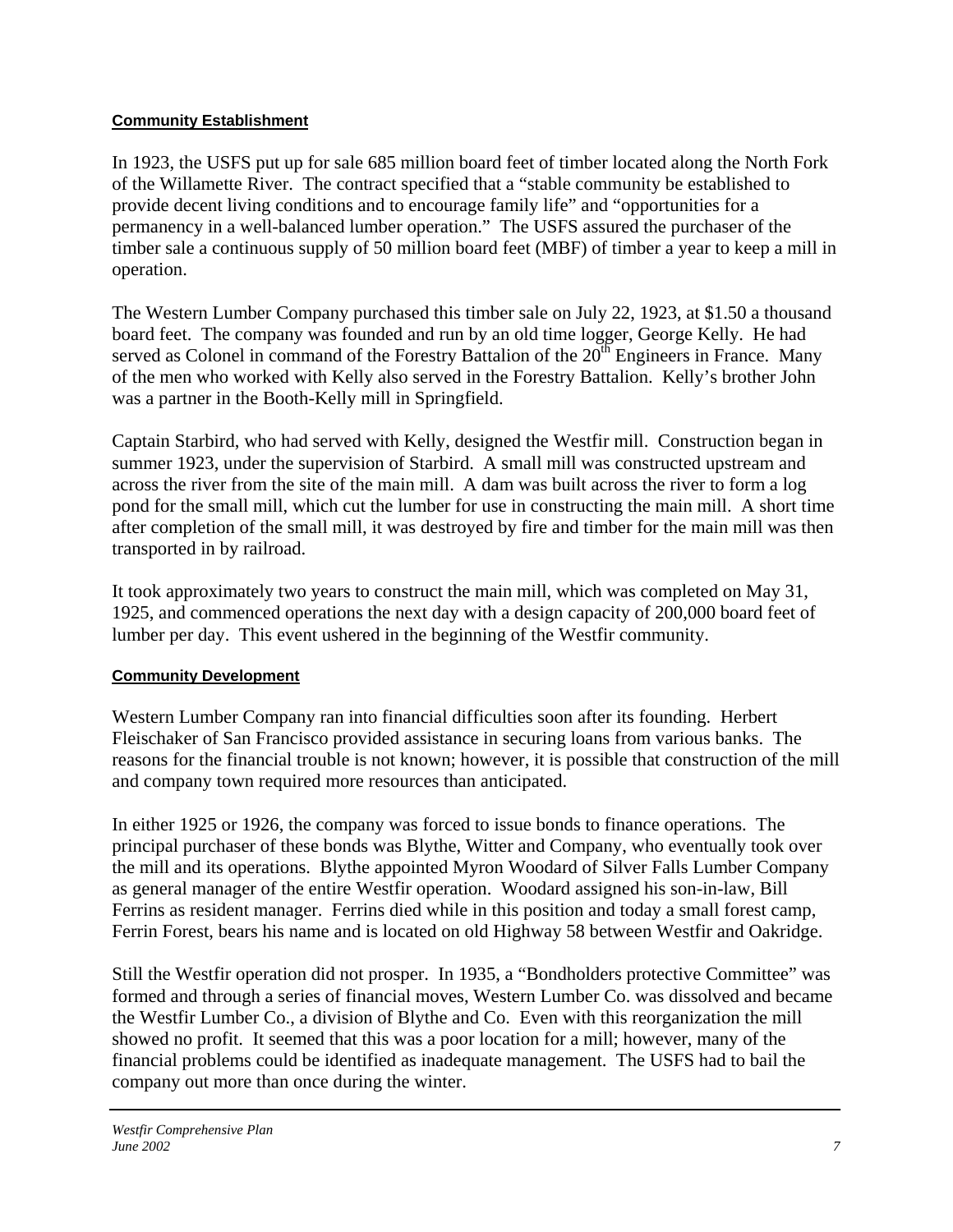During 1944, Blythe put the Westfir Lumber Co. up for sale due to extreme financial difficulties. Edward Hines Lumber Co. became interested, but because Hines already operated a mill supplied with government timber, the company was hesitant. The USFS encouraged Hines to take over the Westfir operation and in august 1945, Hines acquired the Westfir Lumber Co. for \$2 million dollars and began to modernize the holdings. This eventually resulted in the addition of a plywood plant during 1951. Employment was at its peak during this period and has decreased ever since, due primarily to modernization and automation.

From 1952 to 1954 a company sewerage collection system was constructed, serving the Hemlock area. A treatment plant was added to this system in 1969. The company water system North Fork intake was constructed in 1952 and in 1969, a new 200,000-gallon redwood reservoir was built to replace two older reservoirs.

In 1965, the Hines operation of the Westfir mill marked its  $20<sup>th</sup>$  year of operation. The trend toward automation continued, the price of timber continued to rise, and the USFS no longer guaranteed a supply of 50 MBF of government timber.

## **Westfir, Lane County's Newest and Smallest City**

In mid-1977, the Hines Lumber Company announced that its Westfir operations were for sale. Keen competition and the high cost of raw timber, in addition to outdated sawmill equipment, were the apparent factors leading up to this decision. Local millworkers, concerned with the potential for lost jobs in such a transaction, formed the Westfir Workers Association to try to organize a co-op or non-profit corporation to acquire the mill and continue its operation. However, in September 1977, the mill was sold to another private operator, Mitchell-Blacketor.

Under the new ownership, the plywood operation of the mill was continued. Reorganization of total operation holdings and company interest in diversification led to the decision to divest the company of community residential holdings and the supporting utility systems. This decision triggered the formation of the Westfir Residents Association, which examined alternatives available to the community and its citizens. One option was the formation and incorporation of a new city. Through the year of 1978, this Association weighed community alternatives, finally adopting a course of action that resulted in filing for incorporation as a City in order to operate existing sewer, water, fire, and lighting facilities of the former E.J. Hines Lumber Company. The Lane County Local Government Boundary Commission approved this action on December 7, 1978.

On January 23, 1979, a city formation election was held and the City of Westfir was officially incorporated with an estimated population of 392. Westfir's first City Council was elected during April 1979 and the business of municipal government for the new City was initiated.

August 1979 held two events of significance to Westfir. Early in the month, fire broke out in the hog fuel storage area of the Westfir mill, destroying the sawmill portion before it could be extinguished. This was the second fire in 1979, and it raised serious questions as to the future roll of community's principal source of employment and was compounded by another pending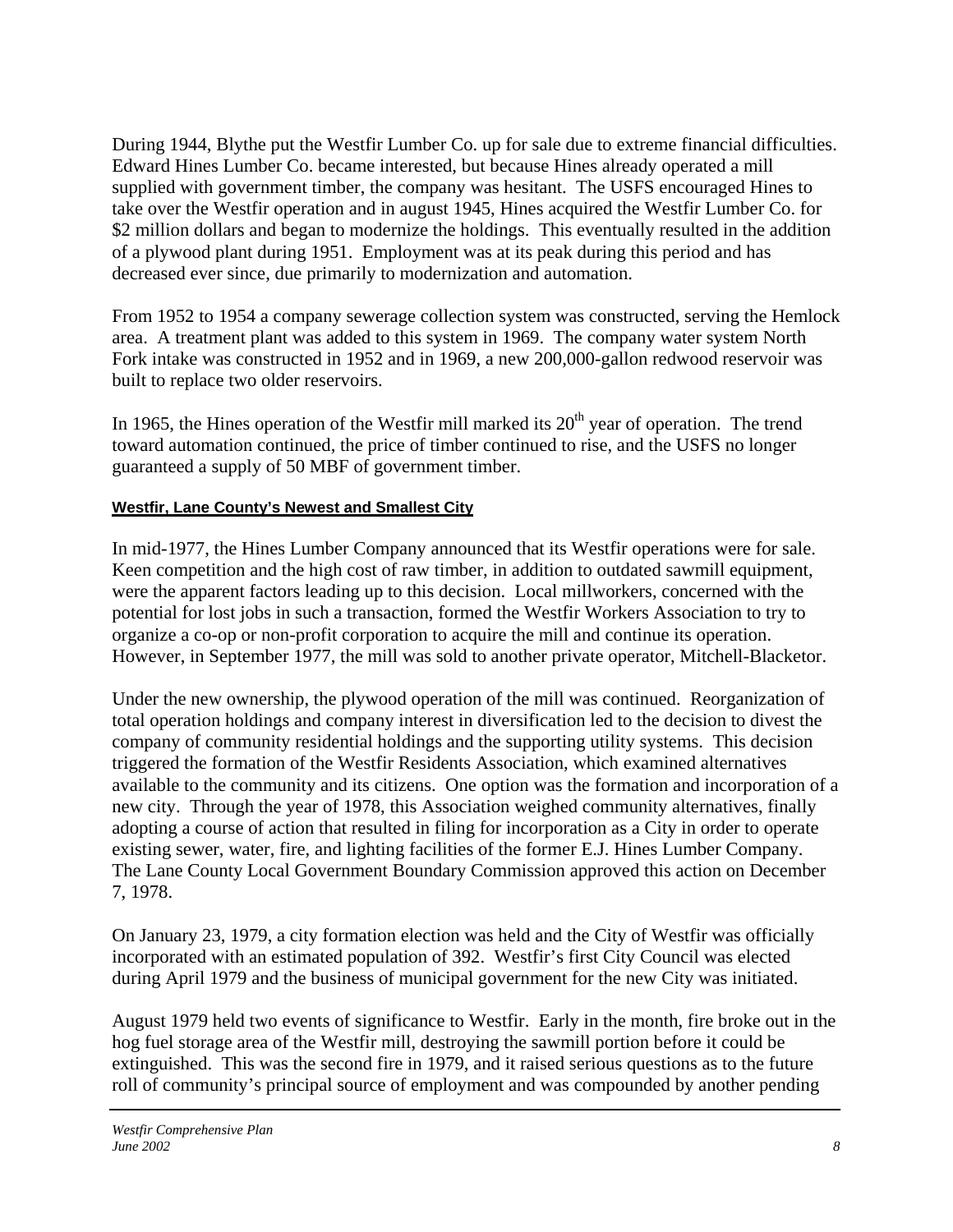sale of the Mitchell-Blacketor holdings. The second event was the beginning of the preparation of a comprehensive plan for the City of Westfir, which dealt with assessing the resources and role of the City, and establishing Westfir's direction for the future.

## **The Last Twenty Years**

Since Westfir incorporated and adopted its first comprehensive plan, a number of unanticipated events have occurred. These events fundamentally changed Westfir's role as an industrial community to that of a pleasant place to live with numerous recreational opportunities associated with the surrounding public lands. The following section describes the significant events that provide the motivation for reshaping the *Westfir Comprehensive Plan*.

# *The Mill Site*

After several years of operation under various ownership, the plywood plant also burned to the ground, leaving only the brick and steel power plant building and smokestack as evidence of the original mill complex. Though two very small sawmill operations leased a portion of the mill site for a few years after the plywood plant fire, that event essentially ended the use of the property as an industrial site.

Soon after, the mill site was recognized as a toxic waste site due to the abundant asbestos within and around the power plant, a leaking electric transformer, partially filled glue and resin tanks, and a number of unidentified steel drums scattered around the site. Most of the above-ground contamination was cleaned up with Federal Super-Fund money in the mid-1980s, but little soil testing was done, despite suspicions that soil contamination could be widespread.

After the surface of the site was cleaned, the owners of the property, which changed hands several times, sold salvage rights to the remaining buildings and the power plant was dismantled. Since that time, the mill site has begun to become more of a young forest than the industrial site it used to be.

About ten years after the plywood plant burned, Lane County took possession of the property because no property taxes had been paid since the mill operations had ceased. Part of the mill site was fenced due to toxic waste and liability concerns. Lane County ownership of the mill property allowed for funding of a restoration of the Office Covered Bridge, more commonly known as the Westfir Bridge. This important symbol of Westfir, and one of the only remaining structures immediately associated with the old mill, had been closed for years and was in dire need of repair and painting. The bridge was then opened to the public to access the trailhead to the west and has become a focal point for the city and interpretation of local history.

In 1994, Lane County, in partnership with the Oregon Department of Fish & Wildlife (ODFW), removed the old mill pond dam that spanned the North Fork about 1/8 mile downstream of the covered bridge. Though the dam no longer impounded as much water as it had during the sawmill days, its foundation was a barrier to upstream movement of fish. In addition, the superstructure was known to collect logs and debris during large floods, thereby putting the downstream Hemlock Bridge at risk.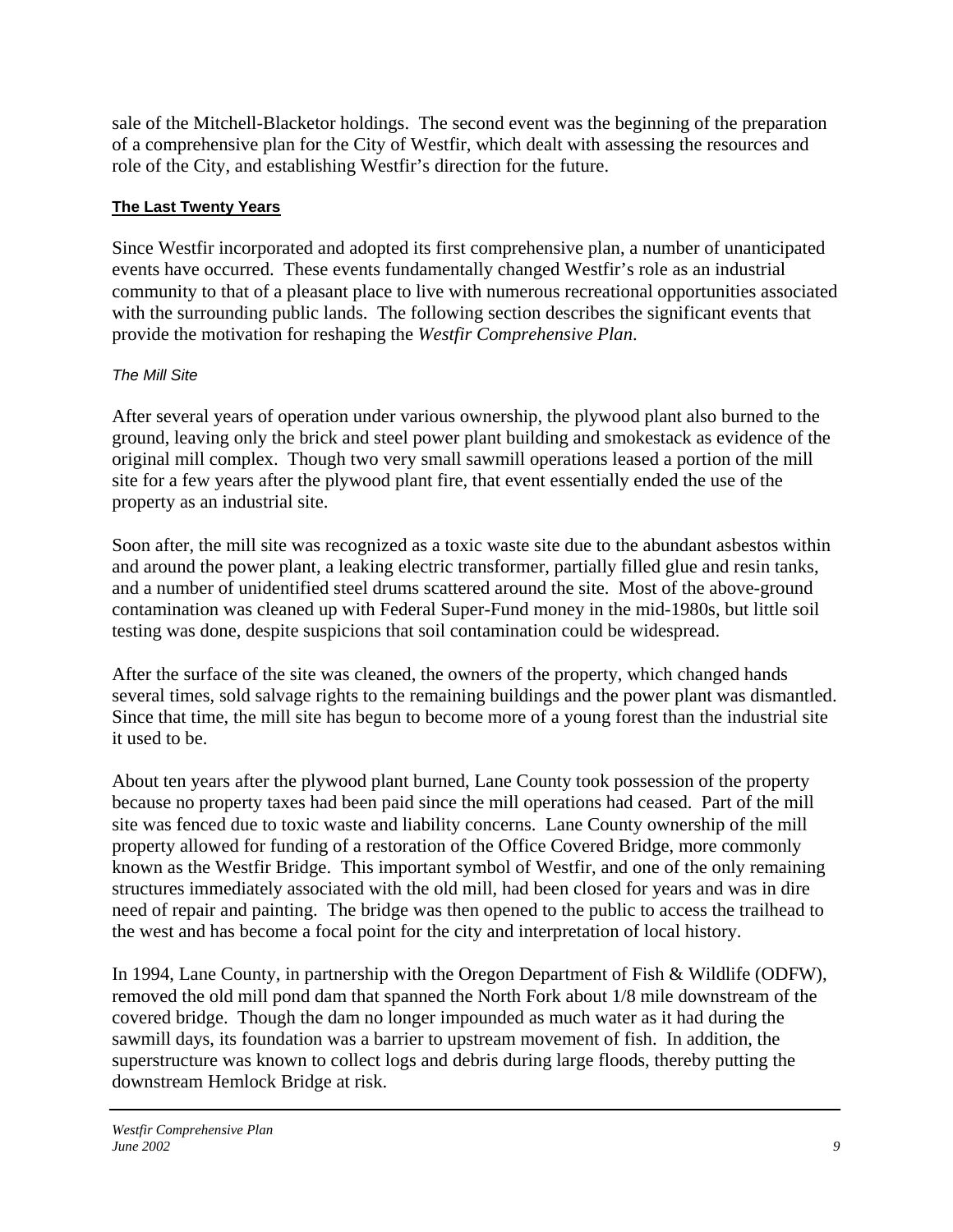During the ten years that the mill site was in County ownership, a number of parties expressed interest in purchasing it for use for everything from a performance art facility, to industrial facilities, to residences. However, when put up for auction in the mid-1990s, no bids were received. But in 1999, a consortium of real estate developers, known as *Mill Site Developers*, offered to buy the site from the county, pending testing to determine the magnitude of the cleanup necessary. That sale was consummated, and Mill Site Developers currently intends to develop the site for single- and multiple-family residences and some limited commercial use.

#### *The Downtown Business District*

In 1982, the City Hall was moved from the old Mill Office Building at the intersection of Westfir Road and Forest Road 19 to the old school building. This freed the old office for sale and it was soon bought and converted to the Westfir Inn, a unique and beautiful bed and breakfast establishment. The Post Office was moved from an old house to the commercial building that contained the Westfir Store. After several changes in ownership, the store finally closed in 1994. A fitness center briefly occupied the space, but the location has been vacant for several years as of this writing.

#### *City Infrastructure*

In addition to the movement of City Hall, other key facilities have experienced changes over the last 20 years. Focal points include changes in the City's water and wastewater systems, dam removal, and planned installation of a public rest area.

Westfir's water supply has always experienced excessive turbidity during the winter months, causing premature failure of water heaters, an unappealing appearance of tap water, and the potential threat of water-born illness as chlorination of turbid water is often not completely successful. In 1985, Westfir used public grant monies to construct a pair of slow sand filters to address this problem. Construction of these filters just upstream of the railroad trestle necessitated relocation of the water intake to a concrete abutment associated with the still slightly impounded mill pond. Also installed were a new chlorination chamber and pumps to move the water across the river to the storage tank.

When the dam foundation was removed in 1994, the river quickly cut through the 10-12 feet of sediment that had deposited behind it, despite assurances from State and County agencies that dam removal would not affect the configuration of the river. This sediment, composed primarily of cobbles, gravel, and sand, took several years to move downstream, raising the river bed three to six feet in places. More importantly, the lowering of the river above the dam site caused serious problems with the new intake facility during the summer and fall low-water periods.

The pump is now 15 to 18 feet above the water level, resulting in great stress upon the pump, and the water itself is only a foot or so deep, occasionally causing the pump to suck in air, causing loss of prime and pump failure. So began a five-year period of brief water shortages when the pump failed and the storage tank ran dry before the part-time operators realized there was a problem.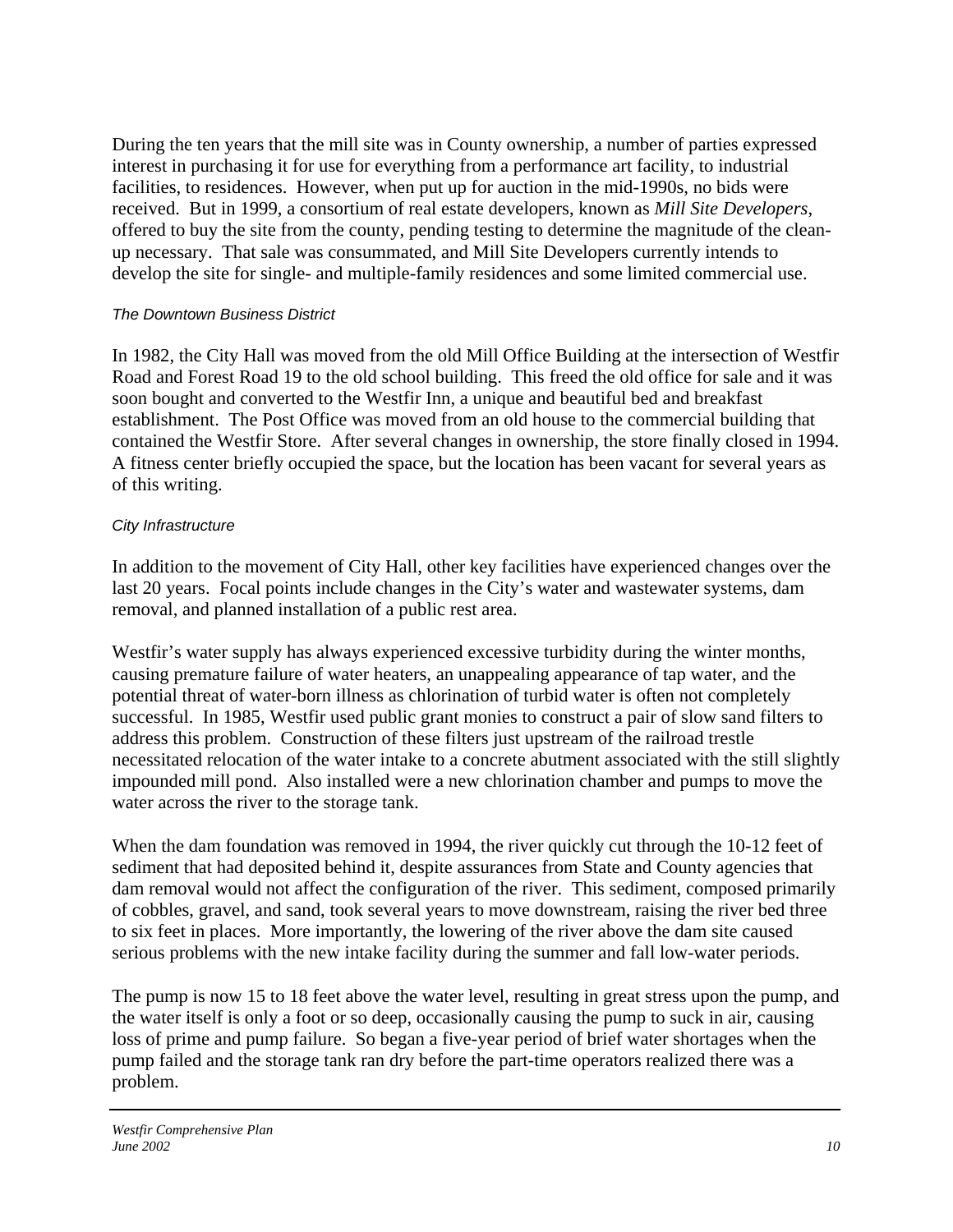In 1997, the City, with a compensatory \$5,000 grant from Lane County, drilled a well in the vicinity of the sand filters in the hope that a more reliable water supply might be developed that would not be subject to winter turbidity. A 200-foot well was drilled that yielded an adequate amount of water, but testing showed this water to contain three times more than the allowed level of arsenic compounds and twice the recommended amount of iron. Arsenic is not an uncommon contaminant of deep groundwater in a volcanic geologic setting.

The City's intake problem is currently being addressed in the ongoing water system improvement project, funded by grant and loan monies. This project will include the installation of a new underground submersible pump intake, in addition to a number of system repairs and upgrades.

Like the water system, the sewage collection and treatment system for the Hemlock neighborhood continued to age and deteriorate. In addition, new water quality standards were developed that ultimately require the replacement of the treatment plant. The initial problem with the Hemlock sewer system was the large amount of inflow and infiltration experienced by the collection system during winter months. The aged concrete pipe cracked and separated over the years, allowing groundwater to enter the system, such that during wet periods the plant received more than ten times its maximum treatment capacity of 30,000 gallons a day. This resulted in untreated sewage being discharged into the North Fork, sometimes for days in a row.

In 1996, a grant-funded study was begun that resulted in a construction project to replace the entire collection system, thereby totally eliminating the inflow and infiltration problem by summer 2001. The inadequate and somewhat dilapidated treatment plant continues to be a problem and Westfir has recently entered into an agreement with the City of Oakridge to study the feasibility of pumping sewage to Oakridge's treatment facility.

A partnership between Lane County, Westfir, the USFS, and the Oregon Department of Transportation was formed in 1995 to develop a rest area just west of the covered bridge to serve as a trailhead and interpretive center for Aufderheide Drive (Forest Road 19). This rest area, scheduled for construction in 2001, will provide parking, restrooms, and information on local attractions.

## *Forest Service Lands*

Management of the surrounding Willamette National Forest lands changed as much over the last 20 years as has Westfir's fortunes. Lawsuits resulting in the listing of the Northern Spotted Owl as threatened virtually halted most harvest-related forest management in the early 1990s. This further affected employment opportunities within the Westfir/Oakridge community and a number of residents working in the timber industry left the community during those years. The *Willamette National Forests 1990 Land Use Plan*, and the *1994 Northwest Forest Plan*, which amended the 1990 Plan, resulted in a 70 percent decrease in land available for harvest.

In 1992, the Westfir fire, started by railroad maintenance activities, burned about 75 acres of the south-facing hillside above the mill site and west of the water storage tank. This fire caused no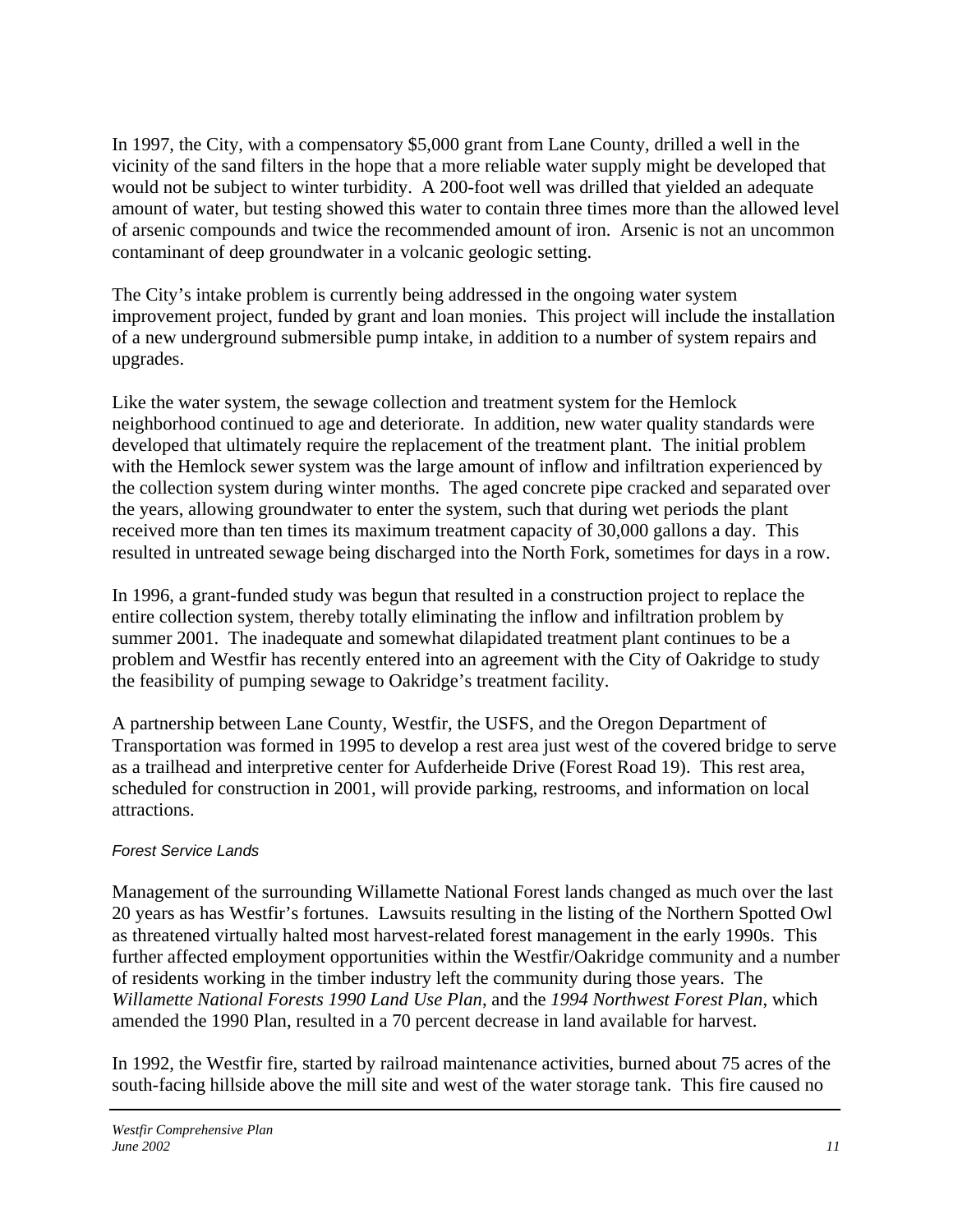damage to property other than killing about 30 acres of forest, but it did serve to uncover an old trail linking the Covered Bridge with the Alpine trail to the west.

In the early 1990s the North Fork was designated a Federal Wild and Scenic River and USFS Road 19 was designated a National Scenic Byway, further enhancing the recreational opportunities of the area. The USFS began restoration of the long abandoned North Fork trail along the west side of the river, which begins near the west end of the Covered Bridge. The USFS also developed a cassette-tape self-guided interpretive program for Aufderheide Drive, which eventually connects to Highway 126 and provides a pleasant day trip loop drive for residents of Eugene, Springfield, Blue River, and Westfir.

## *Residential Area Changes*

In 1985, the area along Westfir Road to the west of the Hemlock Bridge was subdivided into one-half- to two-acre residential lots. The water system was extended to service this area. Most of these lots remained undeveloped for some time, but housing construction began there in earnest in the late 1990s. To date, 12 houses have been built on these lots.

There has been little change in other residential areas other than ongoing remodeling and house additions. The *1980 Westfir Comprehensive Plan* indicated that over one-third of Westfir's housing was "sub-standard" due apparently to lack of maintenance. While no formal survey of housing conditions has been conducted recently, a casual look around the city reflects that there has been some considerable improvement in housing quality during the past 20 years. This is probably the best indicator of Westfir's position in the  $21<sup>st</sup>$  century.

## **Historic Areas, Sites, Structures, and Objects**

One of the symbols of Westfir is the historic covered bridge spanning the North Fork of the Middle Fork of the Willamette River at the intersection of Westfir and West Oak roads. The Office Covered Bridge was reconstructed in 1944 on the site of the original bridge of 1881, which was built by A.S. Miller and Son. The bridge was placed on the National Register during November 1979 and is one of several historic bridges in Lane County.

The Oakridge Pioneer Museum in adjacent Oakridge displays many objects of local history. This museum was established in 1959 as a non-profit organization and is self-supporting through its membership and fundraising activities.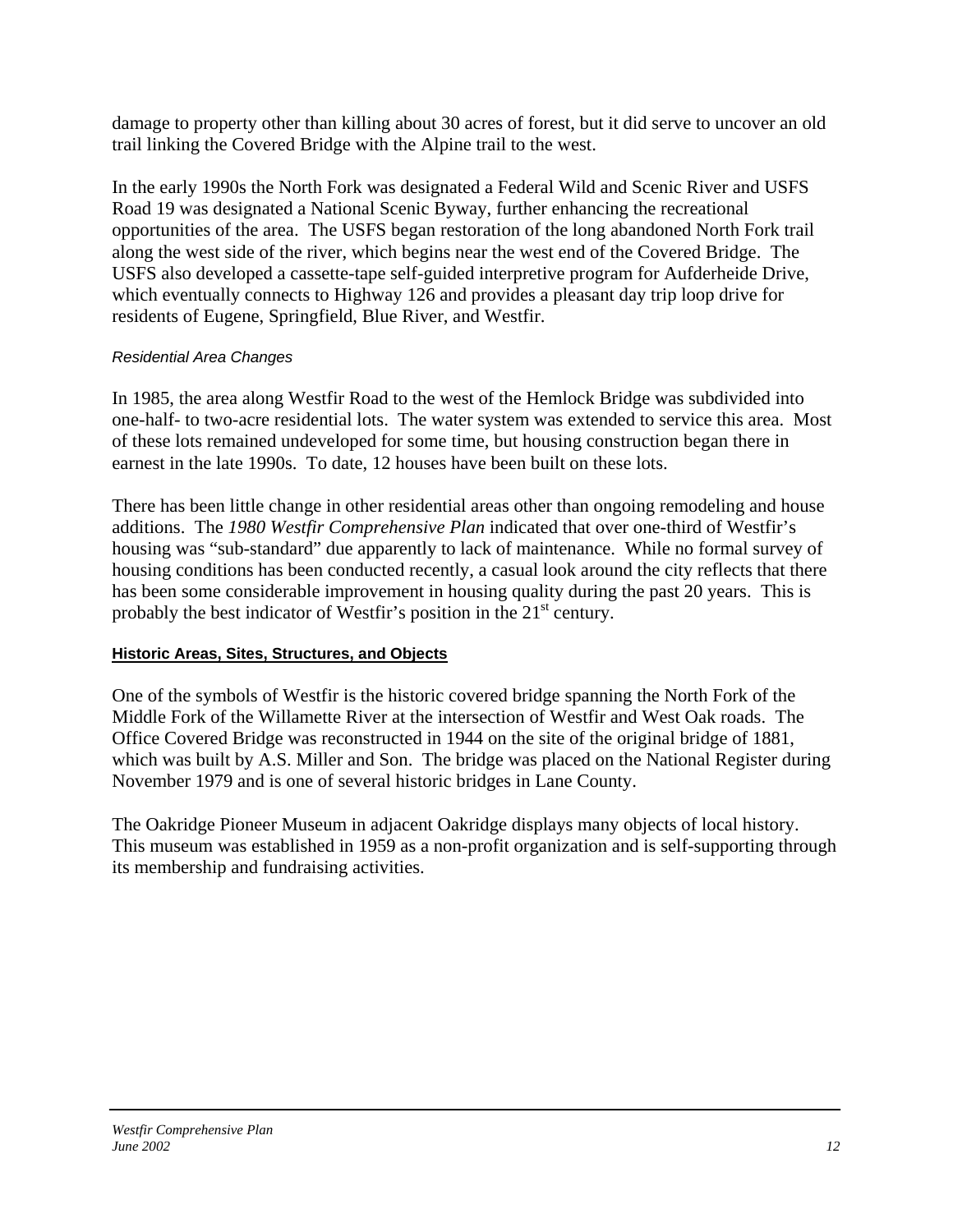# **B. Environmental Setting**

# **Region**

As shown on the Westfir Context Map (see appendices), Westfir is located on the western slopes of the Cascade Mountain Range, on the banks of the North Fork of the Middle Fork of the Willamette River. The North Fork is one of the main headwater tributaries of the Middle Fork of the Willamette River. The Willamette National Forest, near the center of the Middle Fork Ranger District surrounds Westfir and some adjacent, unincorporated private lands. The newly constructed Middle Fork Ranger Station is located on Highway 58 about one mile west of Westfir.

Eugene, the seat of Lane County government, lies approximately 40 miles northwest via Highway 58, and the Willamette Pass Summit and Klamath County Line are approximately 25 miles to the southeast. The City of Oakridge, population 3,148 (in 2000), is situated just over the ridge to the southeast. Oakridge is the last community and service center in the southeastern portion of Lane County along Highway 58 and is the principal service center for the area.

Highway 58 is a State Highway that connects Interstate 5 and the Eugene-Springfield metropolitan area to U.S. Highway 97, a principal north-south route to the east of the Cascade Mountains. Highway 58 provides convenient access from the Eugene-Springfield metropolitan area to the abundant water and recreation resources of the Willamette National Forest, while also providing an important east-west link for commerce and traffic. Westfir Road is the principal east-west street in Westfir, and connects with Highway 58 just west of the confluence of the North Fork of the Middle Fork and the Middle Fork of the Willamette River.

Adjacent to Westfir are 725,356 acres of national forest. These surrounding public lands formerly fueled the timber-based economy of the Westfir/Oakridge community. The Middle Fork Ranger District still sells some timber, but it is less than 20 percent of the amount that was harvested a decade or two ago. The current timber base includes 177,360 acres. Over the next 20 years, about 88,680 acres will be available for commercial thinning. Today, the surrounding national forest also provides a myriad of scenic vistas and recreational opportunities that attract residents and visitors alike to the Westfir area.

Westfir's city limits and its UGB are nearly identical, reflecting the fact that in this narrow river valley there is little land for development other than that which originally formed the community. Westfir's city limits contain about 188 acres, stretching along the North Fork river for about two miles.

# **Terrain**

The general area may be characterized as a river valley on the western slopes of the Cascade Range. Westfir is situated on the narrow valley bottomlands on both sides of the North Fork of the Middle Fork, just above the confluence with the Middle Fork of the Willamette River. Westfir is at 1,025 to 1,125 feet elevation, with surrounding hills rising steeply from 350 to 900 feet above the valley bottom.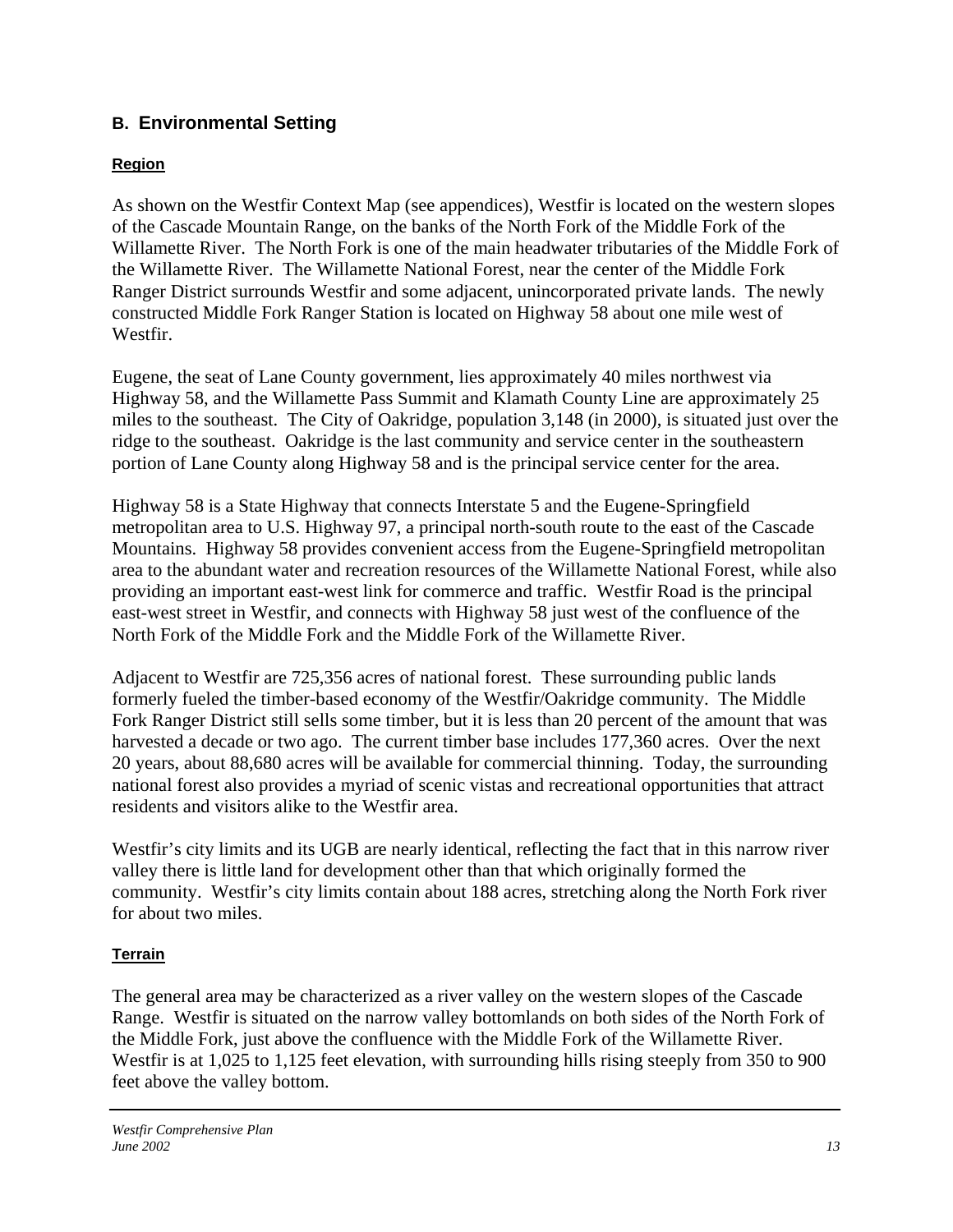The Union Pacific Railroad to the north, in conjunction with steep slopes and public domain, forms a natural city boundary. This condition is also present to the east, while the southern edge of the city is generally constricted by steep terrain. To the west the Middle Fork of the Willamette River provides a natural barrier, with public domain adjacent to and beyond Highway 58.

## **Drainage**

Principally the North Fork of the Middle Fork Willamette River provides drainage. McLane Creek, which drains into the North Fork within the City, drains the finger valley adjacent to Westoak Road.

## **Flood Potential**

The Federal Emergency Management Agency flood zone maps identify 100-year floodplain areas adjacent to the banks of the North Fork River. Oblique aerial photography taken in December 1964 provides data regarding flooding occurrences within Westfir. The available photography displayed the river from just downstream of the railroad bridge to the bridge leading into Hemlock. The water level of the North Fork during this period of 1964 was contained within the stream banks, significantly below the base of the covered bridge, with considerable distance to the top of the river bank, where any initial flooding would commence.

The stream bank through the major portion of Westfir's urbanized area, below the railroad bridge to the western extreme of Hemlock, averages between 14 and 20 feet above normal water level. Continuing downstream to the confluence with the Middle Fork approximately 100 feet back from the water line, elevations are from 10 to 15 feet above normal water level.

Although this historic information indicates that most of Westfir's city limits, and all areas zoned for residential use, are outside of the 100-year floodplain, the entire city is on a terrace formed by river processes. It may be that this older floodplain feature was formed under other hydrologic processes, such as when glaciers were melting at the end of the last ice age. The river has since cut into this old floodplain surface. Nevertheless, much of this flat feature upon which Westfir is built is covered by a fairly deep layer of silt, indicating that the river has, either in the distant or recent past, been up on this terrace feature.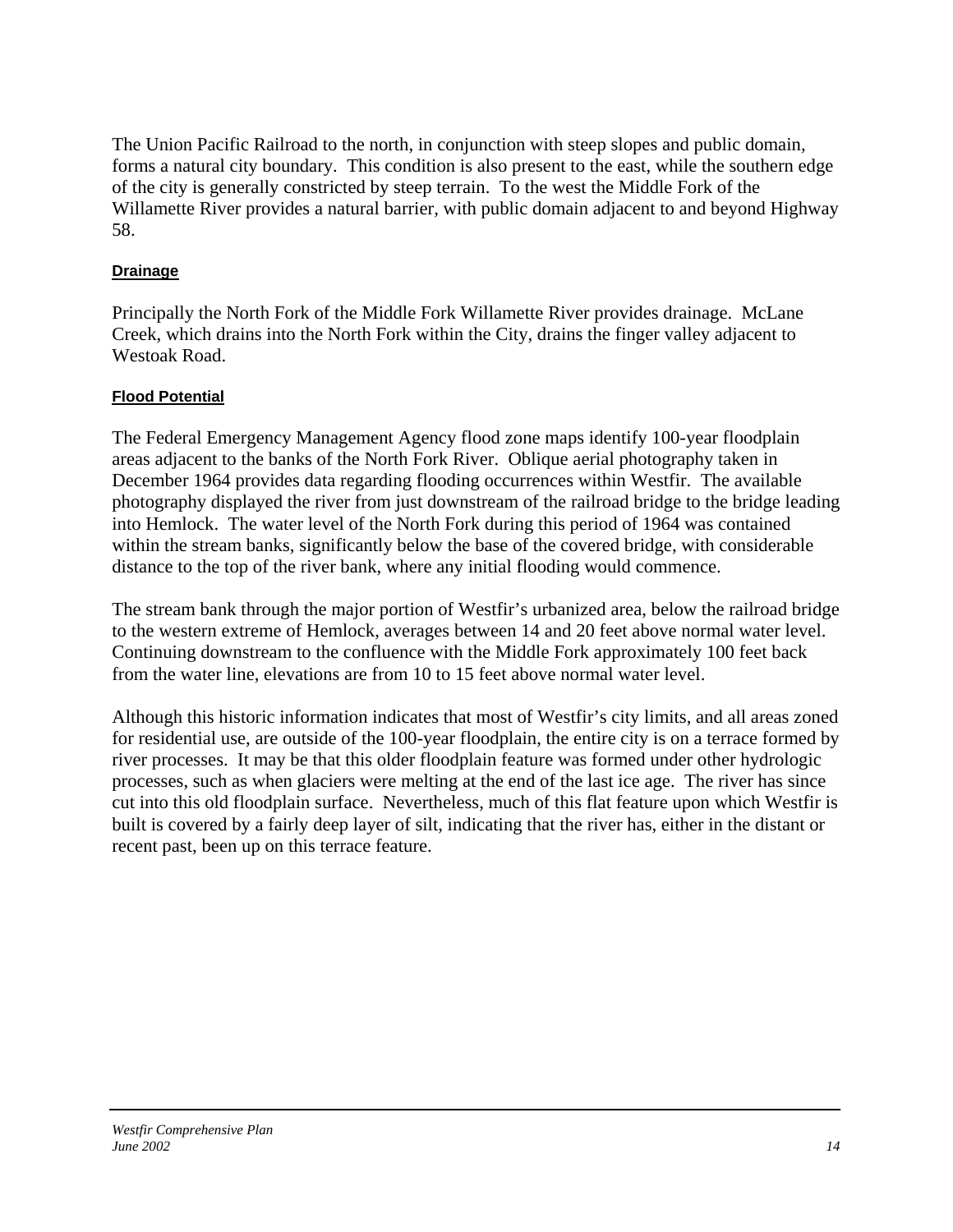# **Soils**

Soil classifications are displayed on the Soil Classifications Map (see appendices) and the characteristics of each soil class are presented in Table 1, Soil Type Characteristics.

With the exception of soil type 75A, all slight to moderate slope soils (10A, 80A, 90A, 44B and 44BU) are predominantly Class II agricultural soils. Agricultural limitations are as follows:

- 10A Small area, associated with the Middle Fork floodplain;
- 80 A Small area, urbanized;
- 90A Predominantly urbanized;
- 446B Predominantly urbanized and principal limited area for community growth; and
- 446BU Urbanized, Westridge Subdivision, Westridge Junior High School, Hemlock Subdivision, sewage treatment plant, and Westfir mill.

All soils, with the exception of type 75A, exhibit a 3 or better site class for the production of Douglas fir timber. The yield ranges from 120-164 cubic feet per year per acre for Class 3 and 165-224 cubic feet per year per acre for Class 2. Agricultural limitations for soil classes identified are also applicable for timber production. Steeper slope soils, such as 421C, 423F, 471K, and 618H, are suitable for timber production form a natural boundary for potential urbanizable lands.

| Map                                                                    | Ag                  | DF                                |              | <b>Septic</b> | <b>Foundations</b> | <b>Roads</b> | Wildlife | <b>Hazards</b> |
|------------------------------------------------------------------------|---------------------|-----------------------------------|--------------|---------------|--------------------|--------------|----------|----------------|
| Code                                                                   | <b>Class</b>        | <b>CF/SC</b>                      | <b>Slope</b> | Tank          |                    |              |          |                |
| 10A                                                                    | Ш                   | 3                                 | N/A          |               |                    |              | $G-P$    | F              |
| 75A                                                                    | VIII                | 0                                 | N/A          |               |                    |              | P        | F              |
| 80A                                                                    | $\mathsf{II}$       | 3                                 | $0 - 5%$     |               |                    |              | $G-P$    | N/A            |
| 90A                                                                    | Ш                   | 3                                 | $0 - 7%$     | ۰             |                    | -            | G        | N/A            |
| 421C                                                                   | Ш                   | 3                                 | 12-20%       | 0             | 0                  |              | $M-P$    | S              |
| 423F                                                                   | VI                  | 3                                 | 30-50%       | ۰             | ۰                  |              | $G-P$    | S              |
| 446B                                                                   | Ш                   | 3                                 | $0 - 7%$     | $\Omega$      | $\ddot{}$          |              | M-P      | N/A            |
| 446BU                                                                  |                     | (446 urbanized)                   |              |               |                    |              |          |                |
| 471K                                                                   | VII                 | 3                                 | 30-60%       |               |                    |              | G        | S              |
| 618H                                                                   | VII                 | $\overline{2}$                    | 50-75%       |               | -                  | ۰            | G        | S              |
|                                                                        | Notes:              | DF                                |              |               |                    |              |          |                |
|                                                                        | CF/SC               | Douglas fir cubic foot site class |              |               |                    | G            | Good     |                |
| N/A<br>Not Applicable<br>м                                             |                     | Moderate                          |              |               |                    |              |          |                |
|                                                                        | Severe limitation   |                                   | P            | Poor          |                    |              |          |                |
| 0                                                                      | Moderate limitation |                                   |              |               | Flooding           |              |          |                |
|                                                                        |                     | Slope<br>Slight limitation        |              |               |                    |              |          |                |
| Source: II S. Department of Agriculture Soil Conservation Service 1979 |                     |                                   |              |               |                    |              |          |                |

**Table 1: Soil Type Characteristics** 

*Source: U. S. Department of Agriculture Soil Conservation Service, 1979.* 

Specific urban limitations are outlined under septic tanks, foundations, and roads. The 80A and 90A soils generally indicate problems associated with clay type soils, low strength, and shrinkswell characteristics. With many of these soil types currently urbanized, these problems appear to be minimal. Specific site investigations can determine limitations. Soil class 446B, the largest within the Planning Area, exhibits the best traits for urbanization.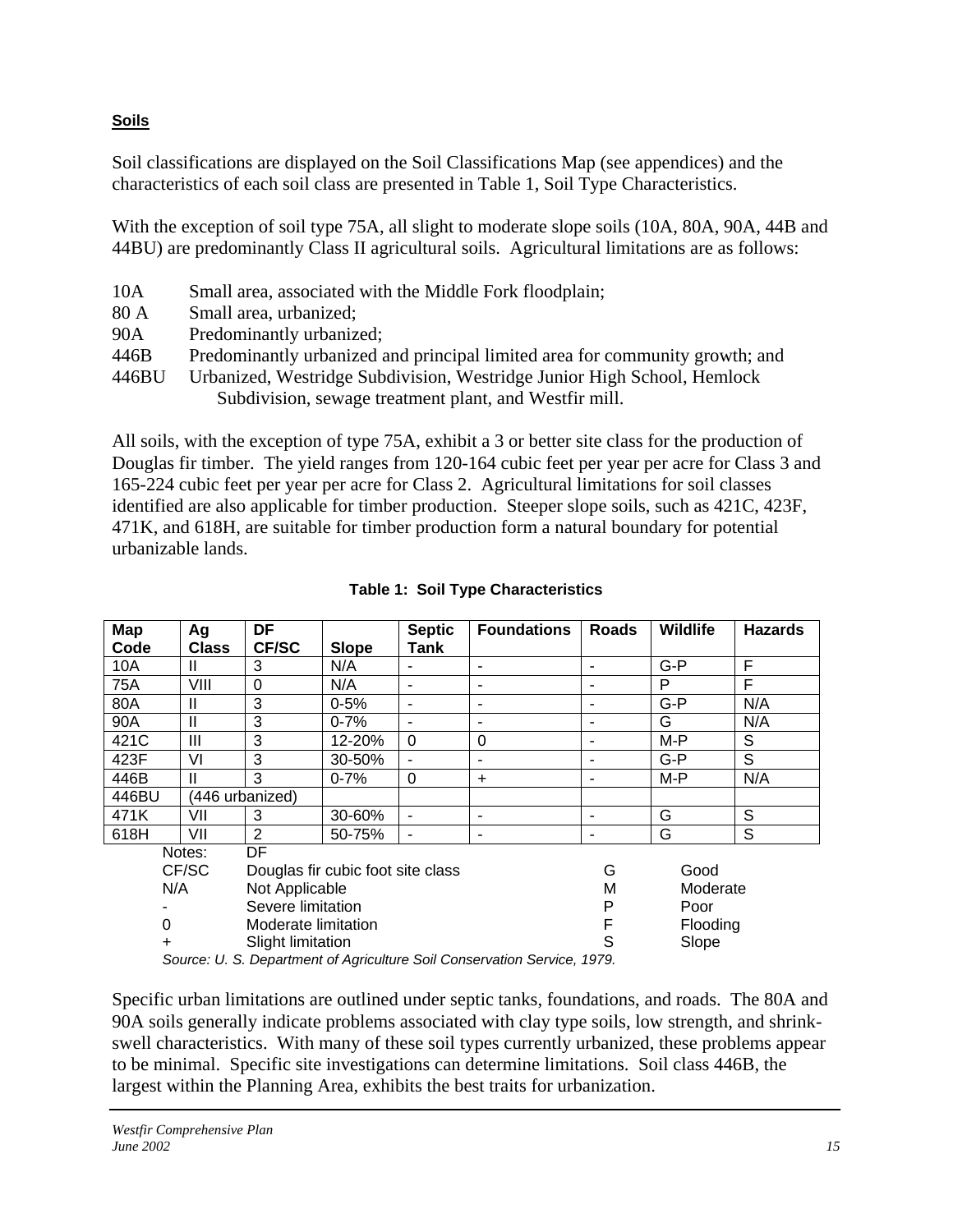Areas subject to principal soil hazards include the low elevation areas adjacent to the rivers, associated with flooding potential, and steeper sloped areas with shallower soils that may be subject to slippage and erosion when disturbed.

## **Aggregate Resources**

Sand and gravel deposits are generally associated with area rivers, with some potential in the alluvium plain of the City's wastewater treatment plant. Principal sources are identified with the Middle Fork Willamette River and are currently extracted and processed for local supply in the Oakridge area. There are no mineral or aggregate mining activities within the Westfir UGB.

# **Vegetation**

Although most of Westfir was cleared of the original vegetation to facilitate construction of the mill, residences, and support buildings, existing vegetation is primarily composed of native tree and shrub species. Douglas fir, big leaf maple, Pacific madrone, red alder, and black cottonwood line the river with the occasional western red cedar and Pacific yew. Trees planted around residences include Douglas fir, grand fir incense cedar, and big leaf maple, in addition to a number of exotic trees such as black locust, spruce, birches, willows, and various fruit trees. Rhododendrons, junipers, laurel, and American holly are common landscaping shrubs in Westfir. Many residents also maintain vegetable and flower gardens. Typical in the western Cascade Mountains, vacant land has been colonized and in some cases dominated by Himalayan blackberries.

The abandoned mill site is quite weedy and has large areas covered with blackberries. In the last 15 to 20 years since the mill buildings burned, the site has begun to reforest. Many places have abundant young Douglas fir, incense cedar, big leaf maple, black cottonwood, and black locust trees.

# **Climate**

Local climate may be characterized as having abundant moisture and moderate temperature, which results in rapid growth of the evergreen forests. Sun shines a portion of almost every day in the year. Annual precipitation ranges between 40 and 50 inches, with the majority falling during the winter months. Snowfall is generally limited and seldom remains on the ground for long. Temperature ranges to the high 80s during August and September to the low 30s in December and January, with occasional lows in the 20s and highs of over 100.

Southwest winds of 10 to 20 miles per hour are associated with rainstorms and occasionally reach 50 m.p.h. Fair weather generally is associated with northerly winds, which average 5 to 15 m.p.h. in the afternoon.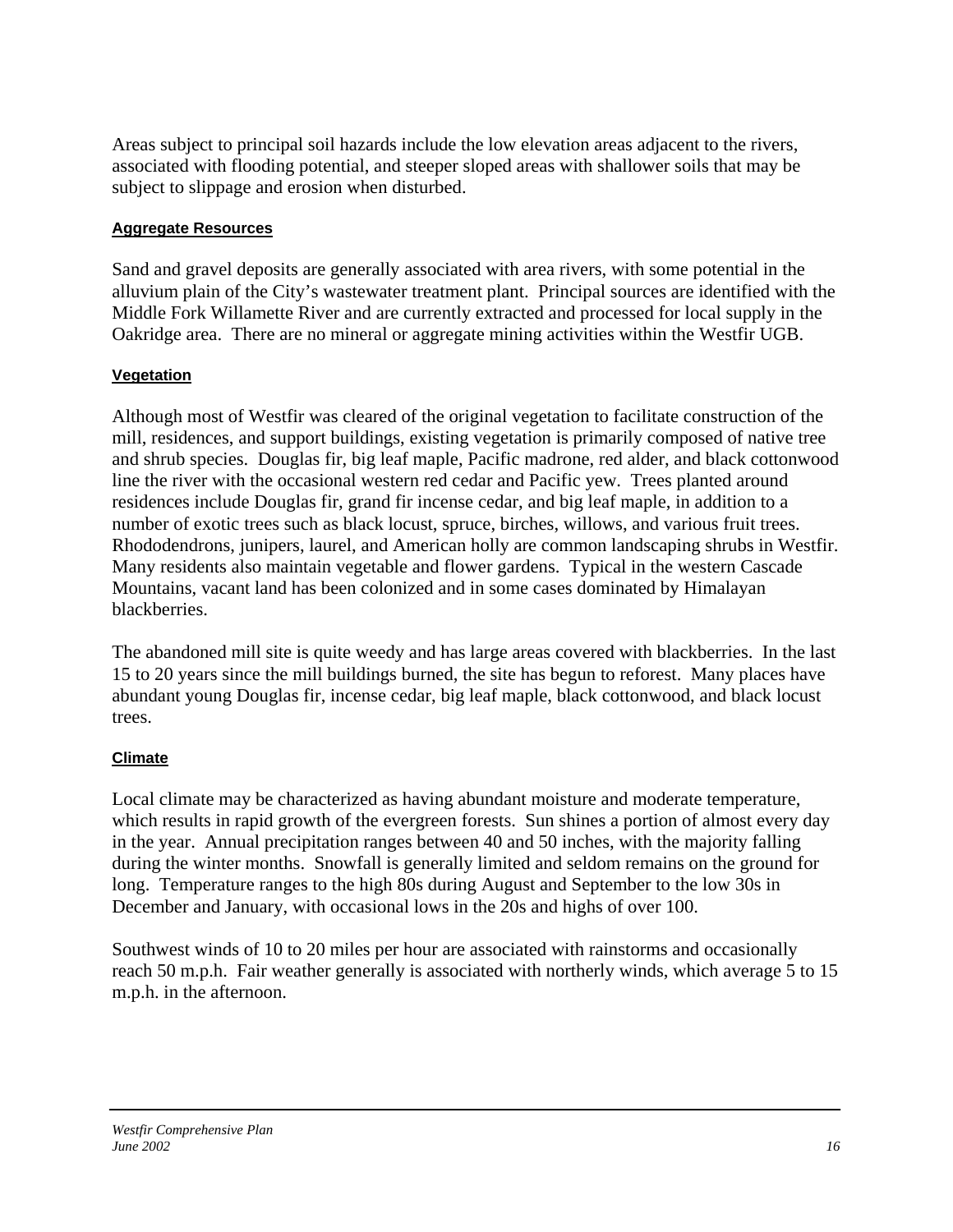#### **Water Areas, Watersheds, and Groundwater Resources**

Current water uses are associated with fish and wildlife (streams and shoreline habitat), recreation, and domestic consumption. The North Fork River provides Westfir with extremely pure water. The most commonly tested-for contaminants such as heavy metals, hydrocarbons, and dissolved minerals are very low to non-existent. The river does get fairly turbid during large winter storms, but typically this turbidity clears up in only a few days. Turbidity becomes a problem during periods of increased stream flow caused by rainwater runoff and snowmelt. Water quality is very good with respect to dissolved oxygen, biochemical and chemical oxygen demands, alkalinity, temperature, and bacterial loading.

McLane Creek, which drains a finger valley that separates Oakridge and High Prairie, has considerable rural development within its drainage basin and drains the eastern portion of Westfir. Data are not available on the water quality of this stream; however, current development characteristics of its drainage area suggest potential for water quality degradation. Periodic fish mortality has been reported in McLane Creek.

The State of Oregon has listed the lower eight miles of the North Fork River as "water quality limited" for temperature. This increased temperature is apparently a result of past timber harvesting practices. Current land management policy does not allow for harvesting within riparian areas. The increased temperature is potentially a problem in relation to fish habitat. The North Fork may get as high as 69 degrees near the Hemlock bridge during the summer. Though the North Fork appears to have a healthy population of fish, it is not stocked and the area above Westfir is currently managed as a quality fly fishing-only experience by the ODFW. Westfir residents commonly use the river for water play in the summer months and generally do not feel the river is too warm.

Groundwater quality in Westfir is not well known but is suspect. The City drilled a well in the late 1990s in attempt to solve the river pump intake problem of low summer flow. The 200-foot well generated a good yield of water at a level 60 feet from the surface, but testing showed this water to contain three times more arsenic than minimum allowable levels. It also contained dissolved iron at twice the recommended maximum.

The wastewater treatment facility in Westfir is aging but no longer experiences stormwater inflow problems due to the new collection system. According to the DEQ, the plant is designed for 30,000 gallons/day yet in the winter months can be overburdened with over 300,000 gallons/day, resulting in the discharge of raw sewage into the North Fork River. Even though the City will be replacing the piped system to resolve the inflow problems, the treatment plant is still at capacity and not functioning properly. Westfir has been exploring options for treatment of wastewater. The preferred option at this time is to pipe the City's wastewater to Oakridge, although funding for this strategy has not yet been identified.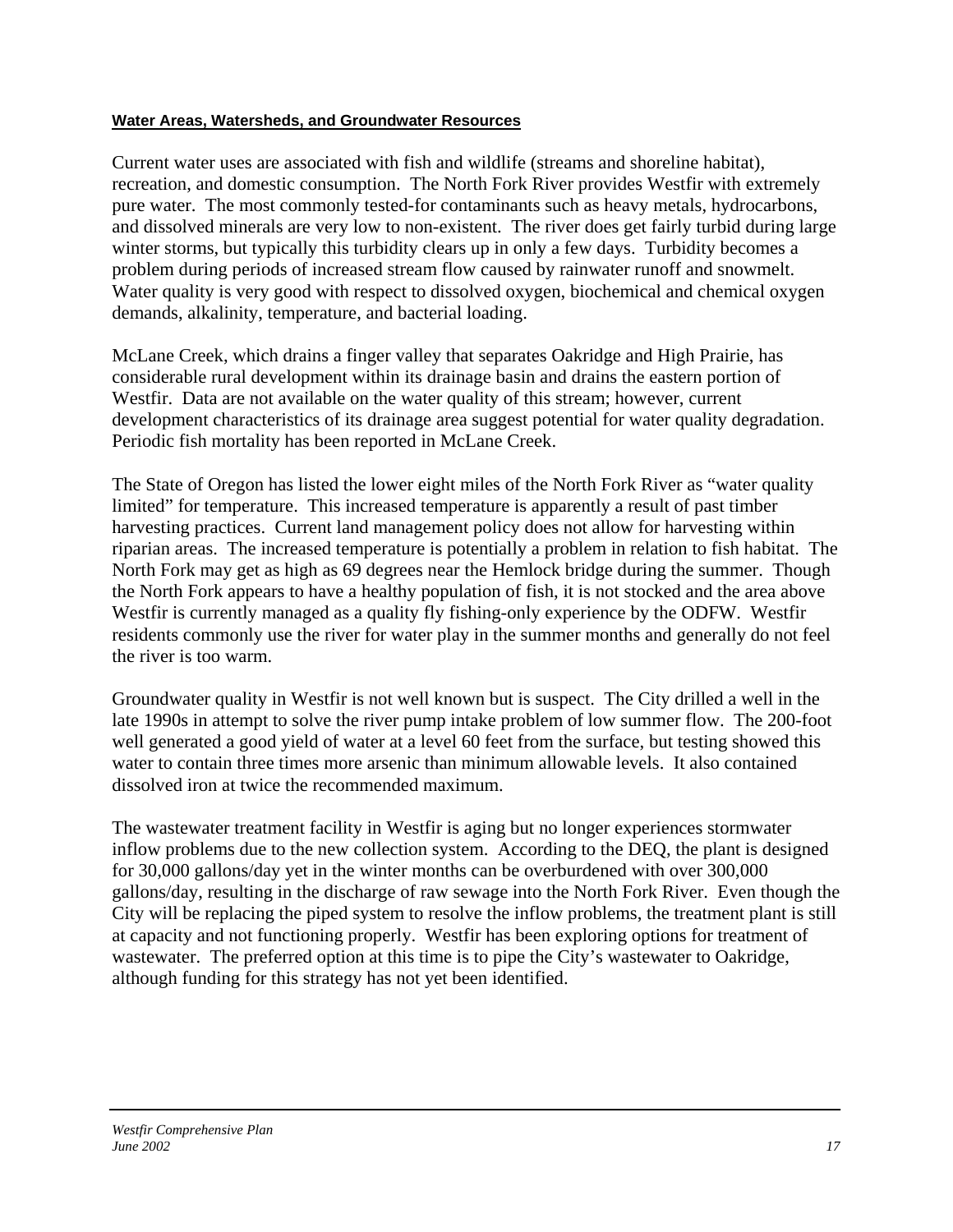## **Air Quality**

Air quality data are not available for Westfir, however the air samples taken by the Lane Regional Air Pollution Authority (LRAPA) in Oakridge for total suspended particulates indicates that the area does not currently violate ambient air quality standards and has improved air quality over the past few years.

| Year | <b>Annual Arithmetic</b><br><b>Mean</b> | <b>Highest 24-Hour</b><br><b>Concentration</b> | 2nd highest 24-Hour<br><b>Concentration</b> | <b>Number of Days</b><br>Over 24-Hour<br><b>Standard</b> |
|------|-----------------------------------------|------------------------------------------------|---------------------------------------------|----------------------------------------------------------|
| 1991 | 37                                      | 187                                            | 184                                         | 9                                                        |
| 1992 | 32                                      | 178                                            | 161                                         | 2                                                        |
| 1993 | 32                                      | 166                                            | 151                                         | 1                                                        |
| 1994 | 26                                      | 144                                            | 143                                         | 0                                                        |
| 1995 | 23                                      | 142                                            | 135                                         | 0                                                        |
| 1996 | 22                                      | 84                                             | 78                                          | $\Omega$                                                 |
| 1997 | 21                                      | 96                                             | 90                                          | $\Omega$                                                 |
| 1998 | 19                                      | 80                                             | 79                                          | $\Omega$                                                 |

|  | Table 2: Particulate Matter Concentrations - Oakridge |
|--|-------------------------------------------------------|

Standards:

Annual Arithmetic Mean: 50 micrograms/cubic miter

24-hour Average: 150 micrograms/cubic meter

24-hour Primary Standard: 260 micrograms/cubic meter (not to be exceeded more than once a year) *Source: Lane Regional Air Pollution Authority, 2001* 

Areas of air quality concern which relate to Westfir are:

1. New major sources of air pollution locating in Westfir and their impact on air quality.

2. Local air quality impacts created by slash burning or intrusions from the Eugene-Springfield area.

#### **Animal and Fish Habitat**

Historically, the area surrounding Westfir has provided excellent winter range for big game (e.g., elk and deer); however, this function has been displaced close in due to urbanization. Furbearing animals (e.g., beaver, otter, and mink) are closely associated with area streams, particularly the Willamette River and its riparian vegetation.

Local bird population for the Oakridge area is represented by some 75 species as reported by the Lane County Audubon Society. These include blue heron, mallard ducks, hawks, Bald eagle, osprey, quail, dove, owl, raven, robin, and junco, to name a few.

Local basin streams are known for their trout fishing, which include cutthroat, rainbow, and dolly varden. Various species of non-game fish are also present in area streams. The North Fork of the Middle Fork Willamette River has recently been restricted to fly-fishing and wild trout only.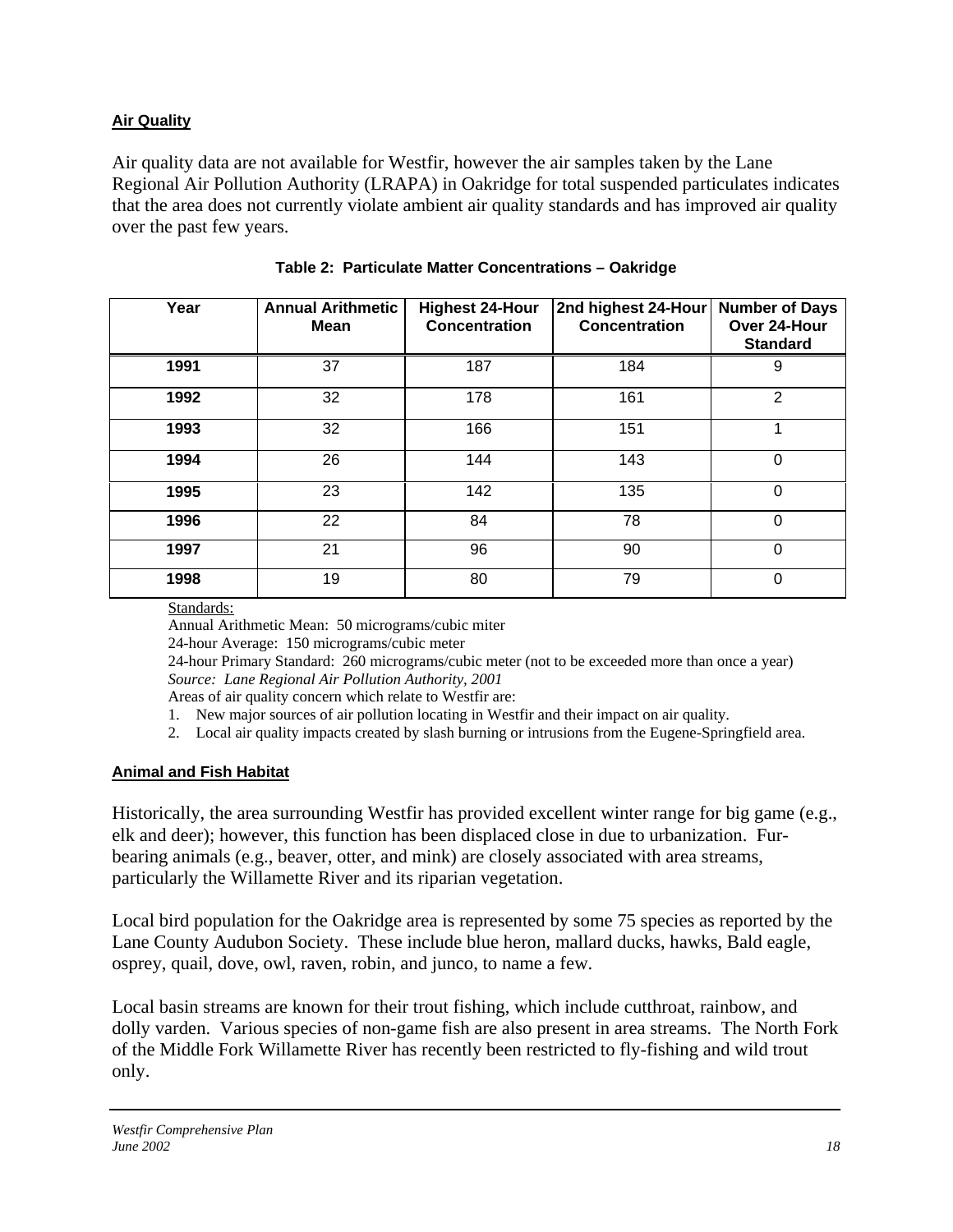The National Marine Fisheries Service listed the spring Chinook salmon in the Upper Willamette River System as a threatened species under the Endangered Species Act (ESA). This listing imposes requirements on local governments to protect the salmon and its habitat. Section 9 of the ESA prohibits certain activities that directly or indirectly affect or result in a "take" of endangered species. Section 4(d) of the ESA offers limits on the Section 9 take prohibitions for activities conducted under the auspices of federally approved local plans (i.e., parties conducting activities that result in the "take" of a threatened salmon or steelhead will not be legally liable if their activity is being performed in accordance with one of the 4(d) rule "limits").

The multi-purpose dams downstream currently curtail salmon movement up the Middle Fork. But in the last two years the ODFW has trucked adult Chinook salmon around the Dexter and Lookout Point Dams and released them about 16 miles upstream of Westfir. These salmon have successfully spawned. The resulting fry are expected to experience considerable mortality as they migrate downstream due to predators in the reservoirs and the difficulty of passing through the dams; however, some are expected to make it to the ocean and back to the Dexter Dam.

## **Recreation**

While timber harvesting was the reason for Westfir's creation and growth originally, it is now more likely that the wide range of available recreational opportunities is the primary reason people remain in or move to Westfir. In addition to the following activities and pursuits available near Westfir, the city is also a two-hour drive to the Oregon coast and less than a twohour drive to the eastern Oregon High Desert Plateau.

## *Hiking*

There are several hiking trails just outside Westfir. The Alpine trail begins just west of Hemlock on the North Shore road. This trail extends for about 12 miles and provides views of the Willamette Valley, the Cascade Crest, and mile after mile of forested, mountainous terrain. The North Fork trail begins near the Covered Bridge. This historic trail is in the process of being restored and will eventually parallel the North Fork for 30 miles and extend to the Box Canyon trail. The Westfir tie-through trail is a recently discovered and restored trail that connects the North Fork trail with the Alpine trail, providing a short loop that can be walked in several hours.

In addition to these nearby trails, the Middle Fork Ranger District contains hundreds of miles of hiking trails within an hour's drive of Westfir. Three federally designated Wilderness Areas can be accessed by 13 different trailheads.

# *Boating*

The North Fork is a bit too fast and shallow for most boats, but local kayakers know that winter high flows offer some exciting day trips. There are nearby motor boating opportunities on Dexter Lake, Lookout Point, and Hills Creek reservoirs. The Middle Fork from Hills Creek Dam to Lookout Point is a popular drift boat float and provides one of the least-known opportunities for novice whitewater rafting.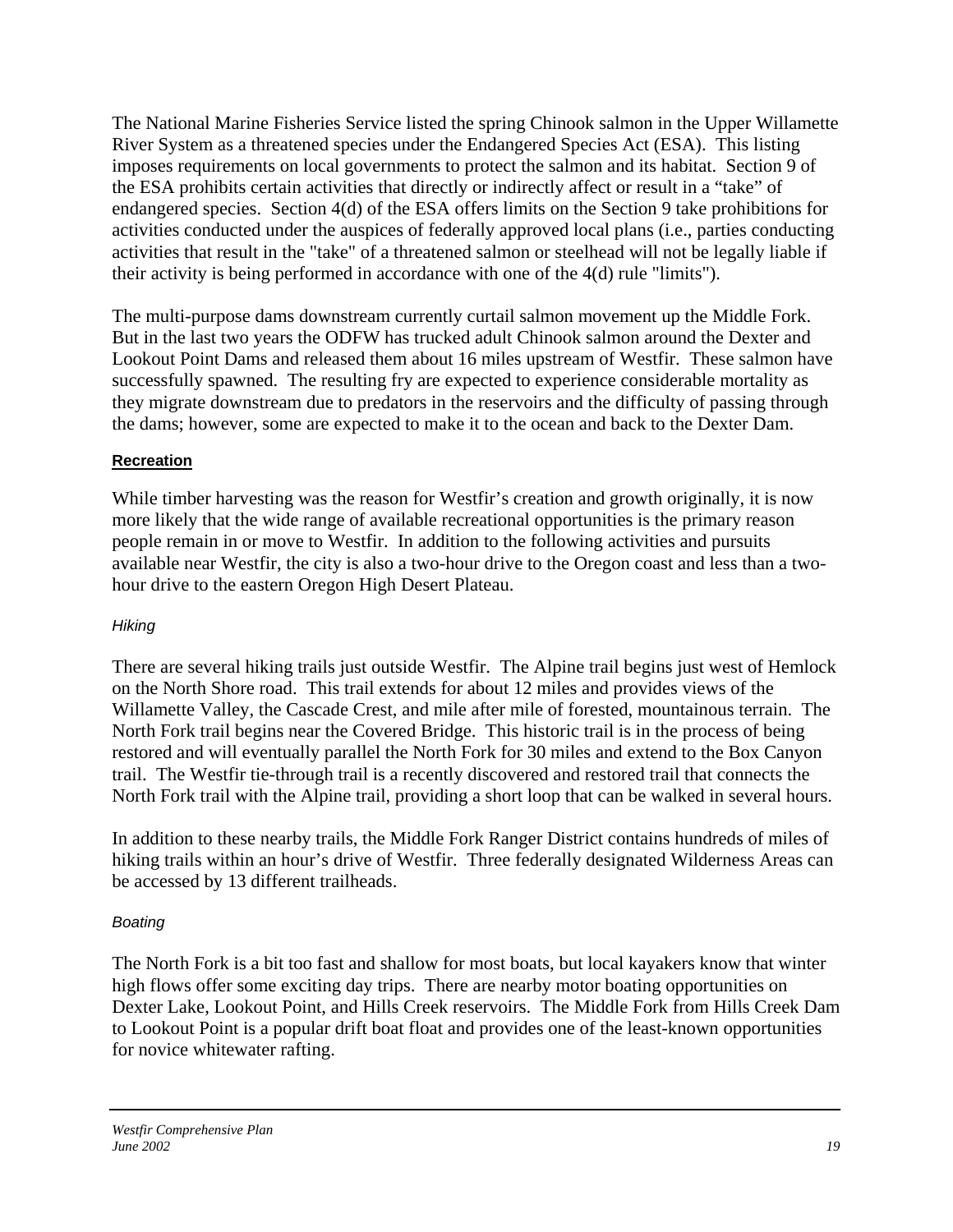Waldo Lake, the source of the North Fork and one of the purest lakes in the world offers some of the best flat-water canoeing, kayaking, and sailing in Oregon.

## *Fishing*

The rivers in and around Westfir provide decent opportunities for rainbow and cutthroat trout fishing. The North Fork of the Middle Fork, which runs through Westfir, is open for trout fishing during the entire year. Fishing is restricted to fly angling with barbless hooks. Between November and the latter portion of April, trout fishing is limited to catch-and-release only. The many high country lakes near the Cascade crest are stocked with rainbow trout and may also contain brook trout. The local reservoirs also are stocked with rainbows, crappie, and bass.

# *Hunting*

Many Westfir and Oakridge residents enjoy hunting Roosevelt elk and blacktail deer in the fall. They can be found throughout the 725,000 acres of public USFS land within an hour's drive from Westfir. These lands also provide opportunities to hunt black bear, mountain lion, grouse and quail, and wild turkey south of Oakridge. Limited water fowl shooting can be found in the high lakes, but the more popular areas are the desert lakes and washes in eastern Oregon about two hours away.

# *Camping*

There are 12 developed campgrounds administered by the USFS less than one hour's drive from Westfir. The hundreds of miles of USFS roads provide access to innumerable dispersed camping sites in addition to the many possibilities for backcountry camping available in the three nearby wilderness areas. The USFS also offers an old fire lookout building for nightly renting.

# *Winter Sports*

Though there is seldom any snow on the ground in Westfir, there are a number of opportunities to play in the snow without too much trouble. The Willamette Pass ski area is a one-half to one hour's drive from Westfir, depending upon the weather. Willamette Pass is at 5,000 feet in elevation and offers four chair lifts that climb up to 1,600 feet above the pass level. It also has a snow-play area and a lodge.

The Gold Lake and Waldo Lake snow parks just below Willamette Pass provide access to many cross-country ski trails. The Waldo Lake road is a favorite access point for snowmobiles, but the Crescent Lake junction area about eight miles east of Willamette Pass is the most popular snowmobiling area.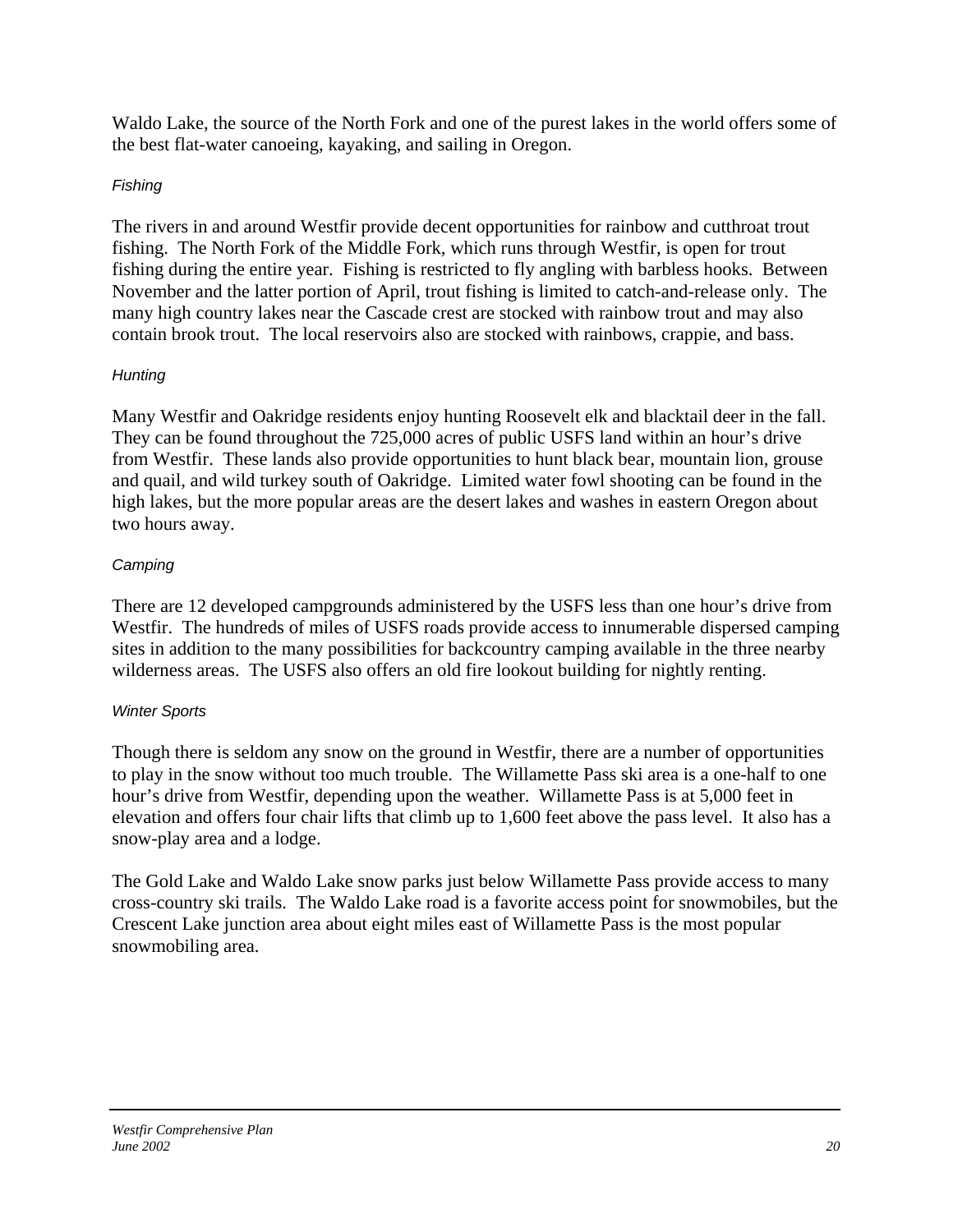## *Swimming*

The North Fork is a popular swimming spot for the local kids in the summer and the adults also take advantage of this backdoor opportunity. There are also a number of locally popular swimming holes upstream of Westfir that can get quite crowded when the temperature climbs. There are beach swimming opportunities at Packard Creek campground in Hills Creek reservoir, and in many places along the shores of ultra-clear Waldo Lake.

#### *Local Festivals*

Oakridge's Tree Planting Festival in May attracts visitors from all over the state to watch a parade, listen to live music, and have lots to eat. The Fat Tire Festival in Oakridge, and the Oregon Cream Puff Race in and around Westfir brings mountain bikers from all over the Northwest.

During the Westfir Covered Bridge Lighting Festival in early December, residents celebrate the winter season by decorating the longest covered bridge in Oregon. People come from all over Lane County to enjoy the site, listen to live music, see Santa and Mrs. Claus arrive on Westfir's fire truck, and enjoy good things to eat.

## *Golf*

Circle Bar, a nine-hole public golf course, is located up McLane Creek two miles east of Westfir. Golfers use the course year around.

## *Aufderheide Drive and The Wild and Scenic River*

The North Fork was designated as a Federal Wild and Scenic River in the late 1980s. Forest Service Road 19, which parallels the North Fork for about 30 miles and continues into the McKenzie River Watershed to Highway 126, was designated as a Federal Scenic Byway about the same time it was christened Aufderheide Drive in memory of a past Willamette National Forest Supervisor. The USFS provides a cassette-tape guided tour to explain a number of points of interest along the way. Aufderheide Drive offers a scenic loop drive from Eugene and Springfield that takes from half to a full day to complete. It also connects to Highway 126.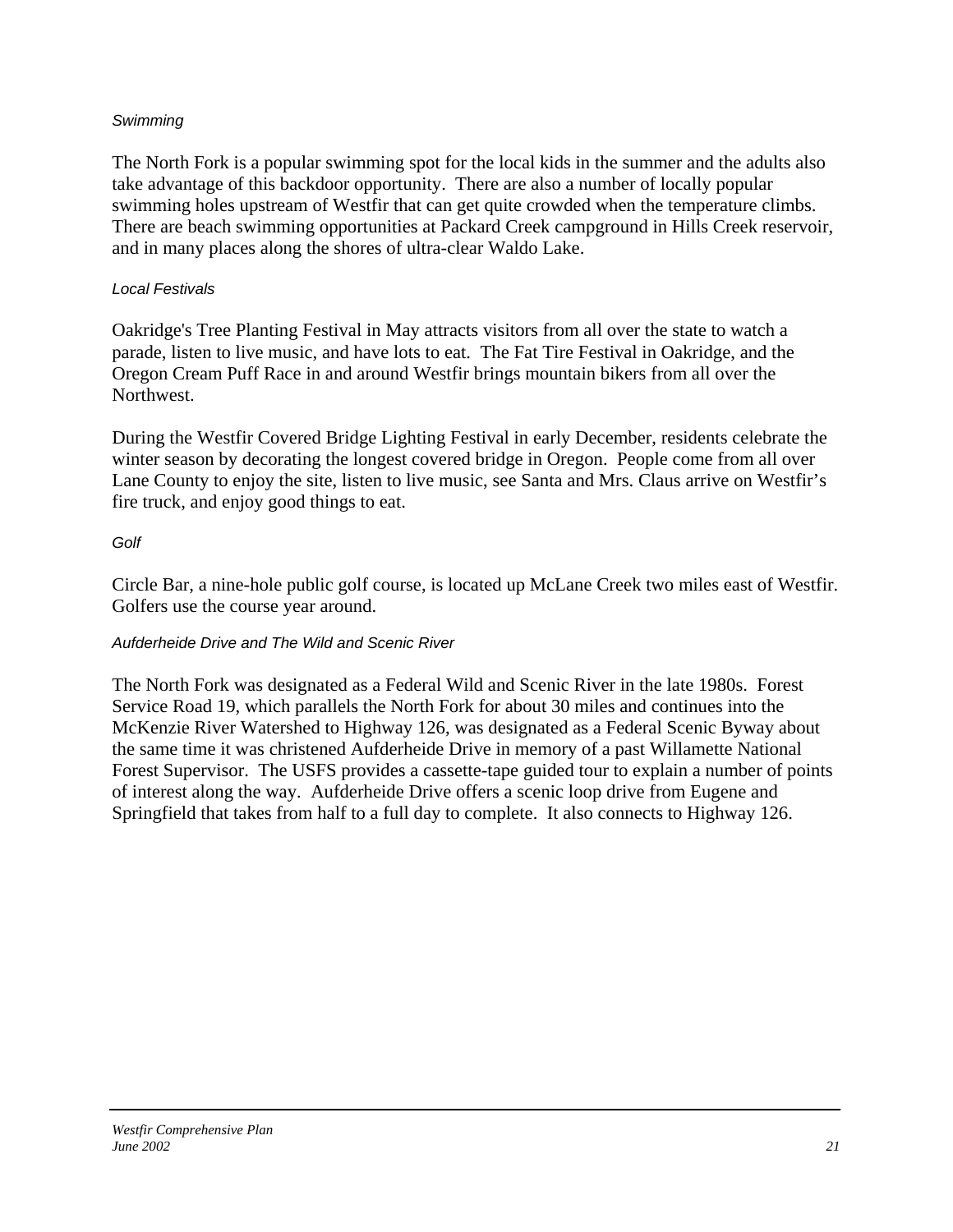# **C. Population**

Westfir's 2000 population consisted of 276 people in 122 houses, including both single-family residences and duplexes.<sup>[1](#page-21-0)</sup> Previous population growth estimates were based upon the assumption that the abandoned mill site would again become a viable industrial facility. These estimates projected continued growth in Westfir; however, the population actually dropped between 1980 and 2000. Future estimates of population change will be dictated by local economic expectation, the limited availability of buildable lands, the resources that may or may not be available to provide support services such as wastewater treatment, and the extent to which people's desire for living close to abundant natural resources and recreation opportunities may overcome the lack of local employment.

## **Trends and Characteristics**

Although Census data are not available for Westfir prior to 1980, it may be assumed that the local mill, the area wide timber industry, and USFS activities were initially the principal factors bearing upon population growth within the community. At the time of the 1979 *Westfir Comprehensive Plan*, the town's population had been generally increasing over time. Following that trend, population projections for Westfir suggested that the population was likely to increase from 310 in 1979 to between 379 and 571 residents by the year 2000. However, a decline in mill employment after 1965, due to mill modernization and automation marked the onset of an unexpected period of population decline. This decline prevailed into the early 1990s when the population leveled, as shown below.





*Source: 1980 and 1990 figures from U.S. Census for April 1, 1990; 2000 figures from U.S. Census for April, 2000; trends from LCOG Research and Analysis Program, 2001.* 

<span id="page-21-0"></span><sup>&</sup>lt;sup>1</sup> The population figure is from U.S. Census for April 2000; the 2000 housing count is from Citizens' Advisory Committee. The *1997 Westfir Strategic Plan*, conducted by the Community Planning Workshop at the University of Oregon, also provided relevant demographic information for this section.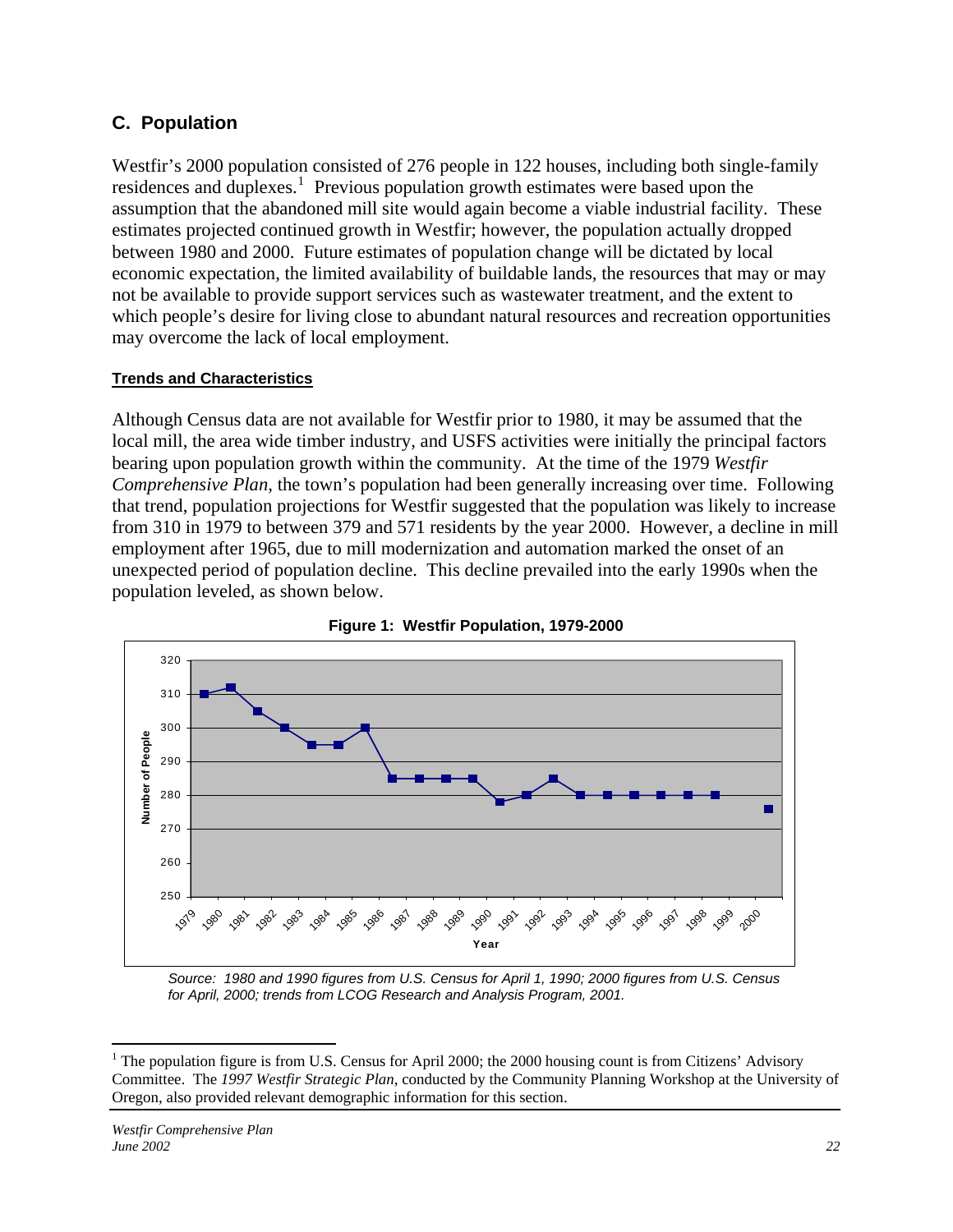#### **Future Estimates of Population**

Estimating future population for specific points in time is not an exact science, as factors bearing on population growth may change markedly within short periods of time. Population growth in the nation and locally has historically been associated with economic opportunities attracting people to centers or areas of activity. These opportunities have generally been related to localized resources, markets, transportation and change in mode of transportation, location of government, and in recent years, an environment in support of a desired style of living. Therefore, in developing future estimates of population for Westfir, certain assumptions are made based on community goals, resources, environment, opportunities, and inherent limitations.

Preliminary Census data indicate that there were 276 Westfir residents in the year 2000. This indicates that the population has remained fairly stable over the past decade. This pattern can be useful in estimating the future population of Westfir. There are several possible approaches to estimating future population of an area and each has its limitations. For example, based on the average annual rate of growth (0.05 percent) between 1980 and 2000, Westfir's population would remain about the same over the next 20 years, rising slightly to 279. Based on a linear trend from 1979-2000, the 2020 population would be 245—a noticeable decrease from the current count. However, a linear trend based on the period between 1990 and 2000 projects that the 2020 population would be 271. Another approach is to estimate the city's growth based on its proportion of the total Lane County growth in 2000. Using this technique, Westfir would have approximately 364 residents in 2020, plus another 14 from outside the city limits but inside the UGB.

In 2000, members of the Citizens' Advisory Council (CAC) compared these estimates with their own observations and indicated that population would most likely stay fairly steady or grow slightly over the next 20 years, provided that no major development takes place. In the event that large-scale development does occur, the CAC anticipated that population would grow and then level out after development. The CAC concurred that a total of 700 residents was the approximate maximum that Westfir could accommodate, although they also doubted the likelihood of reaching that ceiling. The actual rate of increase depends on a number of factors discussed below.

## **Factors Bearing on Population Growth**

Westfir has a number of important factors that affect the City's likely rate of growth during the next 20 years:

1. The majority of existing residential lots are already developed. With the adoption of the *2001 Comprehensive Plan* amendments, new residential areas will be available for development. Based on population trends from 1990 to 1998, there is not projected to be a significant demand for new housing in the City over the next 20 years. However, with the new availability of undeveloped residential areas in Westfir, it is possible that the population could grow significantly over the next 20 years to approximately 686 (see the Buildable Lands Inventory in the appendices for more information on this estimate).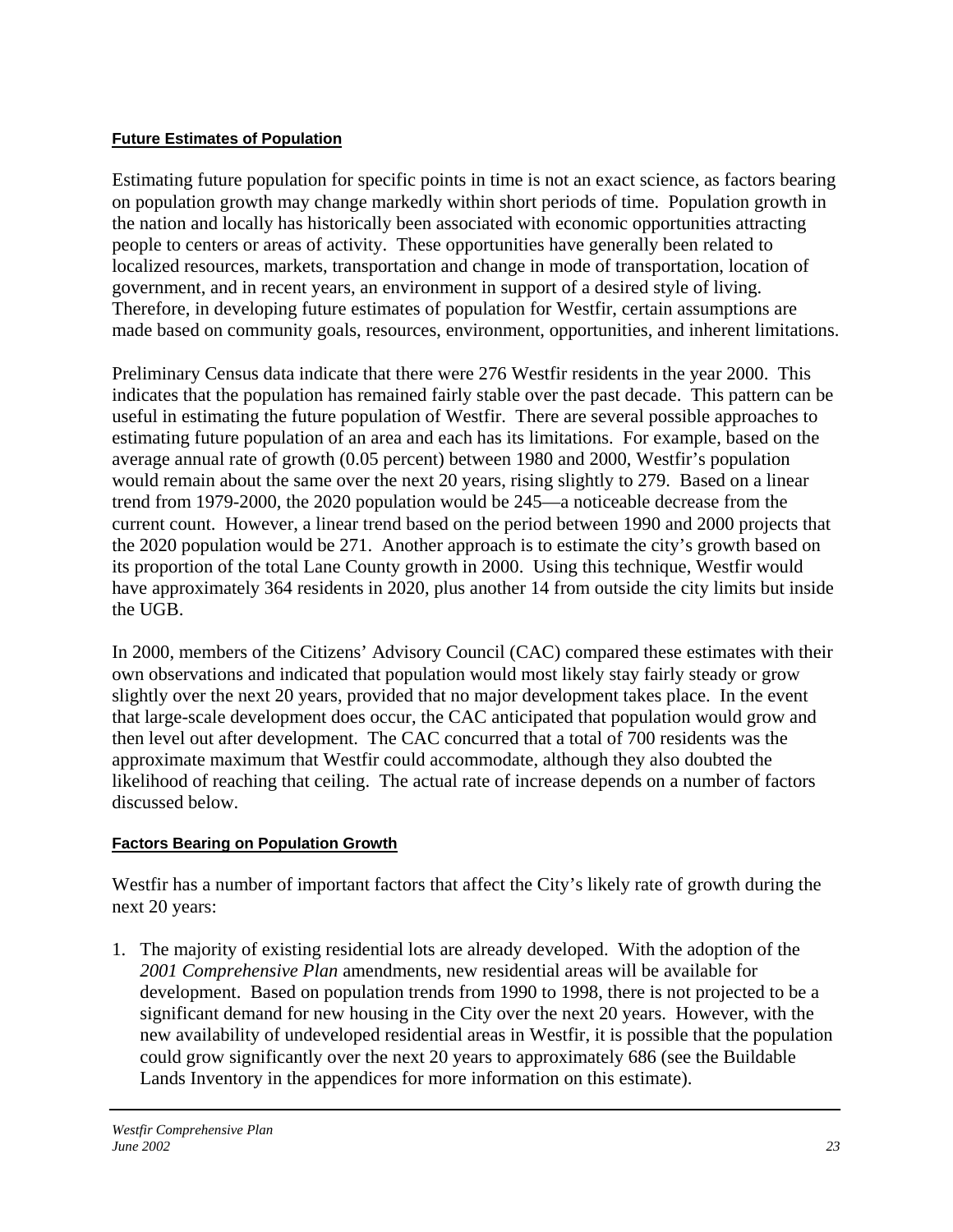- 2. The existing wastewater collection system serves a limited area of the City. The collection system previously suffered from a high rate of inflow and infiltration of groundwater (see the Public Programs and Facilities section for more information). Recent improvements will impact the timing and scale of future development in Westfir.
- 3. The municipal water distribution system formerly offered little capability of accommodating additional service connections, due primarily too small pipe sizes and location of distribution lines. However, recent improvements have eliminated most of the problems with the water supply. Securing adequate and potable water allows the City to support continued development in the area.
- 4. Topographic conditions of localized geography limit reasonably usable and developable land to that contained within the existing City Limits and some small acreage's adjacent to the City Limits. Portions of the undeveloped land within the City are constrained by slopes, riparian areas and wetlands, soil contaminants left from the former mill activities, and the railroad right-of-way controlled by Union Pacific Railroad.
- 5. Economic prospects for job creation are principally tied to the local sub-regional market area, and include timber harvest and processing, timber management, market area services, agriculture, and recreation. Although the region witnessed an economic decline during the past 30 years, efforts are underway to broaden the economic viability of the region through the institution of new industrial development in Oakridge. Future employment prospects at and within Westfir are tied to a limited buildable land inventory, community service capabilities, and viable opportunities for local economic opportunities and/or expansion. The City recognizes the possibility of some economic opportunities in conjunction with largescale residential development over the next 20 years.
- 6. Growth and development will be managed to continue the existing community character, primarily single-family residential, with expanded housing opportunities provided through multi-family and factory-constructed housing.

## **Projected Growth for 2020**

Based on the considerations listed above, Westfir population is projected to be 686 by the year 2020. This projection is based on the development of all of Westfir's buildable lands, including the former mill site. The City expects that full build-out will occur in Westfir as the demand for rural residential housing will significantly increase over the next 20 years. More detailed information about this projection can be found in the Buildable Lands Inventory in the appendices.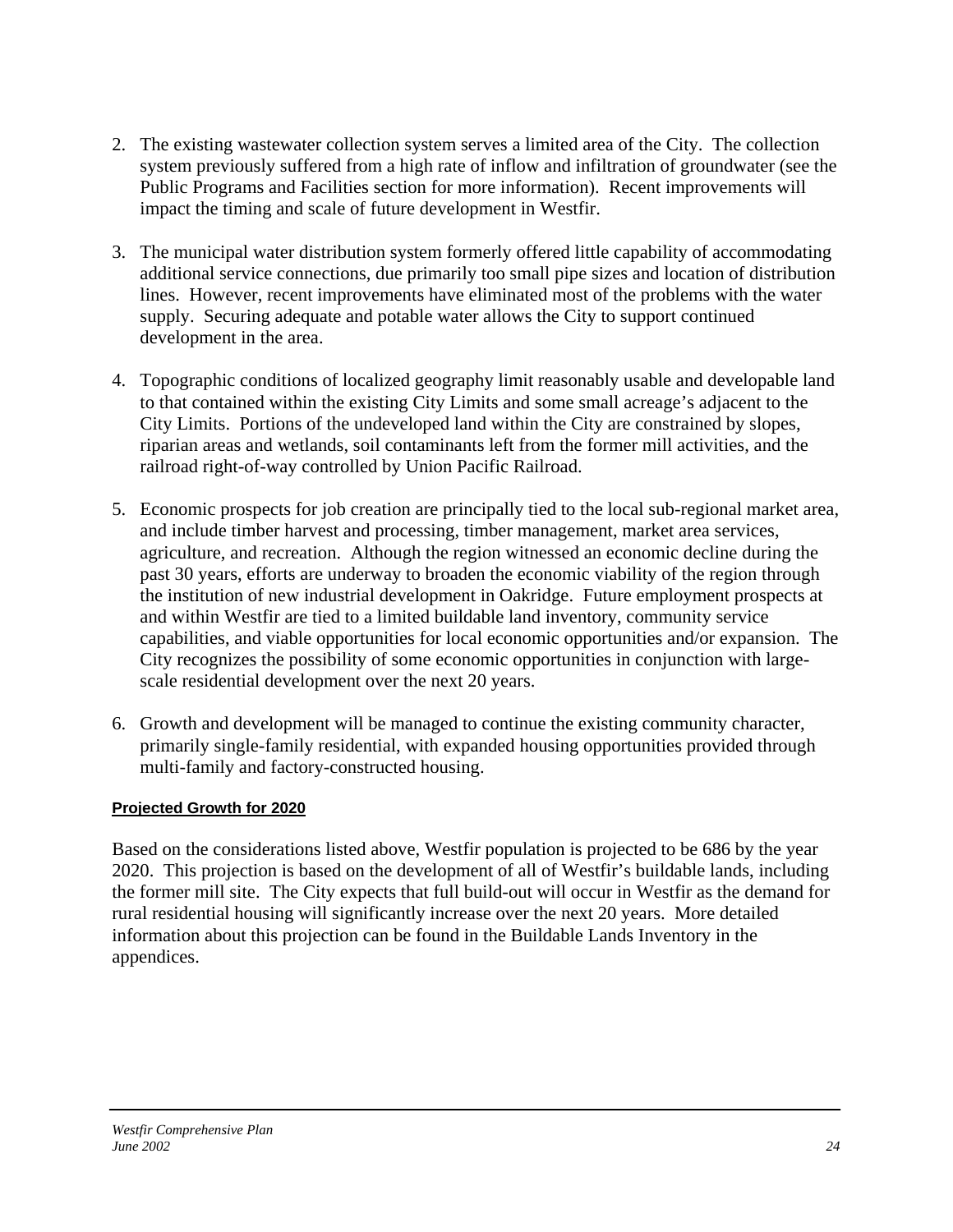# **D. Housing**

In 2000, there were 122 homes in Westfir. The following section discusses factors that impact housing needs and opportunities in Westfir.

## **Housing Stock**

In the 1979 Plan, the Housing section included the housing conditions of Westfir. At that time, 64.4 percent of the units were considered standard and 35.6 percent were considered substandard. Of the 35.6 percent that were sub-standard, almost all were still suitable for rehabilitation, and approximately 27 households may have been eligible for low-income housing assistance. Housing issues mentioned in the 1979 Plan included:

- Maintenance and/or upgrading the existing housing inventory,
- Limited the choice in type of housing,
- Limited the availability of any type of housing, and
- Potential need for low-income housing assistance.

In 1999, the CAC determined that, based on limited demand for housing in Westfir, there was no need to conduct another assessment of housing stock. Instead the focus shifted to preserving the community's character by setting standards for residential development. An assessment of community character elements ensued.

#### **Housing Character**

Westfir residents value the diversity of housing styles that reflect the City's unique history and character. The prevailing architectural style in Westfir is the Bungalow. This style was used predominantly in the first two decades of the 1900s.<sup>[2](#page-24-0)</sup> Although the Bungalow sets the overall character in Westfir, it is by no means the sole style. As development progressed in the 1930s and '40s, the style shifted to more *working-class* architecture, characterized by more affordable, simpler architectural features. During and after World War II, the minimalist Cottage style continued. To preserve the City's characteristic *small mill-town* appearance and encourage affordable housing, the CAC established a set of design guidelines for new development and improvements.

The design guidelines for housing character were developed by examining photos of residential development in Westfir and analyzing housing features found in County Assessor's data such as lot and building size. The design strategies are listed below:

 $\overline{a}$ 

<span id="page-24-0"></span> $2^{2}$  Bungalows tend to be characterized by natural materials inside and out, and fine craftsmanship. They usually have low-pitched gable or hipped roofs with wide eaves and exposed rafters. The windows traditionally are double-hung, with small panes in the upper sash. Large windows flanked by smaller windows and dormer windows are also characteristic of this style. Front porches on bungalows commonly have truncated columns. Bungalow homes are typically built with wood frame construction.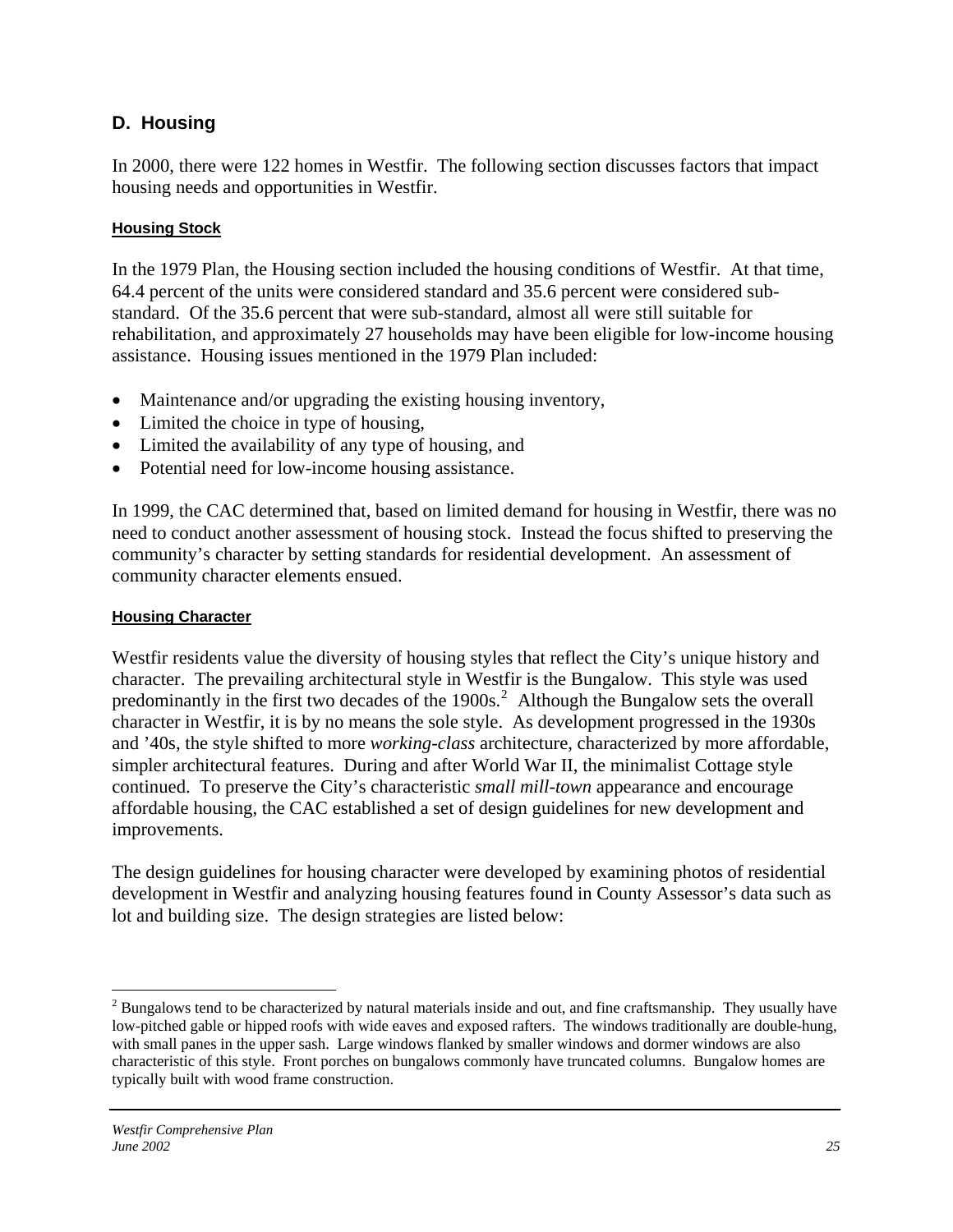The following requirements and recommendations were set forth by the CAC to maintain a sense of community character and to ensure consistency of new development and major renovations with existing development.

#### **Table 3: Requirements for Single-Family Residential: New Construction and Major Renovations[3](#page-25-0)**

#### **Mandatory Elements:**

- **Driveway Width:** Maximum for driveway: 20 feet; width must also meet or exceed County's standard for fire access (currently 14 feet [minimum])
- **Eaves:** Required on all sides of house and must have at least 12 inches width
- **Fences:** No chain link permitted in front yard or any side yards that face a street
- **Garage:** Trim, roof pitch, windows, and siding of garage required to match house
- **Housing Size:** Required base within 800-2000 square feet, excluding garage
- **Roof Pitch:** Required to be within 6/12- 9/12
- **Siding:** These types not permitted: with vertical lines; plywood siding with or without batten, corrugated sheet metal. Traditional board and batten permitted with following dimensions: minimum of  $\frac{3}{4}$ -inch by 5  $\frac{1}{2}$ -inch vertical boards and  $\frac{1}{2}$ -inch by 1 $\frac{1}{2}$ -inch batten.

#### **Recommended Elements:**

- **Bottom Boards:** Required if house incorporates a drip board
- **Corner Boards:** Required
- **Covered Entry Porch:** Required, porch must reflect same character and roofing material as house
- **Drip Boards:** Encouraged but not required
- **Trim:** 3.5-inch minimum surrounds required for windows, doors of houses and outbuildings.
- **Window Panes:** Vertical split windows required, between one and six panes in upper sash; horizontal slider windows permitted over sinks or laundry rooms if windows do not face front of house

## **Household Characteristics**

In 1999, approximately 95 percent of units were single-family residences. In 1999, there were 115 units in the city of Westfir, and another five units were located within the City's UGB but outside city limits. Of these total units, six were duplexes. In 1990, over 70 percent of housing in Westfir was owner-occupied.

In 2000, approximately 36 undeveloped residential lots remained in Westfir.

In 1990, single-family household size was approximately 2.92, and multi-family household size was approximately 1.75.

## **Public-Supported Delivery Programs**

Several opportunities exist for lower income households in Lane County to obtain assistance. Lane County Housing Program efforts are directed primarily, within available resources, to cooperate and assist with Lane County communities in the delivery of housing assistance.

<span id="page-25-0"></span><sup>&</sup>lt;sup>3</sup>These requirements are in addition to any existing local, county, state, or federal requirements, which are the responsibility of the applicant to meet.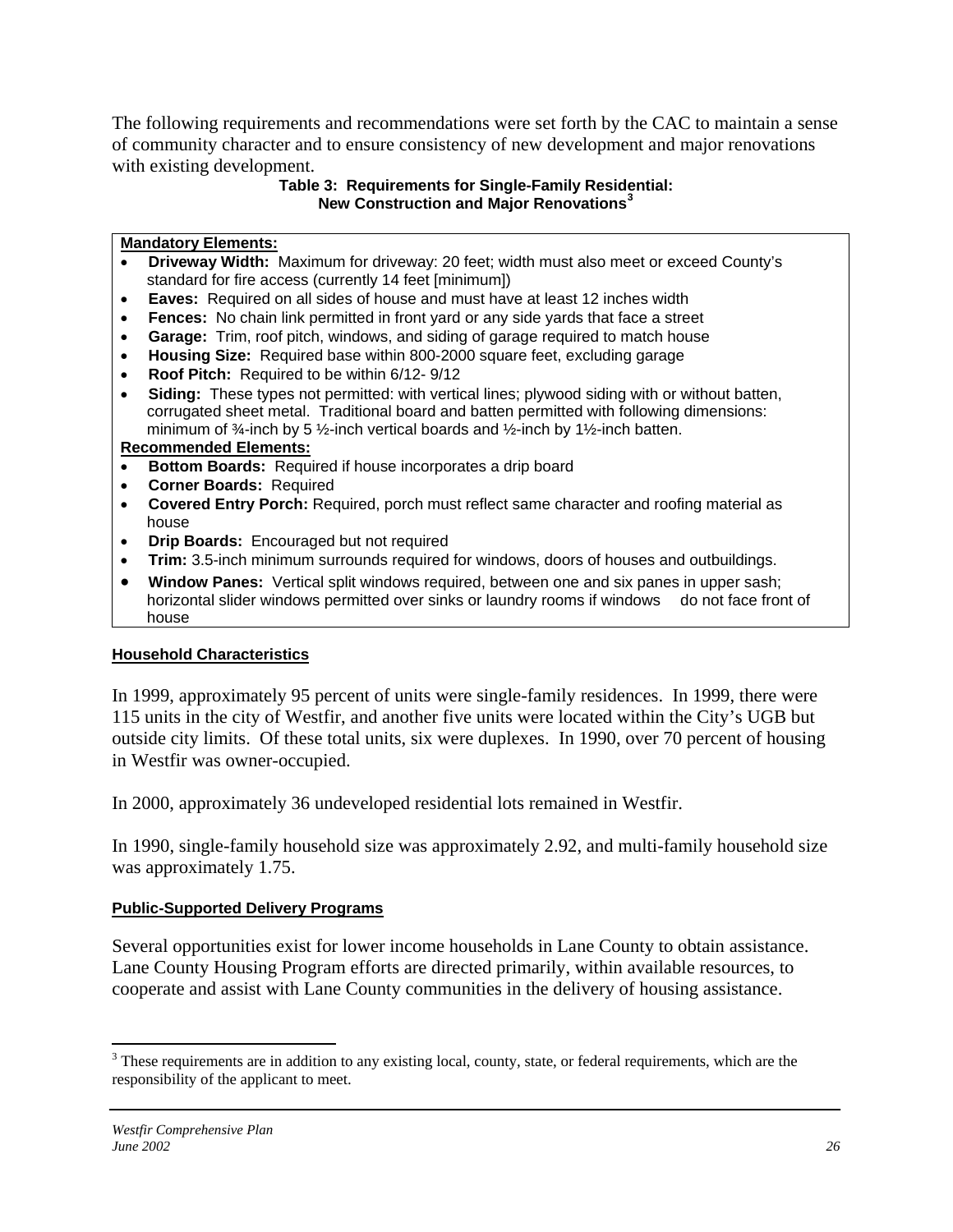Westfir recognizes this housing program resource and does not duplicate program efforts provided by the County.

State of Oregon Housing Program is available through State Bond Funding and Federal Section 8 Housing Program, Lower Income Rental Assistance. This program is available through the Housing Division of the Oregon State Department of Commerce, Salem Oregon.

Farmers Home Administration (FHA) offers programs through Rental and Cooperative Housing Loans for low- to moderate-income families and persons age 62 or older. Program information is available through the FHA County Supervisor in Eugene, Oregon or Office of the State Director in Portland, Oregon.

Department of Housing and Urban Development, Housing Division, offers a variety of assistance and loan programs directed toward the housing needs of low- and moderateincome families, the elderly, housing in declining neighborhoods, cooperative housing, home improvements and public housing. Program information is available through the Housing Division of the Department of Housing and Urban Development in Portland, Oregon.

St. Vincent de Paul of Lane County offers several different housing programs. Programs for renters include the Second Chance Renters Rehabilitation and assistance with construction of permanent, affordable housing units. The Threshold Home Ownership Program offers leaseto-own homes and prepares families for the responsibility of home ownership through a series of classes held over a one-year period. St. Vincent's also offers transitional housing and shelter services.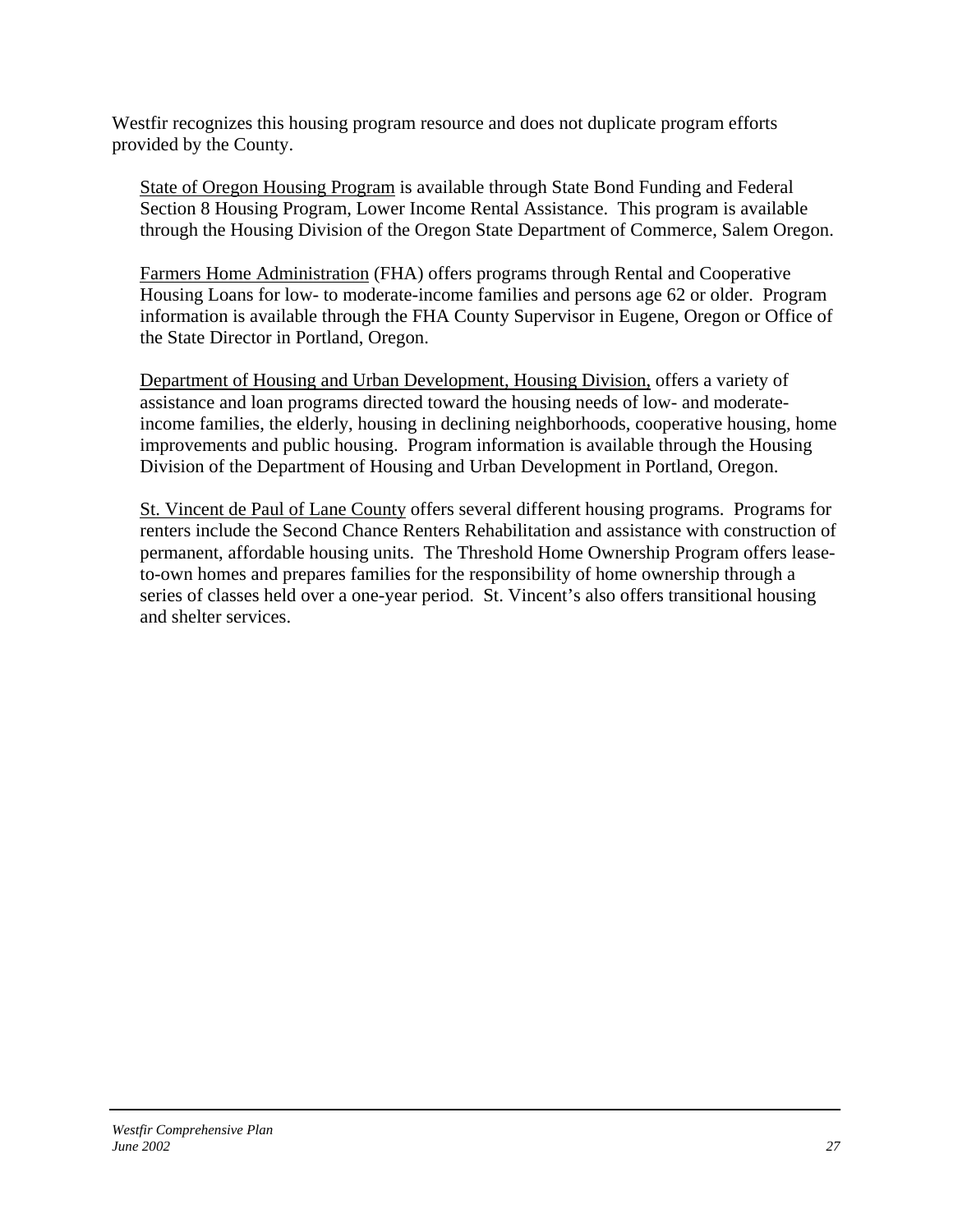# **E. Economy**

#### **Overview**

Historical development of Westfir's economy was linked with regional timber resources and was shaped by transportation. The general economic character of the Westfir Planning Area followed that of the surrounding sub-regional market area: timber harvest and processing, timber management, market area services, agriculture, and recreation. Founded as a mill town, the City of Westfir's economy formerly revolved around the Westfir mill and the Pope and Talbot mill in Oakridge. Transportation to the Westfir-Oakridge area from the lower Willamette Valley occurs via Highway 58, a major east-west trucking route in Oregon. The Union Pacific Railroad passes through Westfir and Oakridge.

Although Westfir continues to be surrounded by USFS forest lands, timber harvest and processing has declined in the area and no longer serves as the principal source of employment for Westfir residents. Since 1980, with the closure of the mill and the grocery store, Westfir has developed an identity as a residential community with very little local employment. Replacement of the mill with other heavy industry is not realistic, nor does the community desire it. Instead, Westfir views itself as part of a regional economic system including Oakridge and the Eugene-Springfield metropolitan area. However, the lack of local businesses in Westfir means that there are very limited sources of local revenues for City infrastructure and services. As a result, the City supports the development of local businesses that are compatible with the area's small town character.

#### **Employment**

Since the decline of the mill economy, no major alternative employment sources have located in Westfir. As a result, employment within the city is very low. In 1998, there were nine employees who worked in Westfir. All the employment was in the non-manufacturing sector. Half of these employees worked out of their homes.<sup>[4](#page-27-0)</sup> Local employers include the City, the Post Office, and the bed and breakfast.

Approximately 10 percent of the labor force is unemployed, and the majority of workers commute to work in nearby communities.<sup>[5](#page-27-1)</sup> While now somewhat outdated, the following table provides an example of the diversity of employment of Westfir workers since the demise of the Hines Mill. $<sup>6</sup>$  $<sup>6</sup>$  $<sup>6</sup>$ </sup>

 $\overline{a}$ 4 LCOG, 1999.

<span id="page-27-1"></span><span id="page-27-0"></span><sup>5</sup> *Westfir Strategic Plan* (1997), pg. 15. 6

<span id="page-27-2"></span>Based on 1990 U.S. Census information, as found in the *Westfir Strategic Plan* (1997), pg. 19.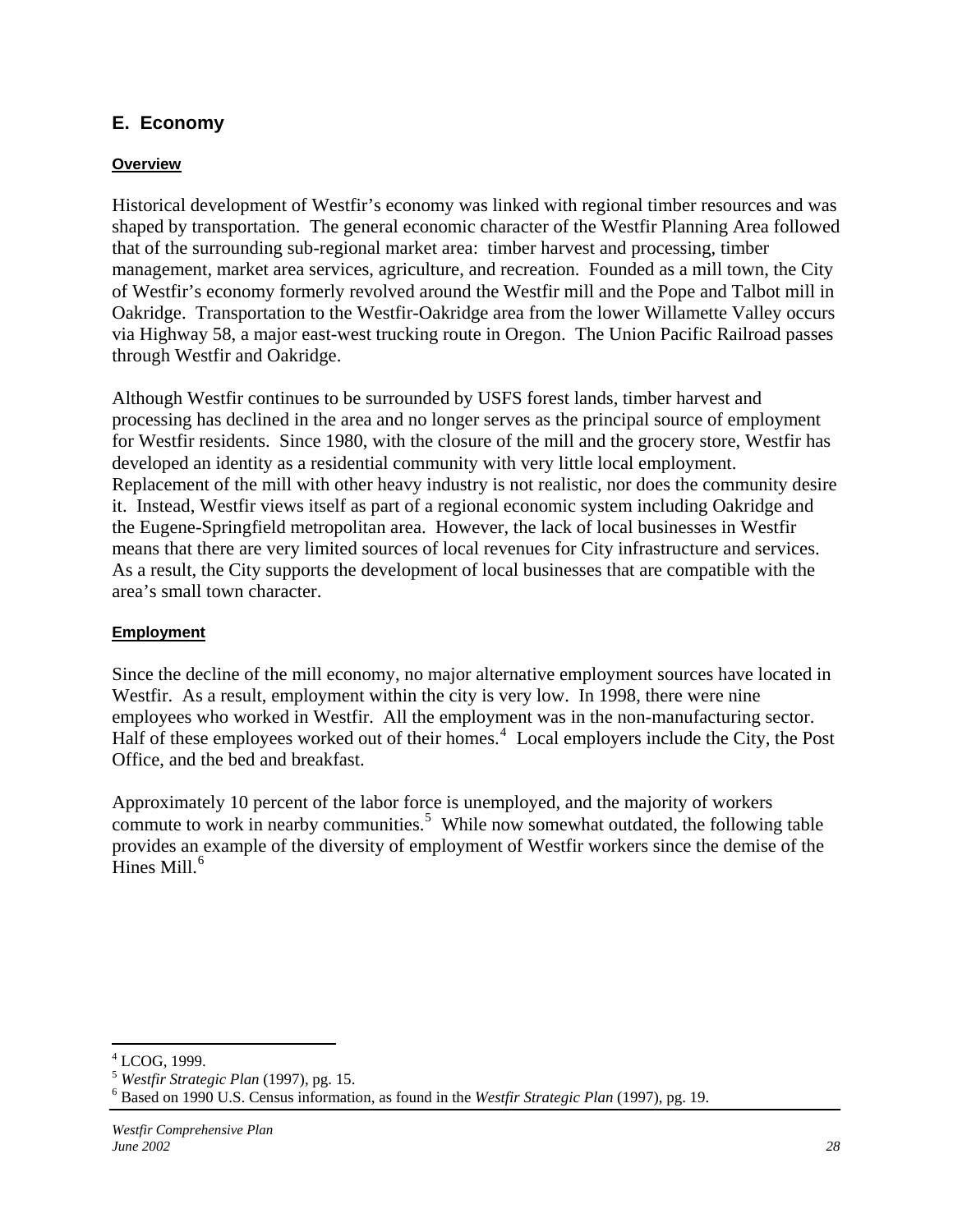| <b>Industry</b>                          | <b>Households</b> | <b>Percent</b> |
|------------------------------------------|-------------------|----------------|
| Ag, forestry, fisheries, mining          | 13                | 15.1%          |
| Construction                             | 10                | 11.6%          |
| Manufacturing, durable goods             | 24                | 27.9%          |
| Transportation                           | 6                 | $7.0\%$        |
| Comm./public utilities                   | 4                 | 4.7%           |
| Wholesale trade                          | 2                 | 2.3%           |
| Retail trade                             | 12                | 14.0%          |
| Finance, insurance, and real estate      | 5                 | 5.8%           |
| Personal, entertain./recreation services | $\overline{2}$    | 2.3%           |
| <b>Educational services</b>              |                   | 8.1%           |
| Other professional and related services  |                   | 1.2%           |
| Total (ages 16 and over)                 | 86                | 100%           |

**Table 4: Employment by Industry, City of Westfir, 1990** 

#### **Income**

Westfir residents in 1990 had a median household income of \$24,844, while Lane County's median was \$25,268. However, as shown in the following graph, Westfir residents more commonly had incomes in the middle ranges and less in the extremes as compared to Lane County.[7](#page-28-0)





 $\overline{a}$ 

<span id="page-28-0"></span><sup>7</sup> Based on 1990 U.S. Census information, as found in the *Westfir Strategic Plan* (1997), pg. 20.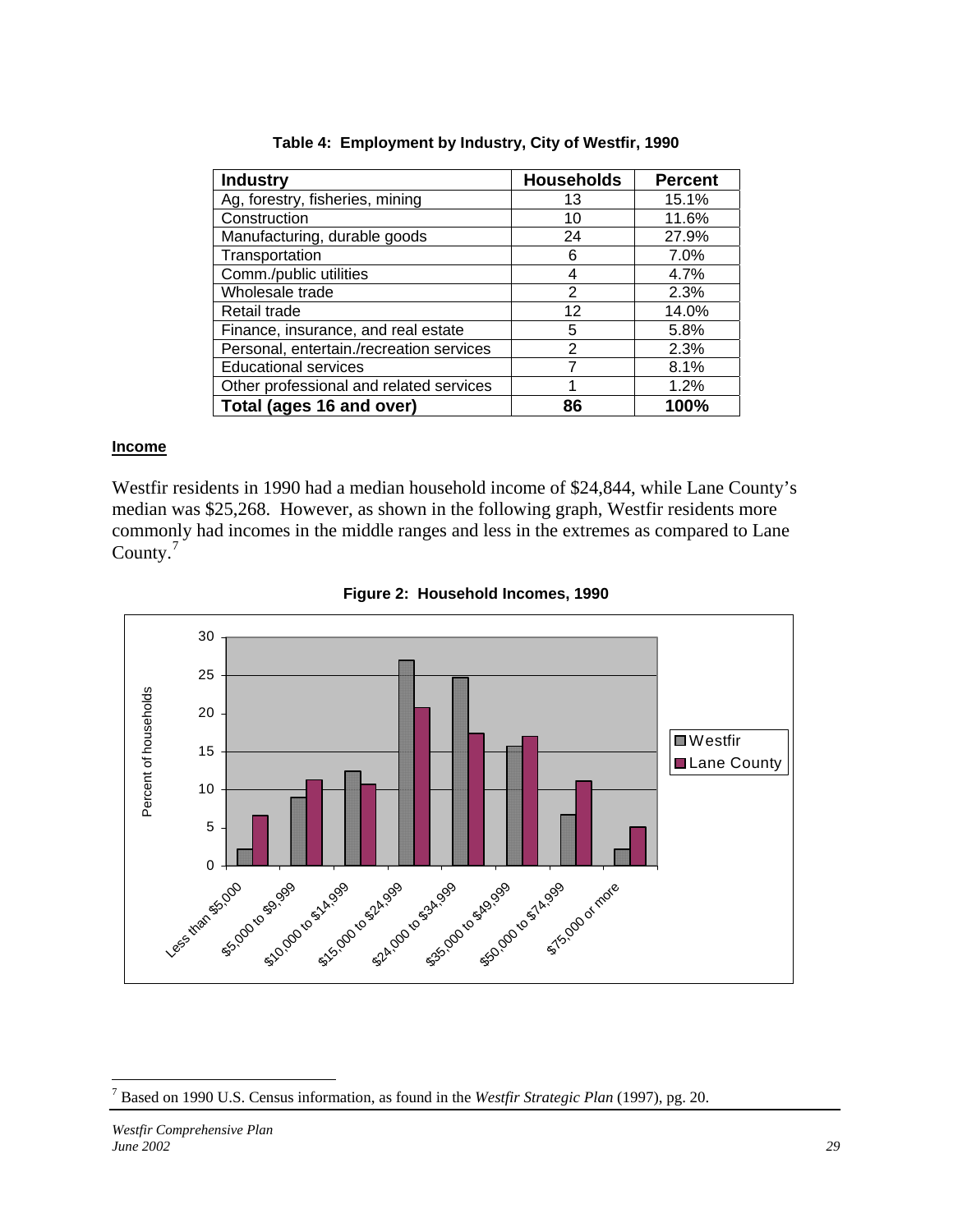#### **Future Prospects**

While current economic opportunities in Westfir are minimal, several avenues may offer future economic possibilities that build upon the City's unique assets and character. These include recreation, technology, and options for small, local commercial and home businesses. Westfir is also likely to continue its reliance on the regional economy.

Recreational resources of the Rigdon and Oakridge Ranger Districts play an increasingly important role in the recreational segment of the area's economy. More extensive information about these resources can be found in the *Environmental Setting* section. Area-wide recreational resource use shows a continued growth. With close proximity to a growing population in the Eugene-Springfield metropolitan area, possibility exists for broadening the local economic base through tourist recreation activities. The recent installation of fiber optic cable in Westfir may also open the door to new technology-based opportunities. For example, telecommuting could be a viable option for some Westfir residents. This access to the information highway bodes well for attracting and supporting local commercial enterprises and new home businesses.

Beyond technology and tourism-based economic opportunities, small businesses that support local needs could also find a home in Westfir in upcoming years. However, locally oriented businesses would most likely require an increase in local population before they could be economically viable.

Despite the disappearance of Westfir's industrial sector, an event that markedly altered the local economy and character, the City now faces new entrepreneurial opportunities in recreation and tourism and technology-related employment. It remains to be seen whether or not the City can take advantage of these or other opportunities while maintaining the small town identity so valued by current residents.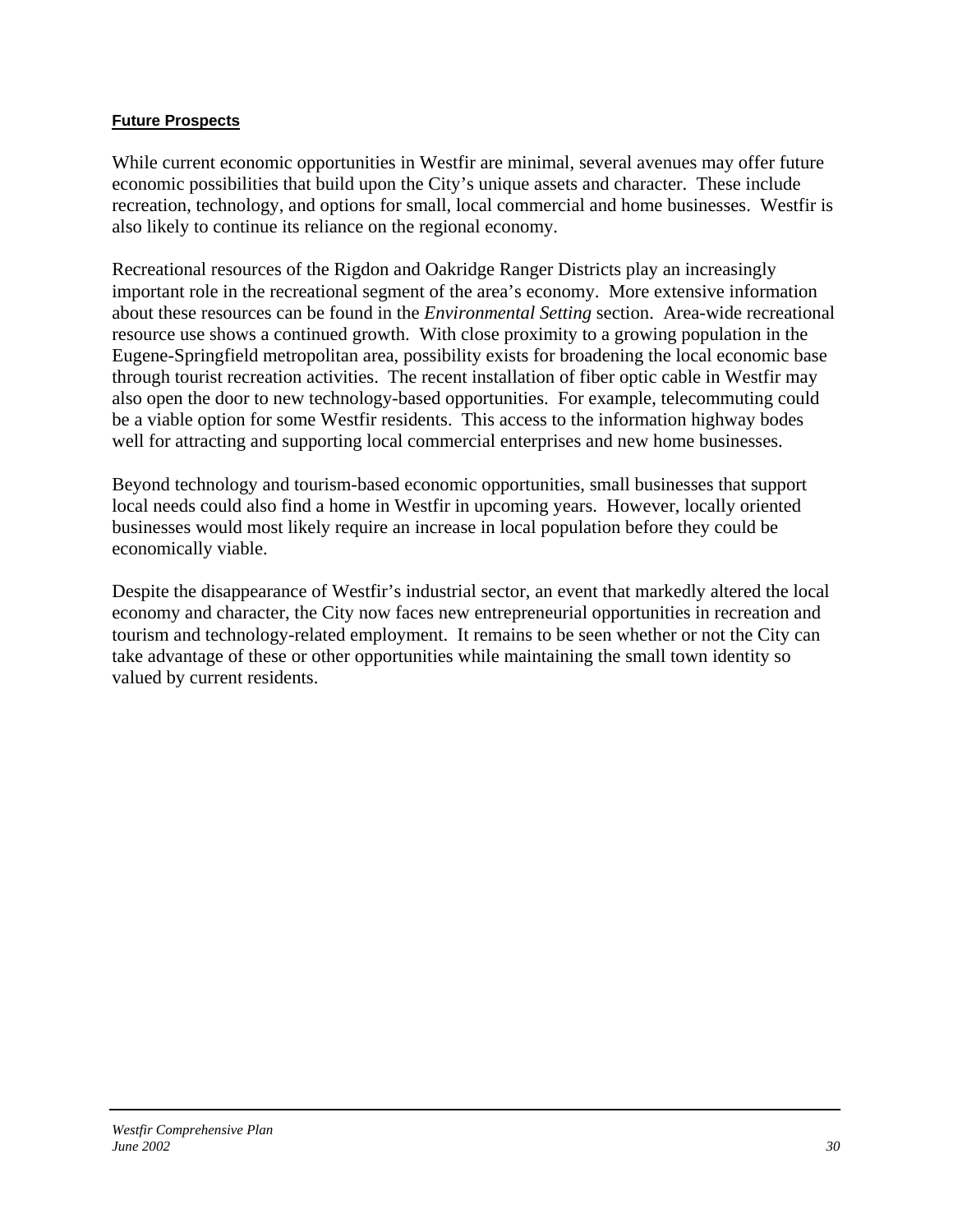# **F. Land Use**

A field inventory of existing land use was conducted during 2000. These updates formed the basis of the revised Westfir Land Use Map that appears in the appendices. Westfir's land uses are summarized in the following table: $8<sup>8</sup>$  $8<sup>8</sup>$ 

| <b>Land Use</b>           | Acreage | <b>Percent of Total</b> |  |  |  |  |
|---------------------------|---------|-------------------------|--|--|--|--|
| Single-Family Residential | 37.26   | 21.2%                   |  |  |  |  |
| Multi-Family Residential  | 2.30    | 1.3%                    |  |  |  |  |
| <b>General Services</b>   | 0.31    | 0.1%                    |  |  |  |  |
| Government                | 8.84    | 5.0%                    |  |  |  |  |
| <b>Utilities</b>          | 6.10    | 3.5%                    |  |  |  |  |
| Other (Vacant and Park)   | 121.27  | 68.9%                   |  |  |  |  |
| Total                     | 176.09  | 100%                    |  |  |  |  |

|  |  | Table 5:  Westfir Land Uses |  |
|--|--|-----------------------------|--|
|--|--|-----------------------------|--|

The majority of occupied land in Westfir is used for single-family residential development. There are also a small number of duplexes, mostly near the town center. Currently the bed and breakfast is the sole operating commercial facility (listed above as General Services), although it is also partially residential.

## **Land Tenure**

Within the city of Westfir, land holding associated with the former Westfir mill site accounts for the largest single ownership and the majority of the acreage, totaling approximately 30.6 developable acres. The majority of existing undeveloped, buildable lands are contained within this single ownership. Another sizeable, undeveloped, buildable site of approximately 6.5 acres is located in the downtown area. There are several other undeveloped buildable sites interspersed throughout the city, primarily in the southwestern and southern portions of the City.

## **Residential**

Around 39.6 acres of residentially developed land within the City's UGB accounts for 72 percent of the net developed area. This means that the 2000 population density was approximately 7 persons per acre, a significant decrease from the 1979 population density of 12 persons per acre. The average residential lot size in Westfir is 0.40 acres (equal to 2.5 units per acre), but lot size varies significantly throughout the city. For example, in the Hemlock subdivision, there are approximately five units per acre. The southwestern portion of the city has a density of just under one unit per acre, but this is distorted by the fact that a significant portions of the lots there are not developable due to steep slopes or proximity to the river.

 $\overline{a}$ 

<span id="page-30-0"></span><sup>&</sup>lt;sup>8</sup> This information is based on the March 2001 ArcView Land Use file, LCOG. It includes the several lots found outside of City limits but inside the Westfir UGB.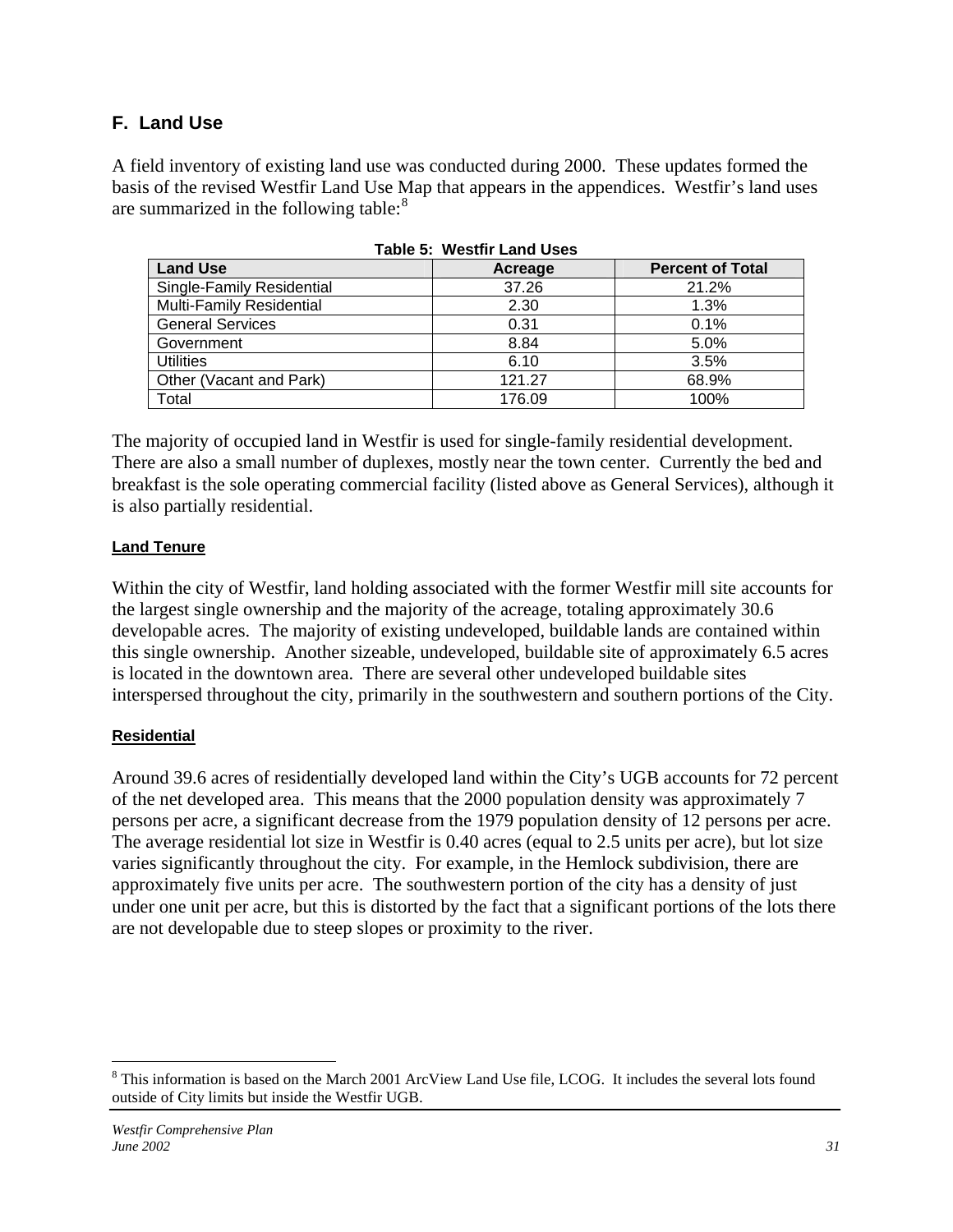## **Commercial**

Commercial development within the City is currently limited to the Westfir Bed and Breakfast, which also serves as a residence for the owners. The former commercial site adjacent to the Post Office has been vacant since 1995. Although there are suitable sites within the City to support commercial use, it is apparent that the size of the local market and proximity to Oakridge services are responsible for limited commercial development. However, future residential growth may expand the local market enough to support some commercial development in the City.

## **Industrial**

The closing of the Hines Mill vacated the only industrial land within the City. Residents believe that there is little or no need or demand for industrial land in the City's future, and thus have chosen to rezone the site to provide additional residential and commercial acreage. Heavy industrial activity is no longer considered compatible with the City's current character.

## **Public**

Within Westfir, governmental uses account for all public land use. These consist of the wastewater treatment plant and chlorination facility, the water filtration fields, the Post Office, City Hall, and the Westfir Fire Station. These activities account for almost nine acres of land, or 16.1 percent of the net developed land area. Some additional public land exists in the park and resource, and transportation lands.

## **Parks and Resource Lands**

There is an approximately quarter-acre neighborhood park in the center of the Hemlock Subdivision. An additional park is intended for the western end of the former millsite to serve as a buffer between Hemlock and any new development. Two picnic areas have been constructed near the covered bridge and nearby trailheads.

Additionally there is a 50-foot riparian buffer on both sides of the river. This land helps protect the river from erosion and pollution. The City owns the riparian area in the Hemlock subdivision. This area includes a public boat ramp and swimming area downstream from the Hemlock Bridge.

## **Transportation**

Within Westfir, there are County, City, and private streets. Historically, these consumed a little under 13 percent of the gross City land area. A small area of railroad right-of-way is also included within the City.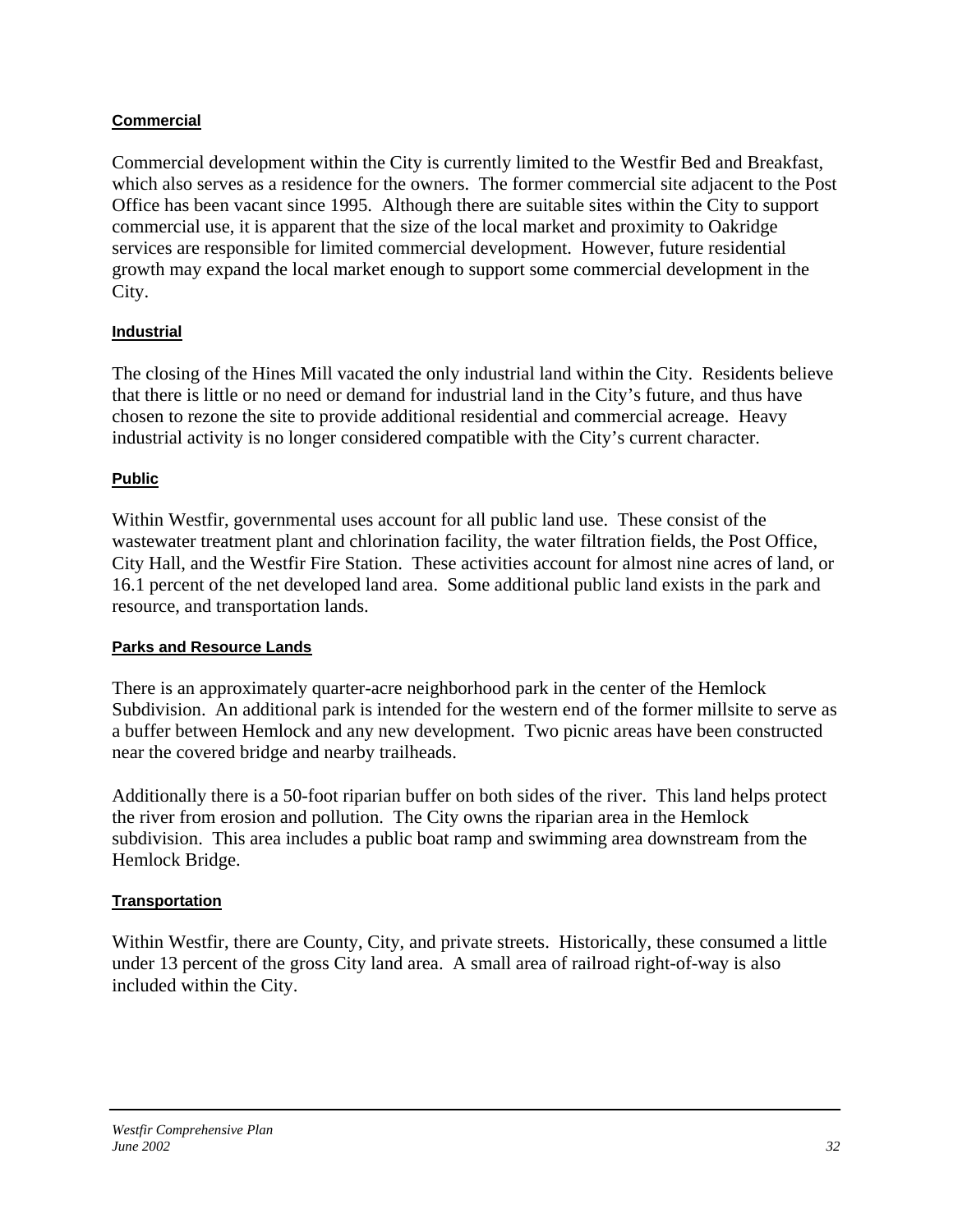# **Water**

The North Fork of the Middle Fork Willamette River makes up a little over 15 percent of the total City area. This water area is significant to the City in that it provides a natural separation between the former mill site and a portion of the City. In addition, it is a natural resource that must be recognized and protected and also is recreationally, visually, and aesthetically important to the community.

## **Vacant Land**

Vacant land accounts for 68.9 percent of land within the Westfir UGB. This includes 41 lots on 121.3 acres. These vacant land resources are the current areas available to satisfy the various land use requirements of the community. The most significant factor bearing on this vacant land inventory is its availability for use and market transactions. The largest share of this land is found at the former Hines mill site. This site includes just over 51 vacant acres—about 42 percent of the total vacant land in the UGB.

Additional vacant land immediately adjacent to the City limits that appears to be buildable is located immediately north of the railroad next to the water treatment plant.

## **Buildable Lands Inventory**

As part of the Westfir Buildable Lands Inventory, completed in February 2001, potential buildable land areas were identified. Of the approximately 92 total vacant acres, an estimated 71.6 were considered to have development potential. The Safe Harbor riparian setback (50 feet along the river), the utility corridor, and steep slopes (greater than 25 percent) at the southwestern part of Westfir comprise the primary reasons that the remaining 20 vacant acres were not considered developable. In largely undeveloped areas, gross buildable areas were further reduced to reflect the space needs of future streets and utilities. The vacant, developable land includes 36 potential residential sites considered infill, which means they are between or adjacent to established residences as of October 2000.

The vacant land inventory also includes two sizable areas that are currently undeveloped. The larger of these is the former mill site, encompassing an estimated 30.6 developable acres. The smaller is a vacant area north /northwest of the Post Office, including approximately 6.5 developable acres. These areas are designated for both residential and commercial uses.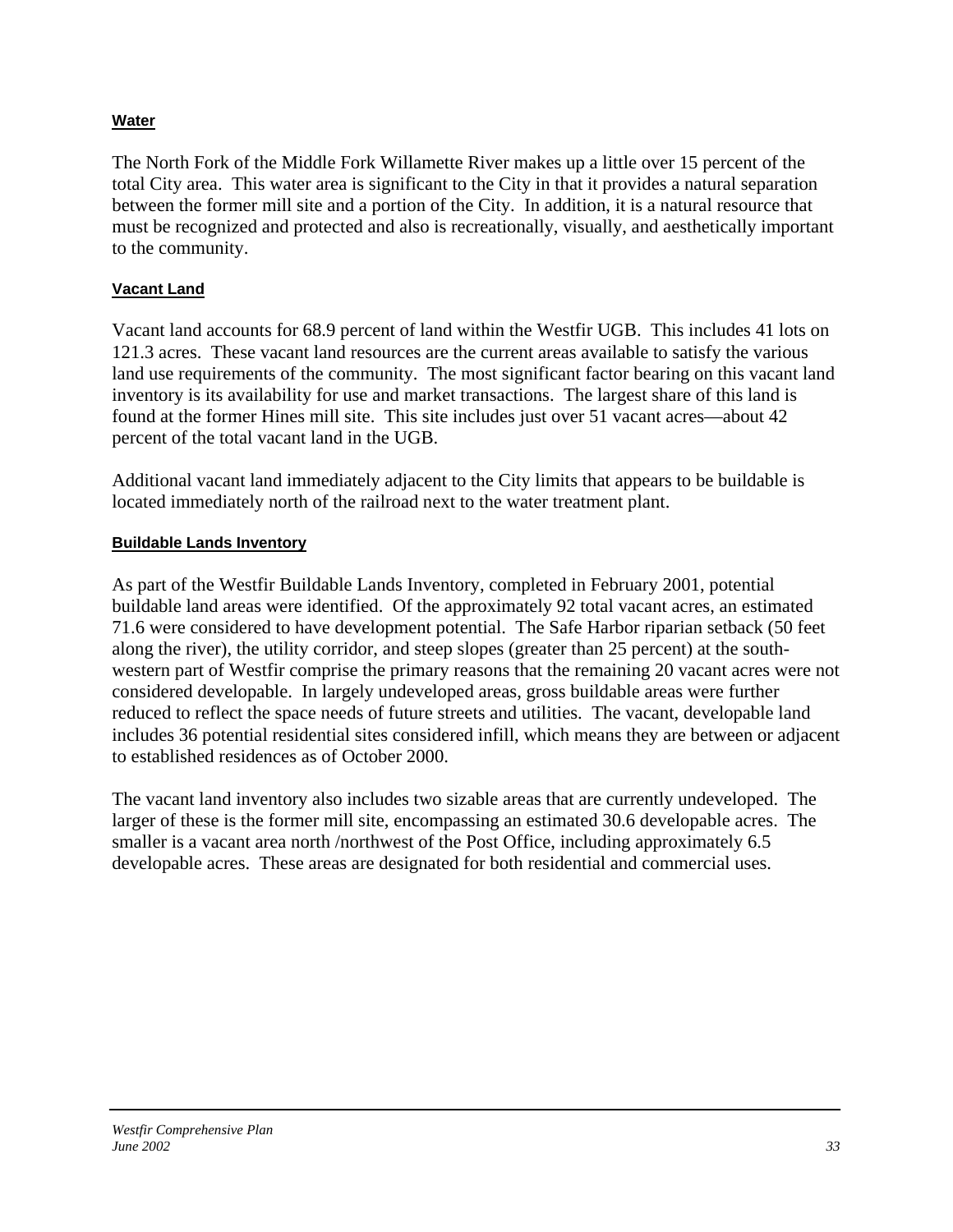| <b>Residential Plan</b><br><b>Designation</b> | Location         | <b>Net Buildable Acres</b><br>for this Use | <b>Estimated</b><br><b>New Units</b> | <b>Estimated New</b><br><b>Population</b> |
|-----------------------------------------------|------------------|--------------------------------------------|--------------------------------------|-------------------------------------------|
| Community<br>Residential                      | Infill           | N/A                                        | 36                                   | 95                                        |
| Community<br>Residential                      | Downtown site    | 2.6                                        | 8                                    | 22                                        |
| Single-Family<br>Detached (R-1)               | Former mill site | 13.5                                       | 44                                   | 116                                       |
| Multi-Family Low<br>Density (R-2)             | Former mill site | 7.2                                        | 50                                   | 81                                        |
| Multi-Family High<br>Density (R-3)            | Former mill site | 2.9                                        | 58                                   | 95                                        |
| Total:                                        |                  | 26.2 acres<br>(not including infill lots)  | 196                                  | 410                                       |

**Table 6: Westfir Buildable Lands – Residential Areas Summary** 

These totals are slightly higher due to rounding.

#### **Table 7: Westfir Buildable Lands – Commercial Areas Summary**

| Location                   | <b>Net Buildable Acres</b> |
|----------------------------|----------------------------|
| Infill (former store site) | 0.3                        |
| Former mill site           | 0.8                        |
| Downtown site              | 2.6                        |
| Total:                     | 3.7                        |

Calculating expected densities for all remaining buildable lands in Westfir then derived estimates for buildout population and housing unit counts. These expected densities differ throughout the vacant land depending on the area's intended use, as detailed in the 2001 Comprehensive Planning Map (see appendices). For more specific information on how these figures were obtained, please refer to the Buildable Lands Inventory in the appendices.

Based on the anticipated uses for all of the buildable lands, the total build-out population is estimated to be 686 persons. This denotes an increase of approximately 150 percent over the Westfir 2000 population of 276. While it is theoretically possible that this build-out could occur over the next 20 years, the actual rate of growth depends on the market and the activity of the developers and the City.

Accompanying this potential growth is the development of approximately 196 new dwelling units in both single-family and multi-family structures, for a total of 310 occupied units at buildout. This projection represents a increase of almost 160 percent from the 122 units existing in Westfir in 2000. The number of units is projected to increase slightly faster than the number of people due to the trend towards fewer persons per household.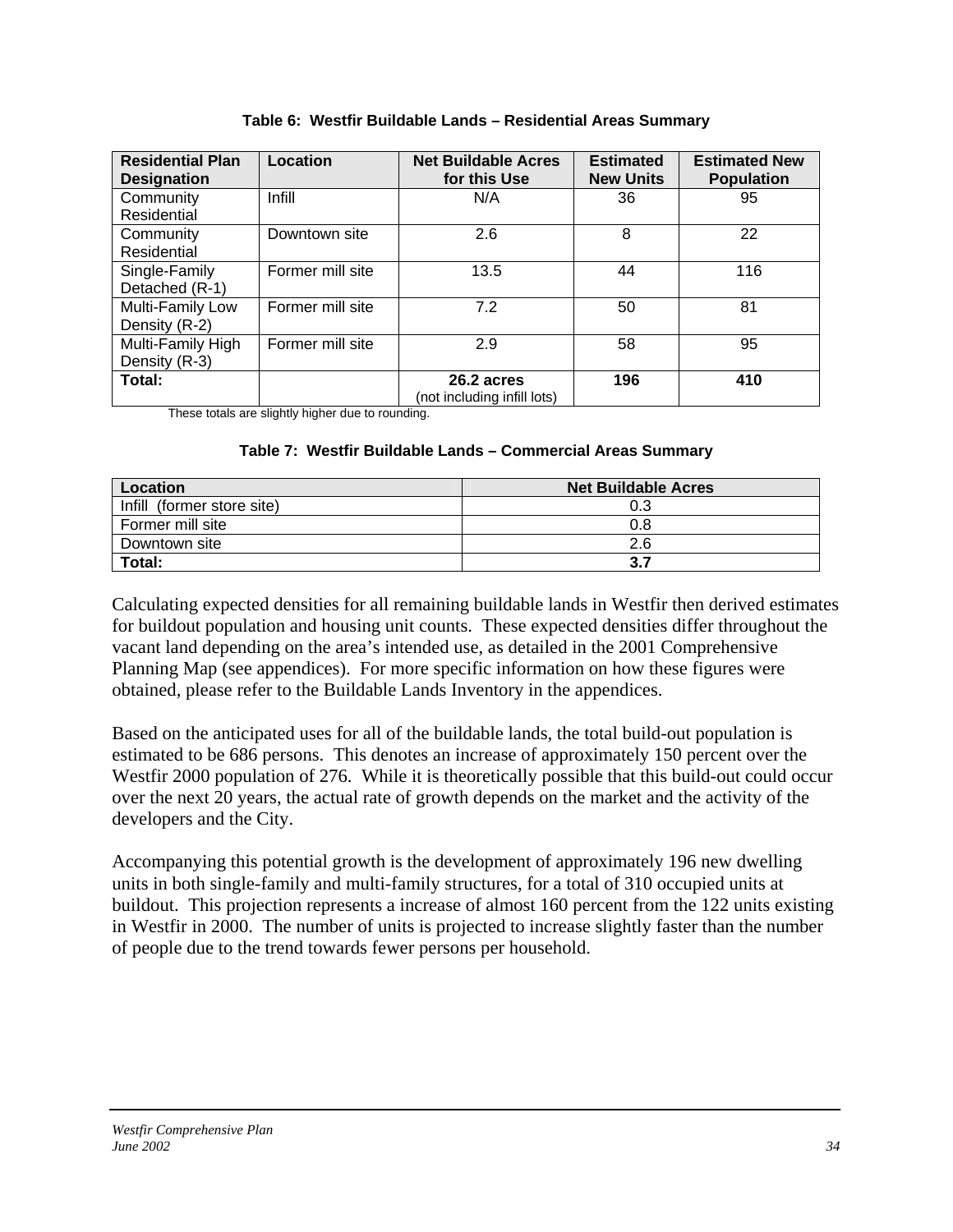| Table 8: Projected Population and Number of Housing Units at Build-Out (2020) |  |  |  |
|-------------------------------------------------------------------------------|--|--|--|
|                                                                               |  |  |  |

| <b>Total Population Potential at Build-out (2020)</b>         | 686 |
|---------------------------------------------------------------|-----|
| Existing Population (2000) <sup>9</sup>                       | 276 |
| Potential Population from Build-Out of New Development (2020) | 410 |
| <b>Total Potential Units at Build-out (2020)</b>              | 310 |
| Existing Occupied Units (2000)                                | 122 |
| Potential New Occupied Units at Build-Out (2020)              | 188 |

<span id="page-34-0"></span><sup>&</sup>lt;sup>9</sup> This figure is from the 2000 U.S. Census.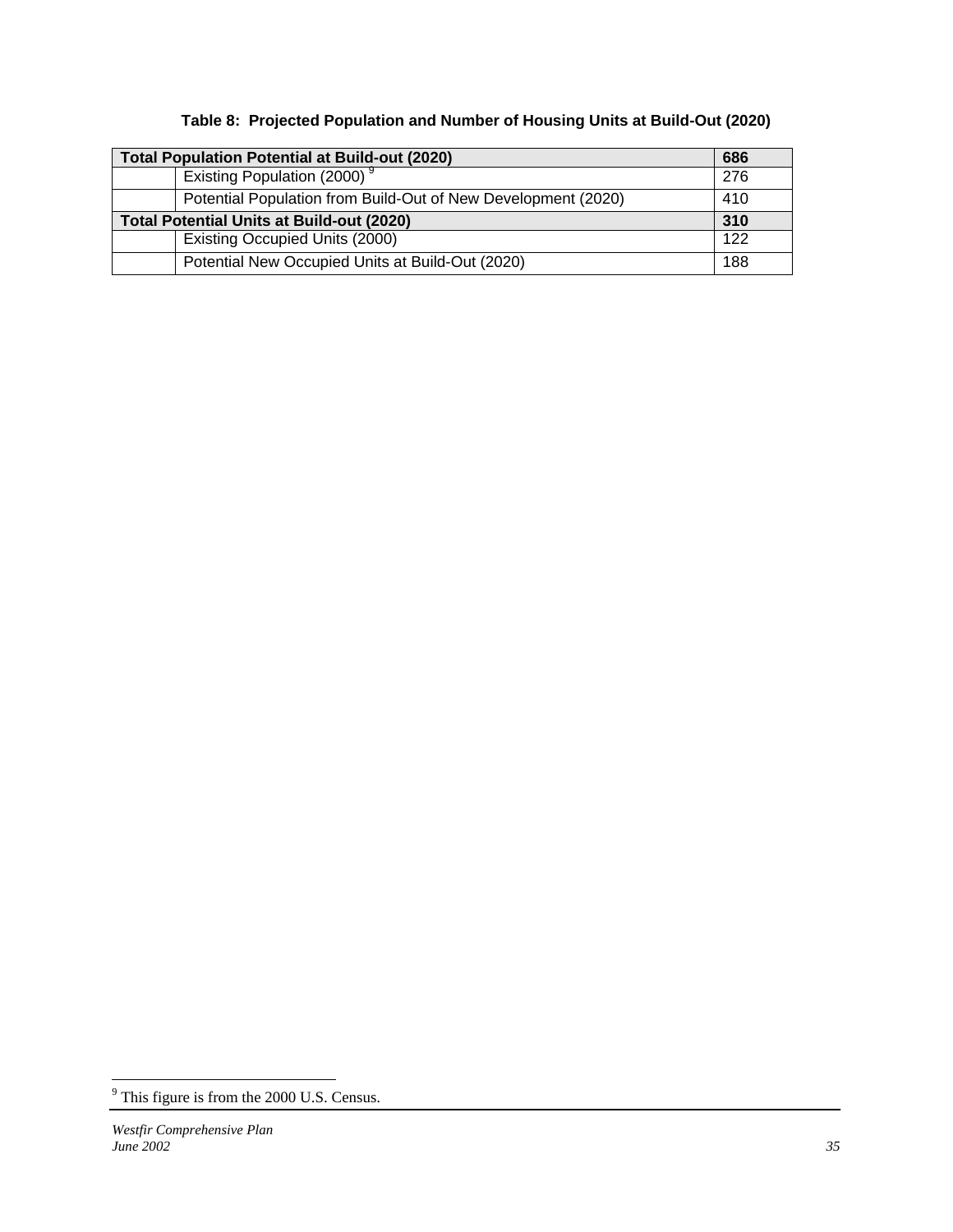# **G. Public Programs and Facilities**

#### **Government**

Municipal government for the City of Westfir is in the form of a Mayor-Council organization, with a mayor and four Councilors. City business is conducted by the Mayor and Council at scheduled meetings held on the second Monday of each month.

The City Council currently administers all business of the City to include matters relating to planning, land use, and land development. At such time that the City Administration may determine, a Planning Commission may be appointed by the City Council as provided for in ORS 227.020, to assist the City Council in matters pertaining to planning, land use, zoning, and land development. Such a body would be advisory to the City Council. The Westfir Citizen's Advisory Council, a non-elected group of citizen volunteers, developed recommended updates to the Plan and referred its recommendations to the City Council for final approval in 2001.

The City is a participating member of the LCOG, which functions as the local governmental planning and coordinating agency for all of Lane County. In addition, the City is a member of the League of Oregon Cities, an organization that provides advice and assistance to cities in administrative areas.

The City currently provides permanent facilities for the municipal government. City Hall also houses the Westfir Fire Department. One staff person currently works for the City on a part-time basis to record meeting minutes, organize the office, and respond to public inquiries.

#### **Municipal Finance**

The adopted general budget for fiscal year 2000-2001 is \$137,400.00. Financial resources consist of the following:

| <b>Source</b>                        | <b>Amount</b> | Percentage |
|--------------------------------------|---------------|------------|
| Property taxes                       | \$56,100      | 40.8%      |
| Municipal water and sewer user fees. | \$54,300      | 39.5%      |
| State revenue sharing                | \$1,800       | 1.3%       |
| Liquor tax                           | \$2,400       | 1.7%       |
| Highway user revenue                 | \$13,000      | 9.5%       |
| Room tax                             | \$600         | 0.4%       |
| State 9-1-1                          | \$1,200       | 0.9%       |
| Franchise fees                       | \$8,000       | 5.8%       |
| Total:                               | \$137,400     | 100%       |

**Table 9: Westfir's Financial Resources, 2000-2001**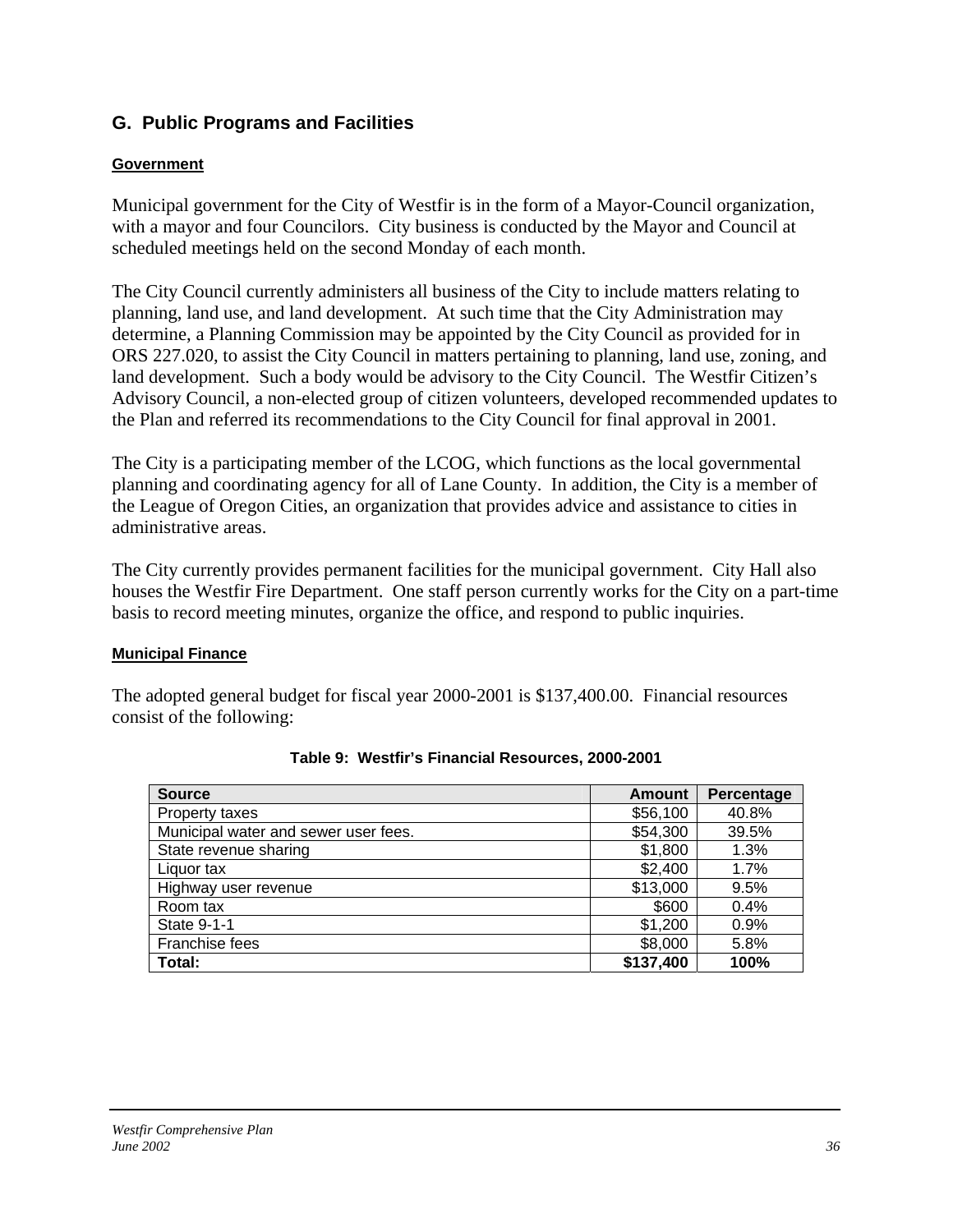Assessed property and improvement value within the City Limits for the year 2000-2001 is \$7,385,980.00. The property rate is \$9.3036 per \$1,000. Property tax levies for this period consists of the following:

| <b>Purpose</b>                  | Rate per \$1000 Assessed Value |
|---------------------------------|--------------------------------|
| Oakridge School District No. 76 | \$4.82                         |
| Lane Community College          | \$0.62                         |
| <b>Lane Education District</b>  | \$0.22                         |
| Lane County                     | \$1.25                         |
| <b>Bonds:</b>                   |                                |
| Lane Community College          | \$0.27                         |
| Lane County                     | \$0.19                         |
| Oakridge School District        | \$1.70                         |
| Total:                          | \$9.07                         |

**Table 10: Property Tax Levies, 2000-2001** 

### **Law Enforcement**

The Lane County Sheriff's Department is currently responsible for law enforcement in the area. In addition, the Oregon State Police provide a resident trooper in the Oakridge area.

### **Health Care Facilities**

Health care facilities are available at two out-patient clinics located in Oakridge. Major hospital facilities are available in Springfield and Eugene, approximately 40 miles to the west.

### **Fire Protection**

The Westfir Volunteer Fire Department provides fire protection services. One 1,500-gallon pumper fire truck and five volunteer personnel, and hydrants throughout the City support the department. The equipment is currently housed in City Hall.

The present fire rating given Westfir by the Insurance Services Offices of Oregon is class 7, although a class 10 rating is given to those houses greater than 1,000 feet from an existing fire hydrant. Westfir collaborates with Oakridge to provide mutual backup response to fires.

The major fire protection issue facing Westfir is fire safety control. Currently, there are no signs in or near the City stating fire danger levels. Fire flow rates are currently insufficient, but upgrades should improve them soon. In the event of development of the former mill site, additional water for fire protection could potentially be accessed from the pond on that site. Fire flow requirements for Westfir are 750 gallons per minute for a two-hour duration (90,000 gallons).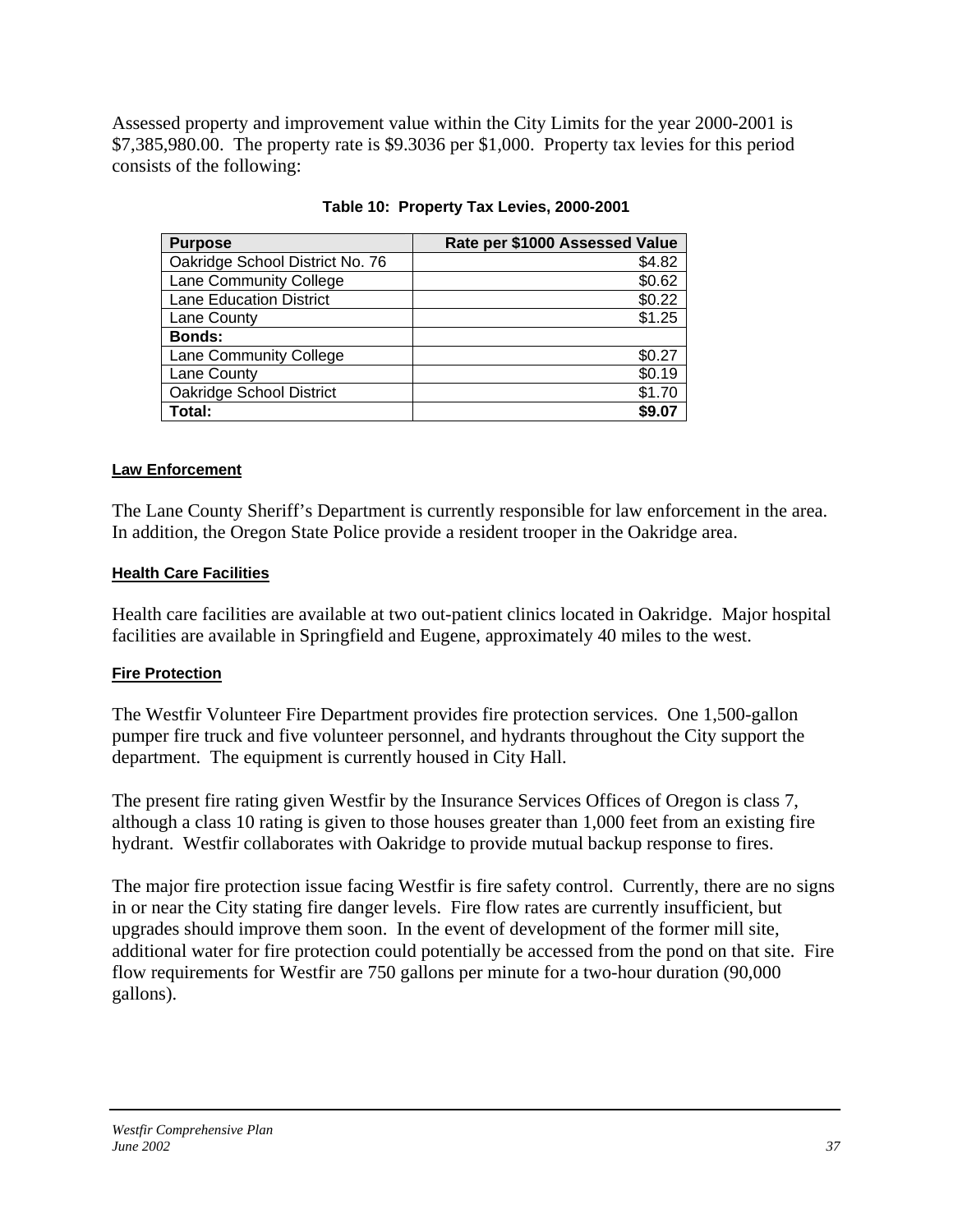### **Public Works**

Public Works functions provided by the City are in the following categories:

#### *Water System*

The City operates and maintains the system formerly owned by the Westfir Land and Development Company, consisting of approximately 124 unmetered services, 120 of which are residential.

The source of supply is the North Fork of the Middle Fork Willamette River, upstream from the railroad bridge, through a permit on USFS land. The water source is assessed as being of good quality, although wet weather runoff and snowmelt causes some turbidity problems. Storage is provided by a 200,000-gallon redwood reservoir above the intake facility, with transmission and distribution to users through various sized steel and cast iron lines. Storage capacity is estimated to serve a maximum population of 410. The City's reported needs are a new storage tank, new or upgraded distribution piping, and new or additional intake facilities.

Until recently, the City has faced the following unresolved problems with the water system: Westfir's water is treated in a constant-rate chlorination process. In other words, it is not flow proportional. As a result, during periods of unusually high or low flows, too little or too much treatment may be provided. Potential system loss occurs from discontinued service connections. Lack of a loop or alternate main supply to Hemlock can pose a problem during service disruption. A lack of individual water meters does not help to encourage water conservation. However, currently a water project is underway to resolve these issues.

Other issues include the potable water supply. During times of high turbidity, the slow sand trickle filters sometimes clog, requiring them to be drained and to have the top layer of sand removed. Since there are two trickle filters, this can be done alternately, so the issue is not a serious impediment for the City.

### *Wastewater System*

Over half of the homes in Westfir utilize septic tanks and drainfields for wastewater treatment and disposal. Relative to individual disposal systems, septic tanks, and drainfields, the engineering report indicates the following:

*The valley bottom lands along the North Fork of the Middle Fork Willamette River are comprised of moderately well-drained silty clay loam over silty clay soils and somewhat excessively drained gravelly loam over very gravelly coarse sand soils. In general, there are no major operating problems with existing septic tanks and drainfields in the Westfir area.* 

A package treatment plant for wastewater collection, treatment, and disposal supports sixty-five residences in the Hemlock subdivision. The package plant system operates under a National Pollutant Discharge Elimination System (NPDES) Waste Discharge Permit, with defined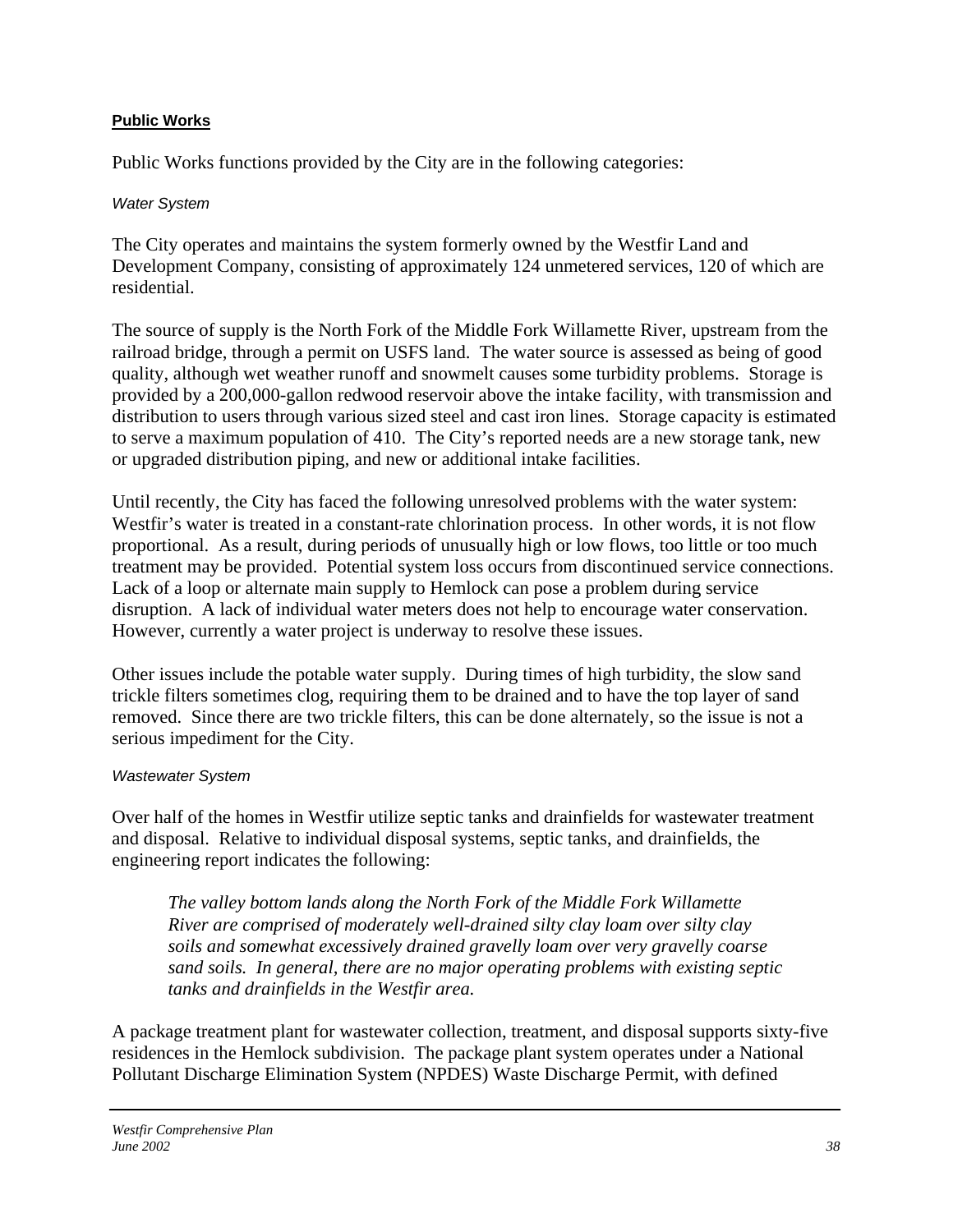discharge parameters and restrictions barring new connections to the treatment plant. The wastewater treatment facility cannot meet current water quality standards implemented after the plant was constructed. This problem is under deliberation by the City.

The wastewater collection and treatment system was designed to handle up to 30,000 gallons per day. Based upon the treatment plant design criteria and elimination of infiltration/inflow in the collection system, the plant could probably serve from 350 to 400 people without being overloaded, thus provide for expanded service area growth. During summer months in Westfir, approximately 15,000 gallons enter the system. Theoretically, this would also indicate that the system retains additional capacity. Until recently, during periods of unusually high infiltration and inflow (most common in the rainy winter months), the system was inundated with up to 300,000 gallons per day. This results in the premature discharge of effluent into the river as it is flushed too fast through the system to undergo full treatment. In 2001, Community Block Development Grant funds were procured by the City to replace the collection system and address these problems.

The wastewater treatment system faces two other important issues. Although the storage tank is in usable condition, it is not functioning properly and is reaching the end of its lifespan. Occasional malfunctions result in wastes being released from the treatment plant before they can be fully processed. Correcting this problem will require replacing the facility or switching to another treatment system.

A final problem with Westfir's wastewater treatment system revolves around the solids, or sludge. Despite the fact that most materials are broken down in the system, some inevitably remain and must be periodically removed from the system and disposed of. Currently Westfir uses a septic hauler to transport its sludge to Eugene. Should this become politically feasible, Westfir could save money by sending its sludge to Oakridge instead. Over the long term it could be even more cost-effective to develop on-site treatment, such as an aerated digester, but currently that option is not available in Westfir.

For a city with a small, residential population such as Westfir, the cost per household of making the necessary improvements to the wastewater treatment system is very high. As a result, Westfir has begun working with the City of Oakridge and the DEQ to hook up Westfir to Oakridge's wastewater system. This will entail piping the effluent to the City of Oakridge and taking advantage of the Oakridge system's extra capacity.

### **Street Lighting**

The City currently provides between 40 and 42 individual street lights throughout the City under a lease arrangement with the servicing utility.

## **Electrical Service**

Lane Electrical Cooperative, Inc provides electrical energy for Westfir. This public utility is basically a conduit for supplying electrical energy from the regional generating pool, with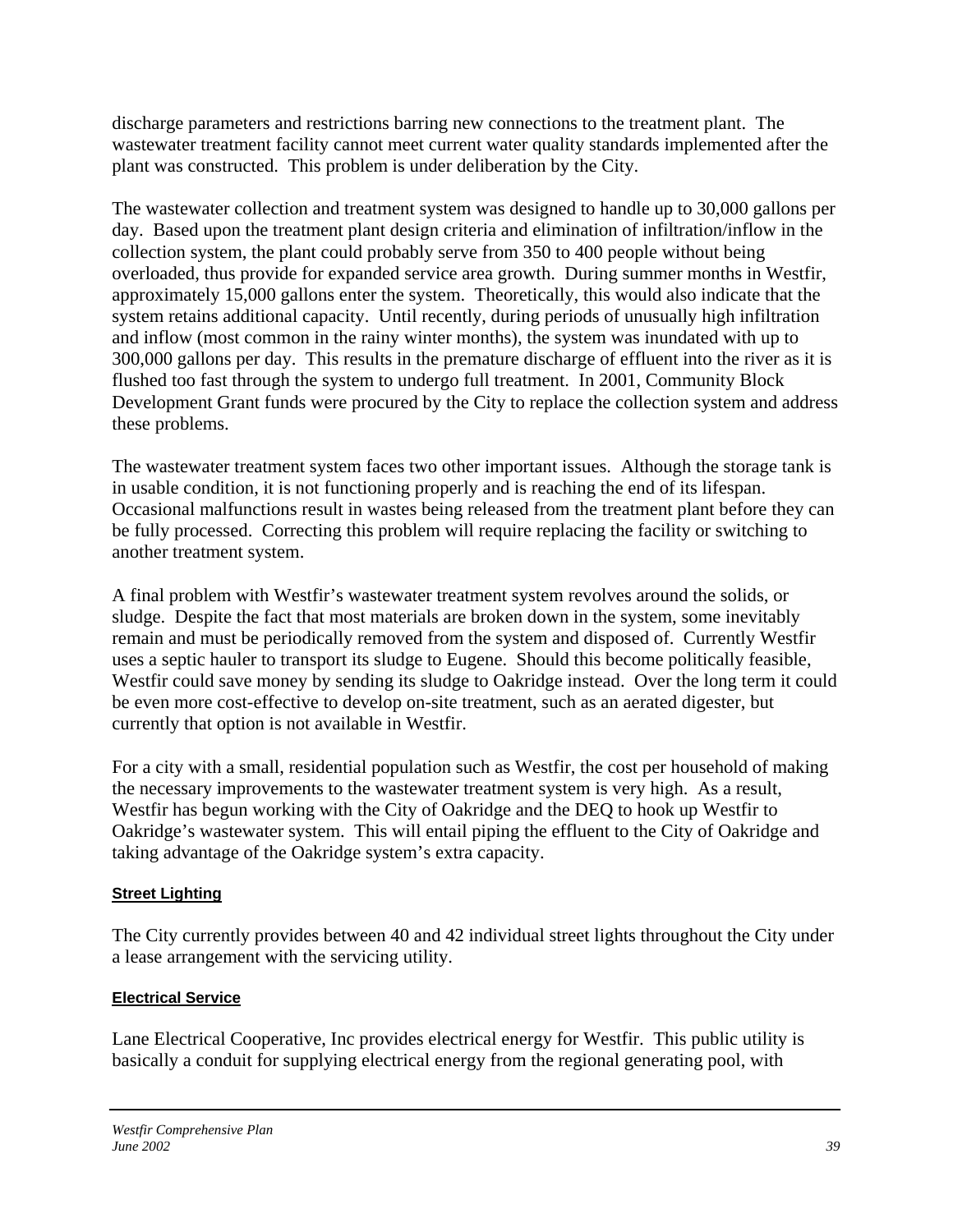primary supply provided by the Bonneville Power Administration (BPA) and Canadian sources. BPA maintains a 115,000-volt transmission line that passes through Westfir.

Existing distribution facilities may accommodate normal growth and expansion within the community. However, any major new load demand of significant magnitude would require distribution system upgrading and service improvement requirements would be negotiated by the Co-op, with the new customer. Accommodation of new major loads will also be contingent upon available and to-be developed generating capacity of the regional power pool.

## **Solid Waste**

Many residents in Westfir take their own solid wastes to the Lane County transfer site near Oakridge. While this transfer site has a recycling facility, there is are no data available to ascertain what proportion of Westfir residents make use of it. There is no recycling education program in Westfir.

Some residents in Westfir use a garbage collection service. A private firm operating out of Oakridge provides solid waste collection by enclosed, compactor-type equipment.

## **Schools**

Oakridge School District No. 76 (District) serves the Westfir-Oakridge area and east to the Deschutes County line and west to just above Lookout Point Reservoir.

All school facilities, except Westridge Middle School, are located in Oakridge. Westridge Middle School is just outside the western border of Westfir's UGB. The District houses 900 students at three sites and employs 56 teachers with an average of 15 years of experience. Oakridge Elementary is a K-4 school with 300 students, Westridge Middle School is a 5-8 school with 290 students, and Oakridge High School is a 9-12 school with 300 students. The district has a 94 percent attendance rate and a 6 percent drop-out rate. Approximately 5 percent of students participate in programs for the talented and gifted, and 17 percent qualify for special education programs. Sixty percent of students qualify for free or reduced lunches. For younger children, the area has a Lane County Head Start program as well as the Oakridge Preschool. <sup>[10](#page-39-0)</sup>

The District currently maintains an open use policy for District facilities as long as outside activity does not conflict with school programs. Lane Community College (LCC) provides extension courses in District facilities. Community recreation programs are accommodated on school sites and also cultural activities in the high school auditorium. The Oakridge Family Resource Center is a program servicing area residents that is housed in the elementary school.

LCC offers some credit and non-credit courses in Oakridge through the Community Learning Center, which is housed in the Oakridge High School and offers a variety of programs primarily for adult learners. Options include telecourses (videotaped) and internet-based and on-site courses.

<span id="page-39-0"></span> $\overline{a}$ <sup>10</sup> Data from District 76 website at [www.oakridge.k12.or.us/distprof.](http://www.oakridge.k12.or.us/distprof.html) April 2001.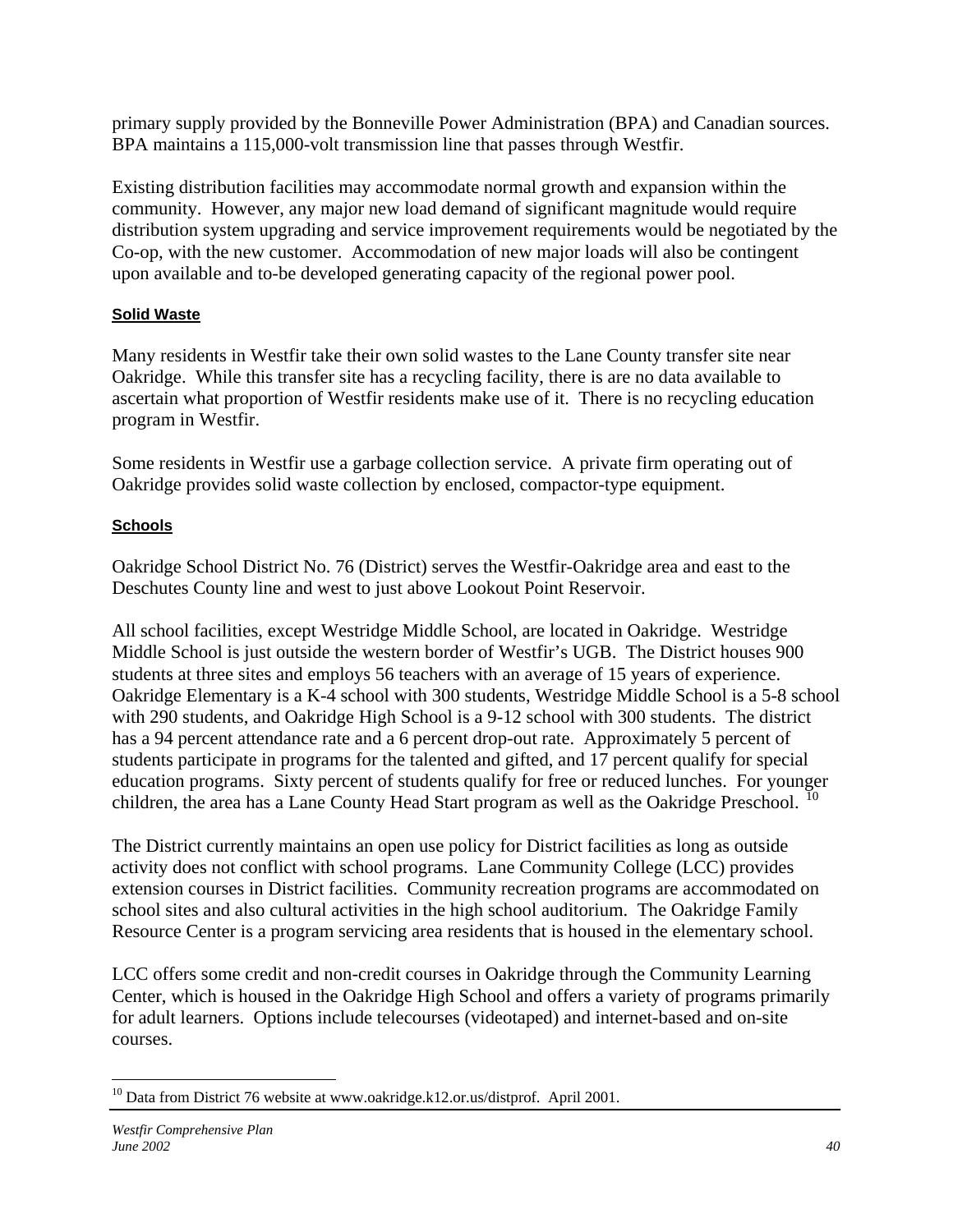### **Parks and Recreation**

A neighborhood park area is currently provided and maintained in the Hemlock Subdivision area. This area consists of 0.22 acres of land and is developed with play equipment and an open play area.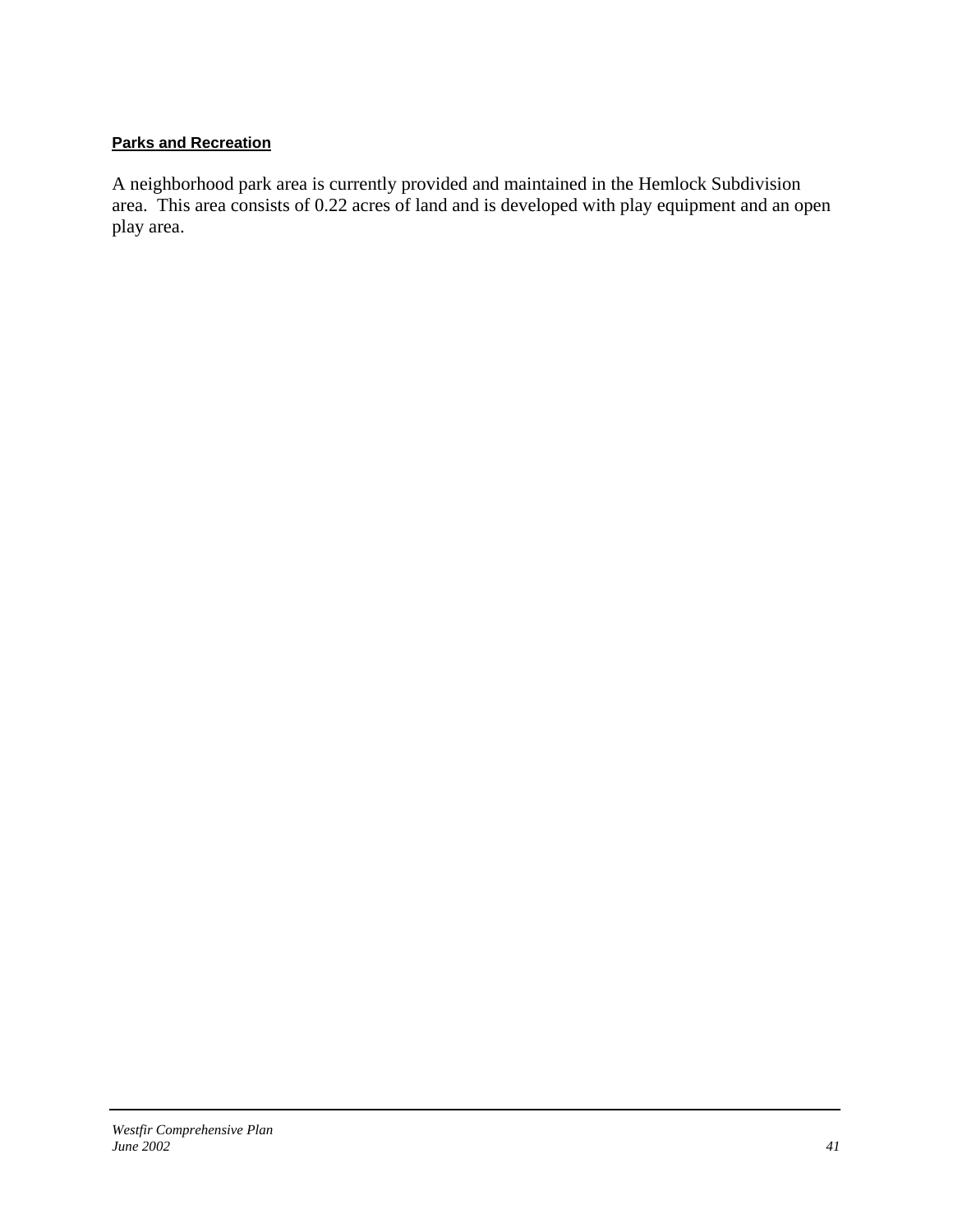## **H. Transportation**

### **Mass Transit**

Lane Transit District has established a county-wide mass transit authority. Westfir is currently outside the District's service area boundary, reflecting a limited ridership market.

## **Water**

The North Fork of the Middle Fork Willamette River formerly provided transportation for movement and storage of logs during the early development of the Westfir mill. River support of transportation is currently limited to water-oriented recreation. Development and utilization of local water resources for transportation service is generally unfeasible due to seasonal fluctuation in stream levels, rapids, and manmade barriers.

## **Rail**

Union Pacific Transportation Company provides mainline trackage through Westfir and scheduled freight service. Freight service for expanded needs may be readily accommodated, should additional demands arise.

Amtrak, a federally supported railroad transit service, operates daily passenger trains on the mainline through Westfir. However, passenger service is available only at Eugene. The probability that service will be provided to Westfir is extremely remote, due to limited passenger potential and operational costs for the additional service stop.

## **Air**

Principal commercial air service is provided by three first- and one second-level carriers at Mahlon-Sweet Airport, some 50 miles west in Eugene.

The State of Oregon, Aeronautics Division, maintains a state-owned airport on the plateau directly south of the City. The facility consists of a 3,600-foot by 50-foot paved runway, limited apron space, and a single hanger.

The Oregon Aviation System and National Airport System Plans classify the airport as F3/BV (F3: Low-Density Operation, less than 20,000 aircraft operations per year and BU: Basic Utility), community access airport.

State-programmed improvements for this airport will expand its service capabilities in support of the recently established fixed-base operator that provides flight instruction, aircraft rental, and fuel products.

The City of Oakridge has addressed critical concerns of this transportation facility in its comprehensive plan.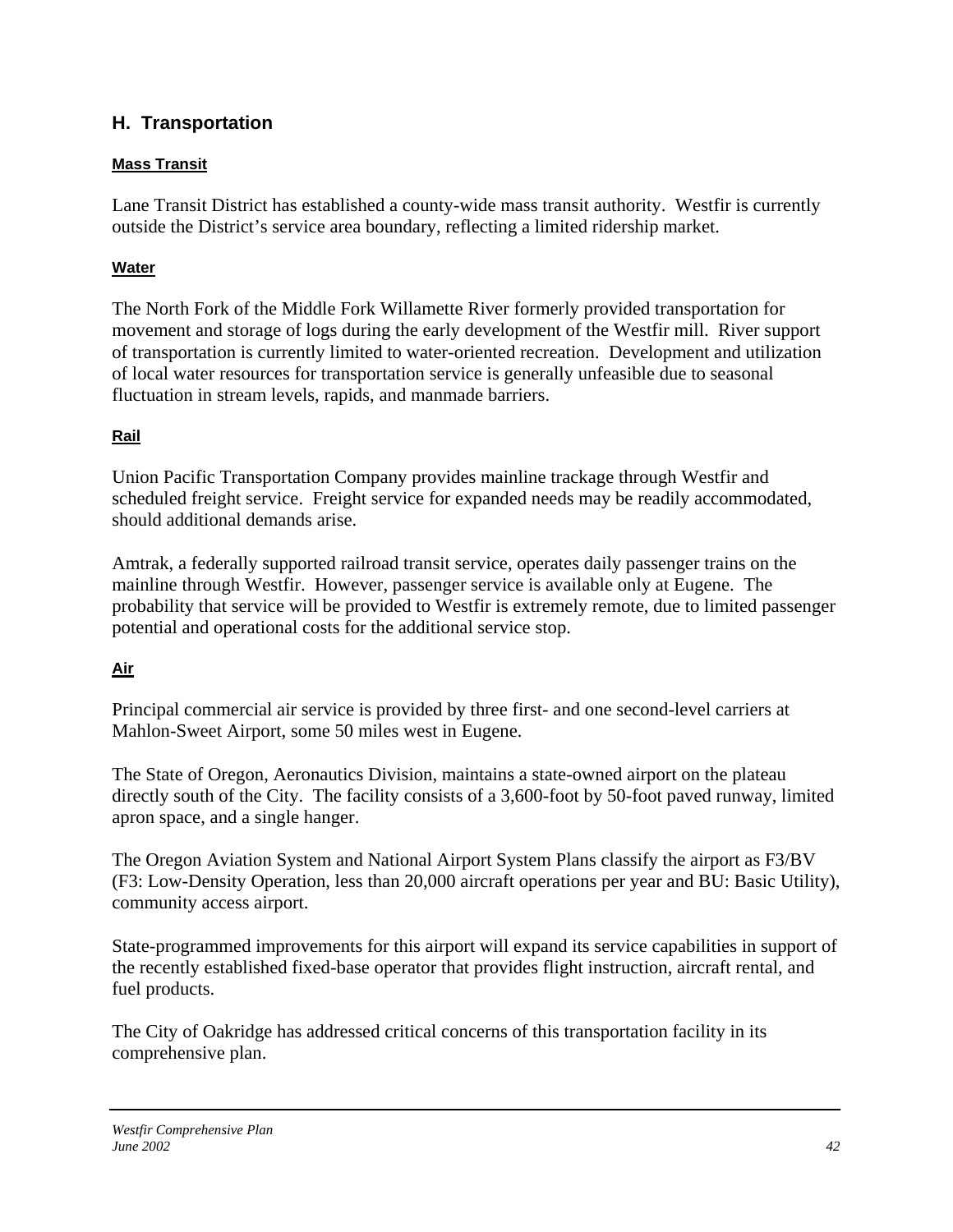### **Highway/Roads/Streets**

The principal vehicular transportation artery serving the Westfir-Oakridge area is the Willamette Highway (Oregon 58), connecting with Inter-State Willamette Valley systems to the west and Central Oregon systems, east of the Cascade Mountains. The Willamette Highway acts as a trunk for connecting regional County and USFS roads and local city streets, which serve the Westfir-Oakridge area.

Highway service to Westfir is via an old highway link, connecting Highway 58 to the Lane County road system, east of the Middle Fork.

Visual inspection of local access streets that serve existing developed property indicates they are adequate for their intended purpose. Street improvements are generally asphaltic concrete or mat surfaces with adjacent open drainage ditches or in some cases, a drainage swale. Lane County maintains these roads.

Observations of the road and street system point toward the following areas of concern and potential problems:

- 1. Heavy truck traffic from the North Fork Forest Service Road (Forest Service Road 19) using the Westfir Road for access to Highway 58. This road connects with the McKenzie River Highway at Blue River and is scheduled to be upgraded to full two-lane paved status in the near future. Problems associated with this traffic are speed, noise, and pedestrian safety.
- 2. General traffic utilizing Westfir and Westoak roads. Problems associated with these roads are speed and pedestrian safety.
- 3. Access to the former mill site is provided by the covered bridge at Westfir-Westoak intersection and the bridge serving the Hemlock Subdivision. Upon development, the Covered Bridge will not be used to provide vehicular access to the former mill site.

### **Bicycle**

Specific bicycle transportation facilities do not exist within Westfir. This form of transportation is becoming more important as a means of moving people and for recreational purposes. The State of Oregon through a 1 percent state gasoline tax recognizes it; tax revenues will be used for construction of separate and specific bicycle routes.

Principal concerns in considering and designating a system of bicycle routes are:

- 1. Appropriate for local service requirements and ability to finance;.
- 2. Serve major points of traffic origin and designation;
- 3. Ideally, be separated from automobile traffic, and where appropriate, capable of accommodating pedestrian traffic; and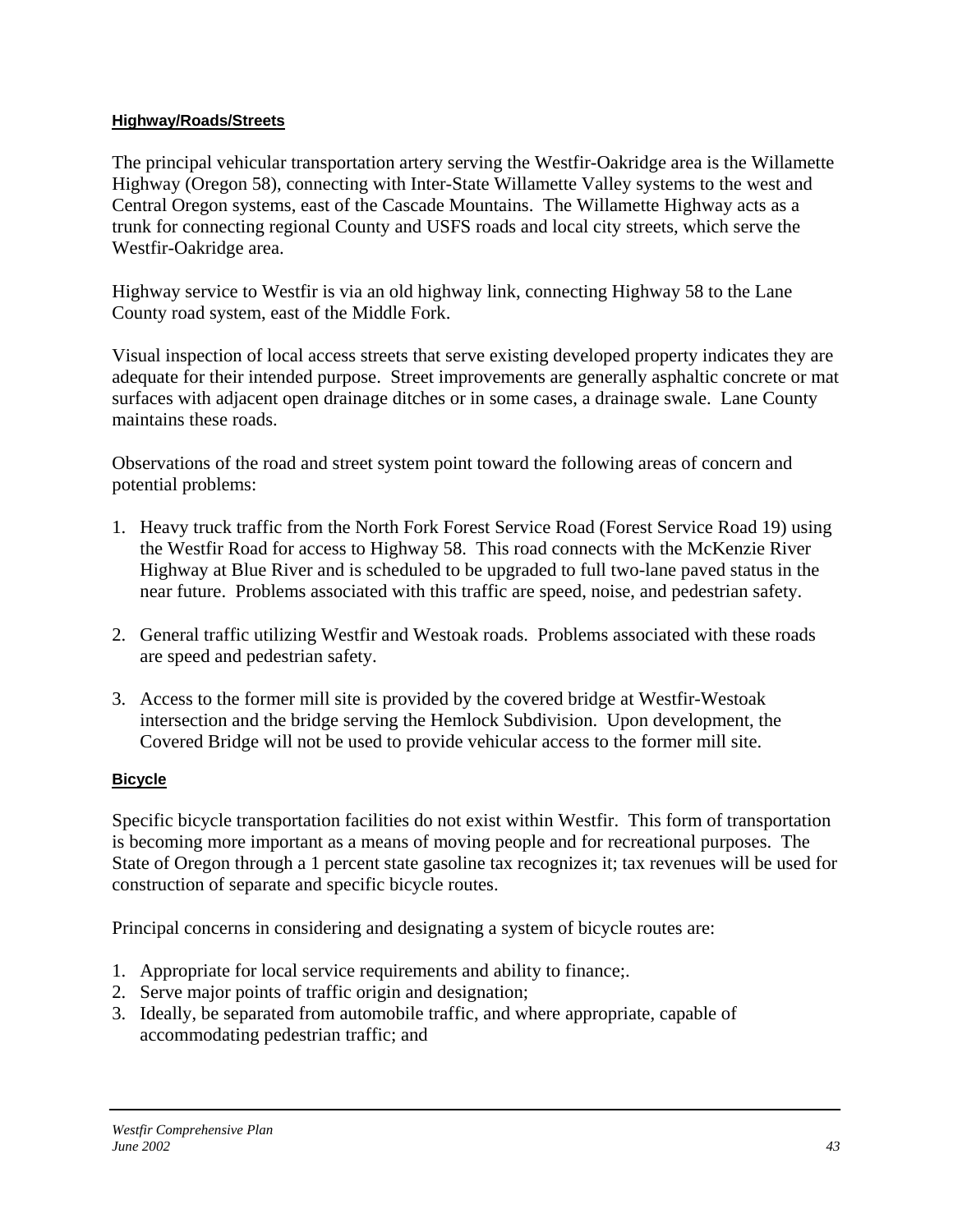1. The narrowness of road shoulders and the steep adjacent terrain in a few areas.

### **Pedestrian**

Provision for pedestrian movement in an important alternate transportation mode. This can become a problem area, particularly where such facilities are currently lacking within the city. The most important considerations for pedestrian movements are:

- 1. Provision of separated pedestrian ways in high-density pedestrian and vehicular traffic areas, particularly commercial and school areas;
- 2. Separated pedestrian ways along major traffic carriers, such as highway, arterials, and collectors;
- 3. Designated pedestrian crossing, with adequate safety measures for grade crossing of major highways, arterials, and railroads;
- 4. Potential for combining bicycle and pedestrian way functions; and
- 5. Provision of limited (bicycle and pedestrian) access to areas where vehicular traffic is to be excluded.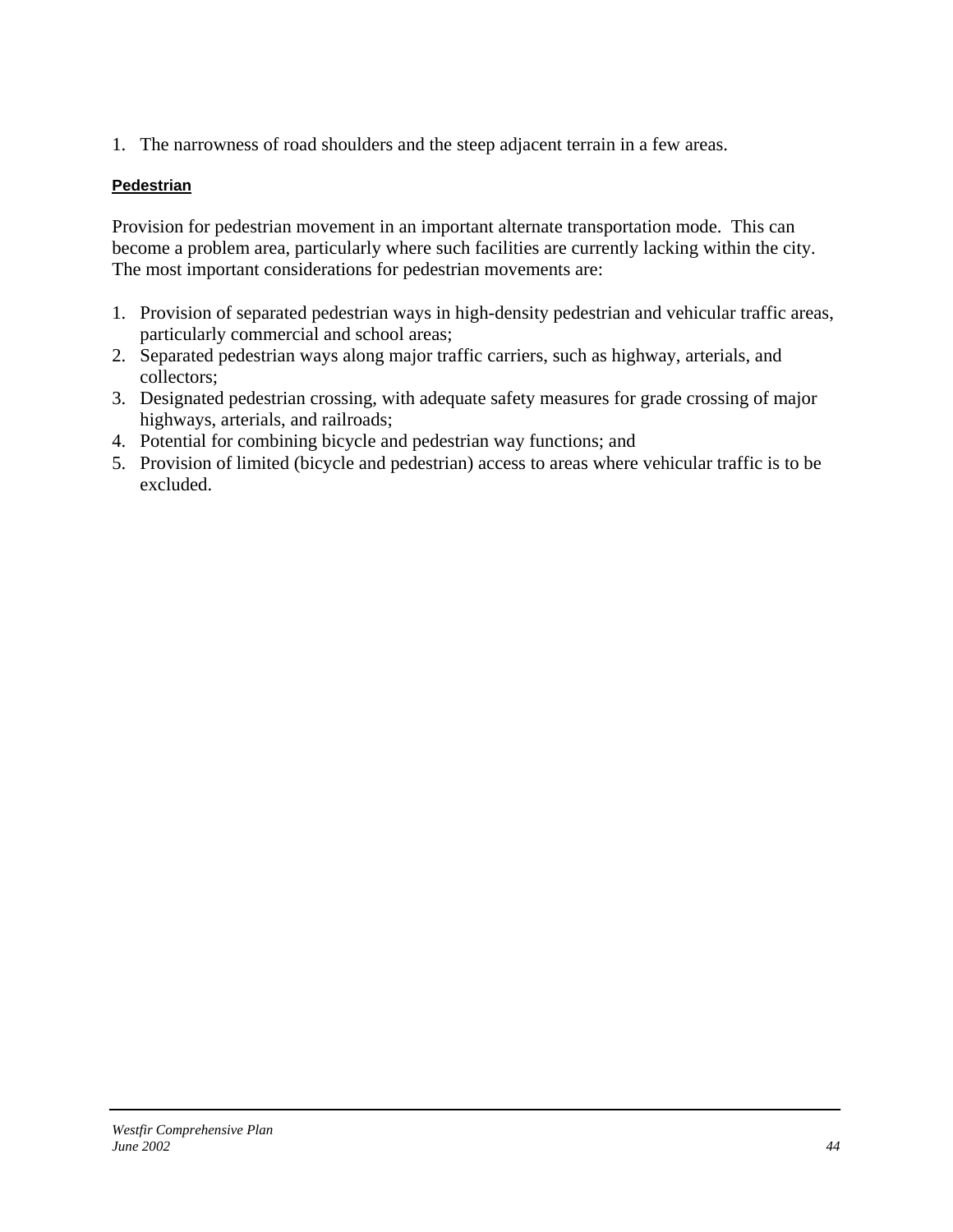# **III. Community Issues and Opportunities**

Westfir derived its initial settlement form construction of the railroad through the area that is now the City. The decision by Western Lumber Company to locate a mill on the Westfir site in 1923 was responsible for development of the community. Through the years of mill operation and expansion, the community was developed primarily as a *company town* in support of mill functions. Thus the community and its development were closely related to the area's prime industry: timber harvest, management, and manufacturing.

Today, federal forest management programs, keen competition for the cost of timber, and the closure of the Westfir mill, present an unclear future for the community's economic base. In addition, the City has serious limitations to expanded service from its existing water and sewer utilities.

A strategic plan developed during 1997 generally indicates a local desire to maintain the existing environmental qualities and residential character of the City. In addition to guiding the development of this plan's policies and continuing planning efforts, the concerns of the Westfir Strategic Plan closely relate to the following issues and opportunities that are the basis of this Comprehensive Plan.

## **A. Position Orientation, Function, or Reason of Being**

- 1. A small, quiet city in a pleasant location
- 2. Maintain and provide public water and sewer service
- 3. Remain an essentially residential area
- 4. Keep it simple, but efficient
- 5. Recognize historic character

## **B. City Image, Identity, and Visual Appearance**

- 1. Covered bridge town
- 2. River beauty
- 3. Gateway to the North Fork of the Willamette River and the Aufderheide Drive Scenic Byway.
- 4. Surrounded by forested environment with many recreational opportunities

## **C. Environment**

- 1. River valley with surrounding forested environment
- 2. Keep control of growth and population North Fork of Willamette River water quality and recreational opportunities
- 3. Air, water, land resource quality
- 4. Open spaces, scenic areas or vista, historical areas and natural resources
- 5. Soil conditions, terrain slope and vegetative cover
- 6. Development patterns, quality and density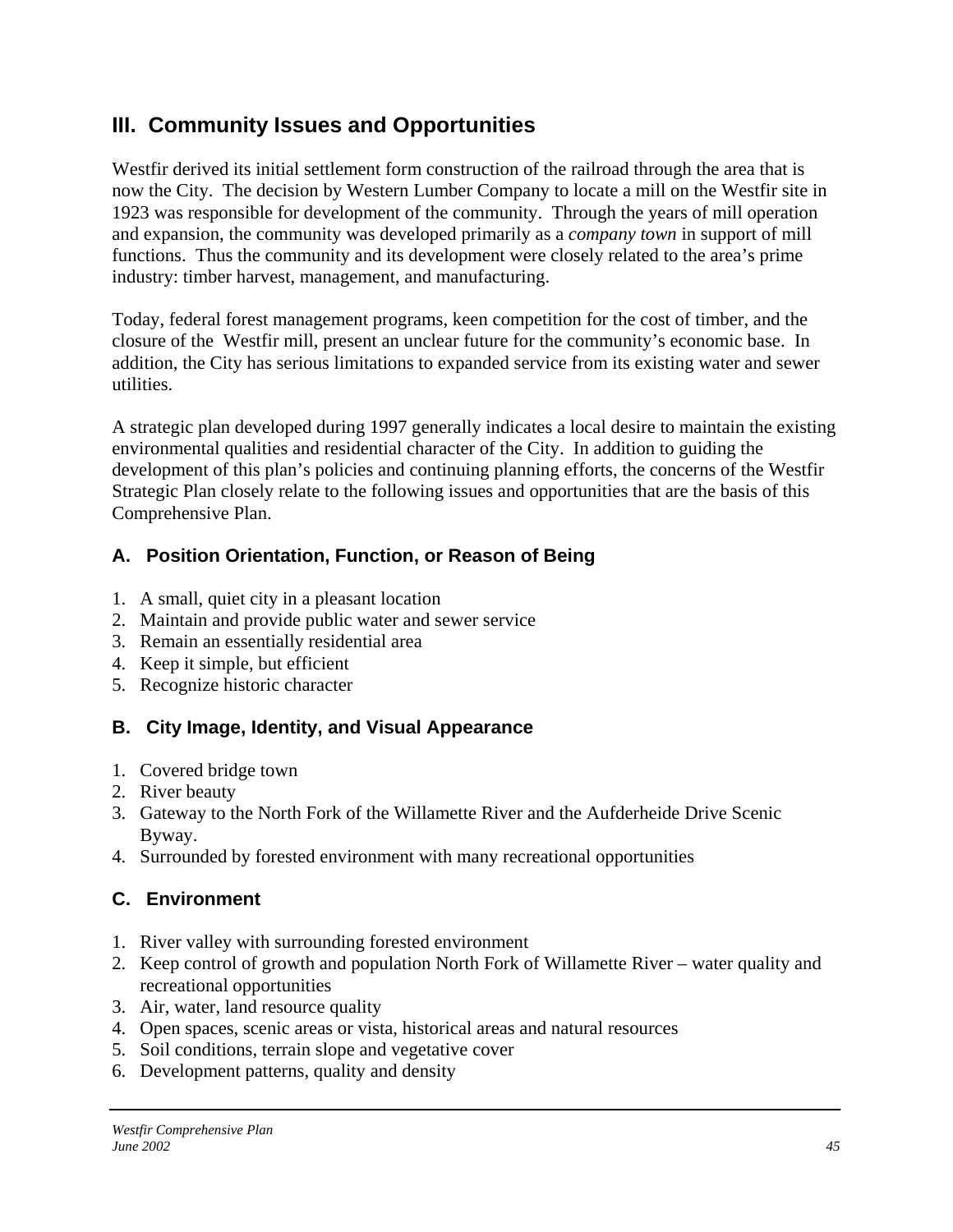- 7. A good, wholesome, friendly town
- 8. Species listed as threatened and endangered in the watershed

## **D. Growth**

- 1. Keep control on growth and population
- 2. Encourage commercial development that will provide services to the community.
- 3. Acknowledge urban services and limitations
- 4. Physical limitations: land slopes, river barrier, and railroad barrier
- 5. Public land ownership pattern and location

## **E. Business/Commercial**

- 1. More shops
- 2. Land for expansion location, quality, and service
- 3. Provide zoning to encourage commercial development

## **F. Housing**

- 1. Single-family dwellings
- 2. Get condominium for senior citizens
- 3. Type, quality, quantity, and density of housing opportunities
- 4. Manufactured housing opportunities and placement in the community
- 5. Lots sized for a diversity of housing types

## **G. Public Facilities and Services**

- 1. Parks and Recreation
	- a. City provision vs. satisfaction through use of surrounding public recreation facilities and lands
	- b. Role of river and riverfront activities
	- c. Specialized recreation facilities: city parks and green space
- 2. Open Spaces, Scenic and Historical Sites and Natural Resources
	- a. Land needed and desired for open space
	- b. Fish and wildlife areas and habitats
	- c. Outstanding scenic views and sites
	- d. Water areas, wetlands, watersheds, and groundwater resources
	- e. Historic areas, sites, structures, and objects
	- f. Recreation trails
- 3. Fire Protection
	- a. Community fire rating classification for insurance purposes—rate upgrading
	- b. Fire station location
	- c. Equipment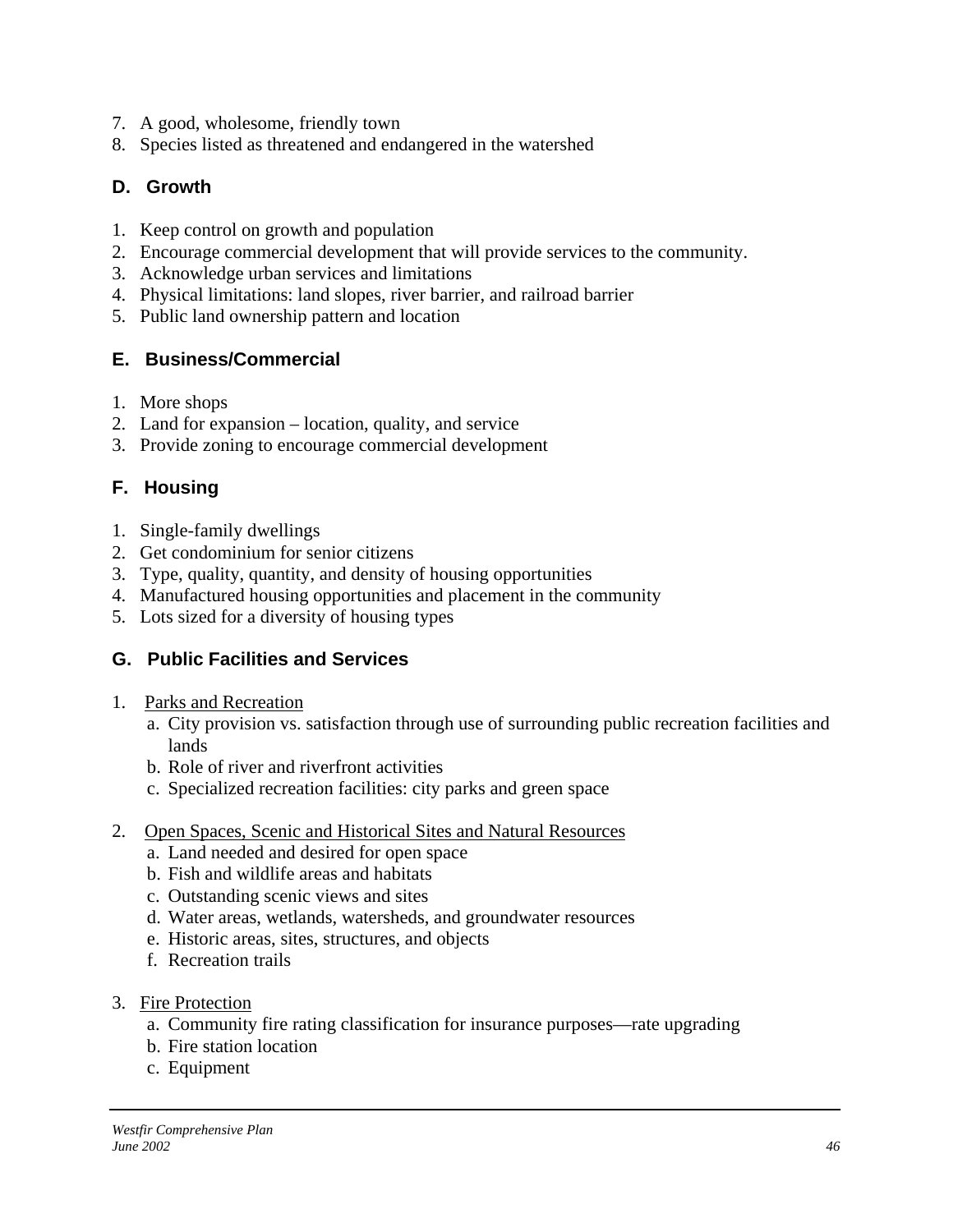- d. Water system fire flow capabilities
- e. Water system expansion for growth
- 4. Wastewater System
	- a. Treatment volume capability
	- b. City areas lacking wastewater service
	- c. Alternative technologies to sewerage
- 5. City Government
	- a. Upgrade City Hall/Fire Hall
	- b. Provide for additional support staff as the need arises.
	- c. The City shall charge for the cost of processing development permits.
- 6. Law Enforcement
	- a. Vandalism
	- b. Enforcement of City ordinances

## **H. Transportation**

- 1. Streets and Roads
	- a. Local and through traffic
	- b. Levels of urban improvement-sidewalk and road improvement
	- c. Speed limits
	- d. Pedestrian safety
	- e. Access to and development of former mill site
- 2. Bicycle/Pedestrian Systems
	- a. Demand, purposes, and locational considerations
	- b. Recreation or transportation system

## **I. Planning Program and Plan Implementation**

1. Public participation on a continuing basis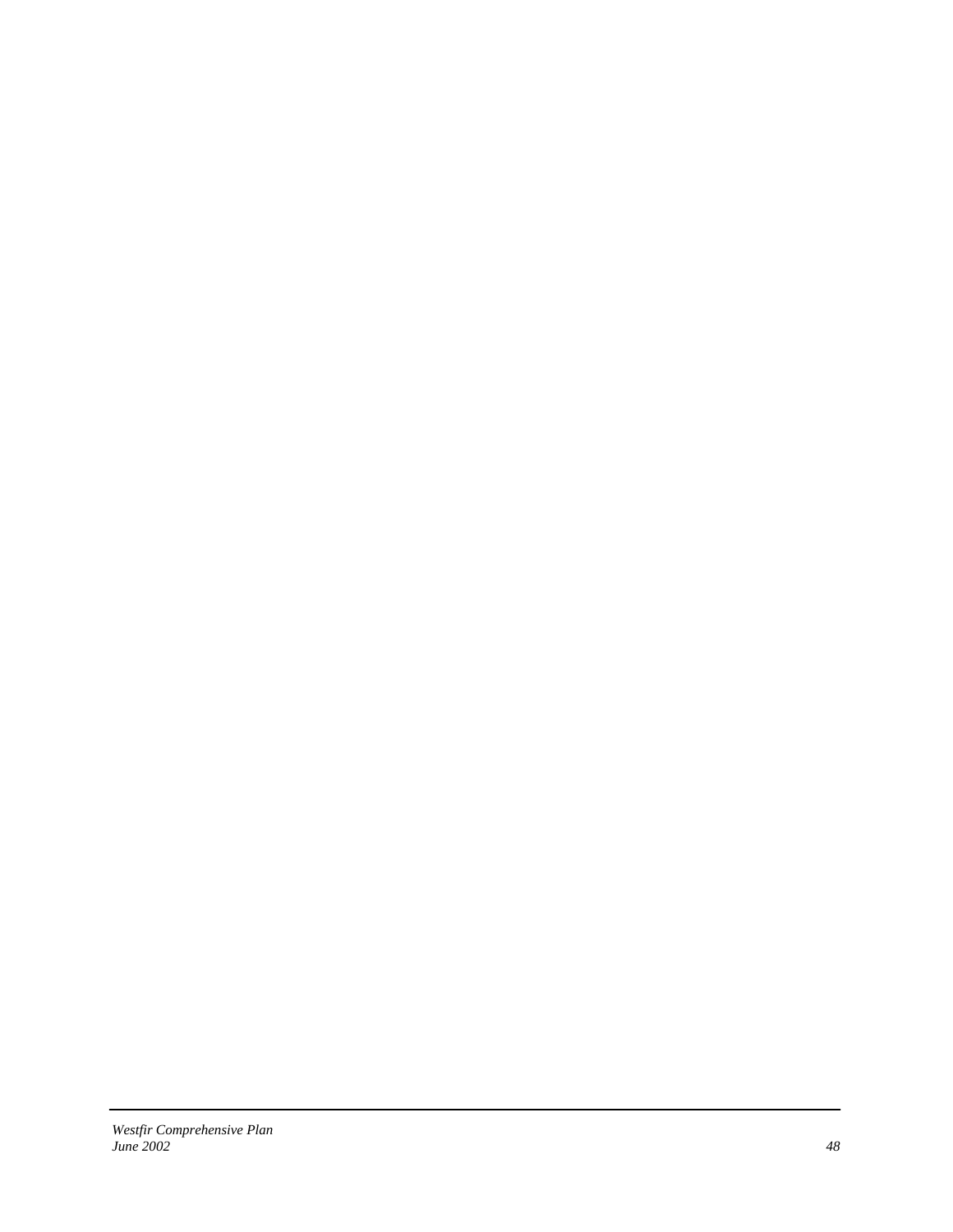# **IV. Community Goals**

For a plan to be meaningful and effective for Westfir, the document must address and direct itself to needs and desires that are well-founded in the community.

Statewide planning goals established by the LCDC provide the fundamental goal foundation for the State of Oregon. Westfir has built upon these statewide goals to further direct the City's future direction and development. In 1997, Westfir completed a strategic plan in conjunction with the University of Oregon's Community Planning Workshop. The Westfir CAC reviewed this plan in evaluating community resources, examining critical issues and potential opportunities, and establishing community goals and objectives upon which to base planning proposals for attaining the character and quality of community environment desired for the City and its urbanizing area. These goals are objectives are listed below.

## **A. Community Position, Orientation, and Function**

Goal A: Maintain the small, rural community residential character in balance with the environmental setting, necessary municipal functions, and supporting economy.

## **B. Environment**

 $\frac{1. \text{ Natural}}{\text{Goal B1}}$ 

Maintain the quality of air, water, and land resources in support of a small, rural residential community and perpetuate community individuality, surrounding scenic values, and rural atmosphere.

## 2. Built (Man-Made)

Goal B2: Provide and integrate man-made facilities within the City and immediate environs that reflect the small, rural community residential character, scale, quality of construction, use of materials, color, and landscape materials historic to the community.

## **C. Economy**

Goal C: Encourage maintenance of local economic base of employment and economic expansion and job creation through:

- Provision of local business support areas for business expansion and necessary public support services,
- Provision of areas for community support service functions,
- Supporting recreational and tourism activities, and
- Encouraging development of tourist-oriented business.

## **D. Growth**

Goal D: Westfir's growth and related urbanization objective is to maintain the small, rural residential community atmosphere and living environment through guided growth. Therefore, for the planning period up to the year 2020, urbanization will depend on community ability to provide and support necessary public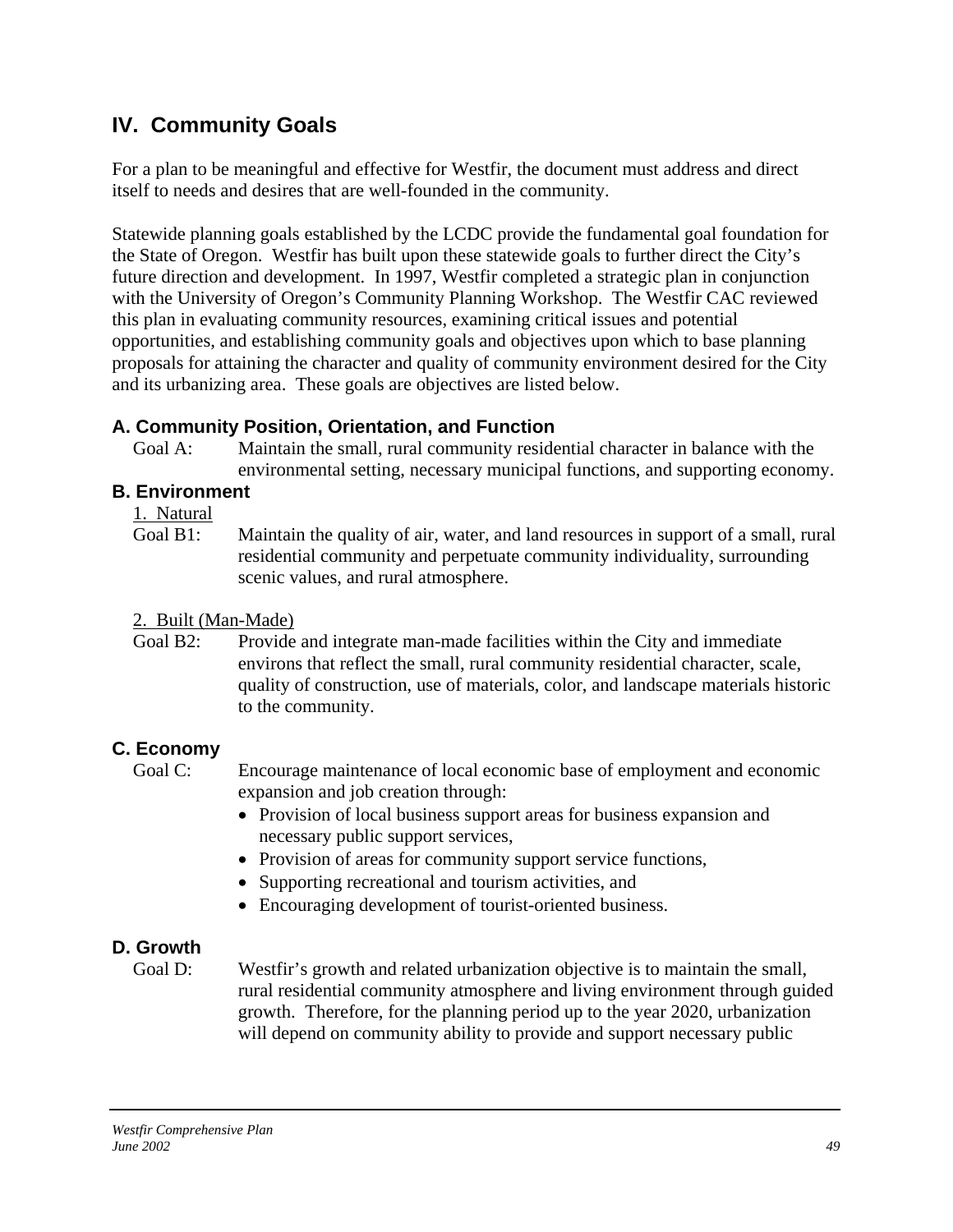services within a limited buildable lands inventory. Urbanization will be based on the following objectives:

- Anticipated rates of growth related to the buildable lands inventory,
- Growth capabilities related to public service abilities,
- Provision of suitable areas for commercial development, and
- Continual monitoring of Westfir's growth and character so that the *Comprehensive Plan* and plan policies are responsive to time, change, unforeseen requirements and maintenance of the small residential community atmosphere in harmony with the local environment.

## **E. Commerce**

Goal E: Encourage expansion of retail and service commercial activities to serve the community market and tourism.

## **F. Housing**

Goal F: Encourage provision of community housing opportunities that approach market demand and choice to include:

- Adequate choice of land within community resources,
- Integration of housing delivery and programs directed toward decreasing shelter costs for elderly and low-income groups, and
- Maintenance and/or upgrading of existing housing inventory.

## **G. Public Facilities and Services**

- 1. Schools
- Goal G1: Provide optimum educational opportunities for all community citizens through support of and coordination with agencies responsible for delivery of educational programs.

### 2. Open Spaces, Scenic and Historical Sites, and Natural Resources

Goal G2(i): Maintain the open space character of the city and surrounding scenic qualities.

- Goal G2(ii): Identify and coordinate preservation of outstanding scenic views and vistas, to include historic considerations, which may be accomplished through higher level governmental or private programs.
- Goal G2(iii): Protect steep slope areas from activities that can result in soil displacement, erosion, and drainage problems.
- Goal G2(iv): Identify and preserve natural resources, particularly air quality and water resources.

Goal G2(v): Protect and enhance the river corridor.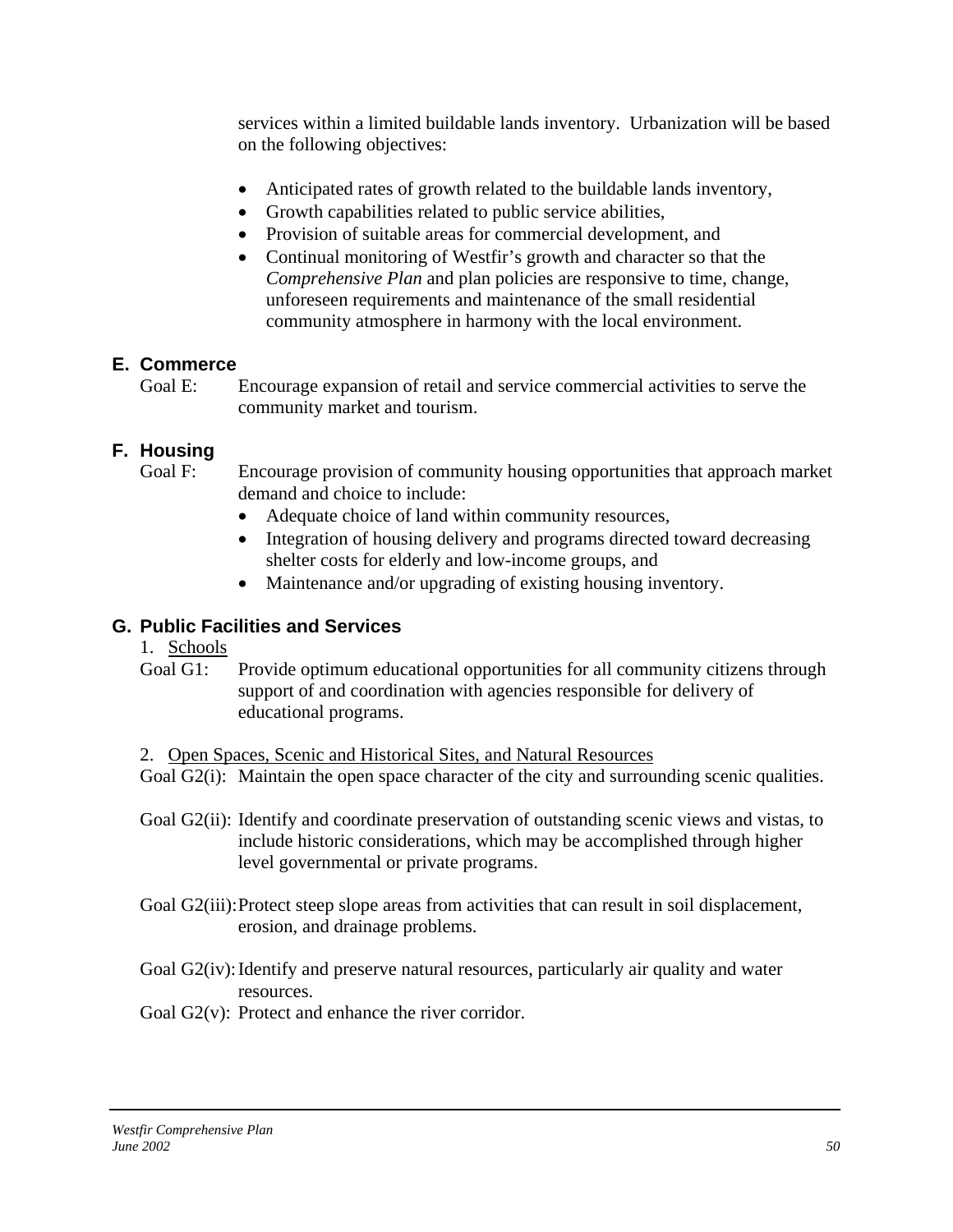### 3. Parks and Recreation

Goal G3: Provide for public and privately developed park and recreation facilities, within the resource capabilities of the community, and distribute throughout the community.

### 4. Fire Protection and Water Service

Goal G4(i): Work towards the formation of a rural fire protection district.

### 5. Wastewater Collection and Treatment

Goal G5(i): Within resource capabilities, work toward correction of wastewater collection system deficiencies in order to maximize treatment plant capacity.

Goal G5(ii): Explore regional solution to wastewater treatment problems.

- 6. City Government
- Goal G6: Provide a level of governmental services to meet the basic needs of the City and its citizens that are within local financial capabilities.

## **H. Energy Conservation**

Goal H: Encourage energy conservation through education programs and structural weatherization.

## **I. Transportation**

1. Streets and Roads

Goal I1: Functionally upgrade and improve as traffic and safety warrant.

### 2. Alternative Transportation Modes

- Goal I2(i): Explore and coordinate with mass transit agencies, improved transportation service to the city.
- Goal I2(ii): Incorporate bicycle/pedestrian systems appropriate for local needs and within the ability to support financially.

3. Integration of New Development

Goal I3: Develop mill property to blend into existing road system and traffic pattern.

## **J. Planning Program Responsibilities and Plan Implementation**

- Goal J1: Maintain a continuing program of citizen involvement and inter-governmental coordination in support of continuing city planning requirements, plan adoption, implementation and future plan revision and/or updating.
- Goal J2: Continually monitor city policies and plan implementation measures to insure that they are accomplishing community purposes and reflect the needs of Westfir citizens.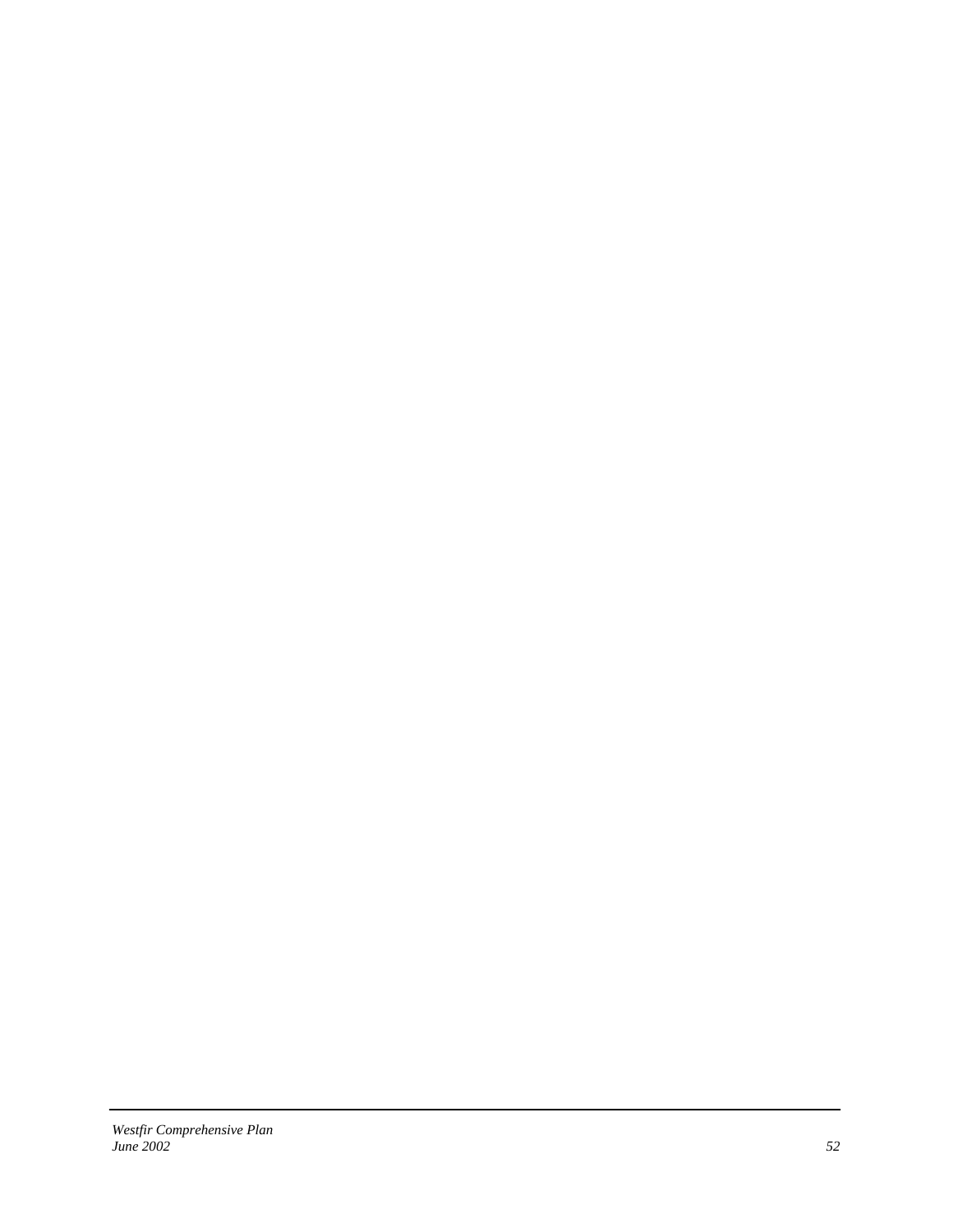# **V. Strategies and Policies[11](#page-52-0)**

The following section includes strategies that relate directly to Statewide Planning Goals as well as Westfir Community Goals. Each strategy is comprised of a set of policies for Westfir to successfully implement that strategy. Consistent application of these policies is the keystone of comprehensive planning.

**A. Citizen Involvement Strategy** (Statewide Planning Goal 1; Community Planning Goal J)

Policy 1.1: Through the local Citizen's Involvement Program (CIP) approved by LCDC:

- Coordinate plan documents review and comment by applicable local, county, state, and federal agencies through the agency involvement program.
- Incorporate appropriate modification of plan and policies that coordinate agency programs and LCDC Statewide Planning Goals.
- Review and receive comments on plan documents, reports, and supporting programs through Westfir town hall meetings and/or other means.
- Have a comprehensive planning committee recommend final plan and text for adoption that addresses City needs, coordinating agency programs and LCDC Statewide Planning Goals.
- Policy 1.2: Conduct public hearings for plan adoption as provided for in the Oregon Revised Statutes and applicable City ordinances.
- Policy 1.3: Adopt *Comprehensive Plan* revisions by ordinance of the City and Lane County.
- Policy 1.4: Follow a timely plan and policy review process that utilizes the approved CIP to provide for public input and formulation of revision recommendations. The recommended time frame for the plan review and revision process is bi-yearly or upon the identification of an unforeseen community requirement that is not addressed in the *Comprehensive Plan*.
- Policy 1.5: *Westfir Comprehensive Plan* periodic revisions and amendments shall be subject to the requirements, standards and guidelines set forth in ORS 197, 215, and 453 and LCDC approved statewide planning goals.

 $\overline{1}$ 

<span id="page-52-0"></span>**<sup>11</sup> Plan Diagram Reference Note:** The Westfir Comprehensive Plan diagram should be referred to for locating and understanding of the implementation strategies and related policies.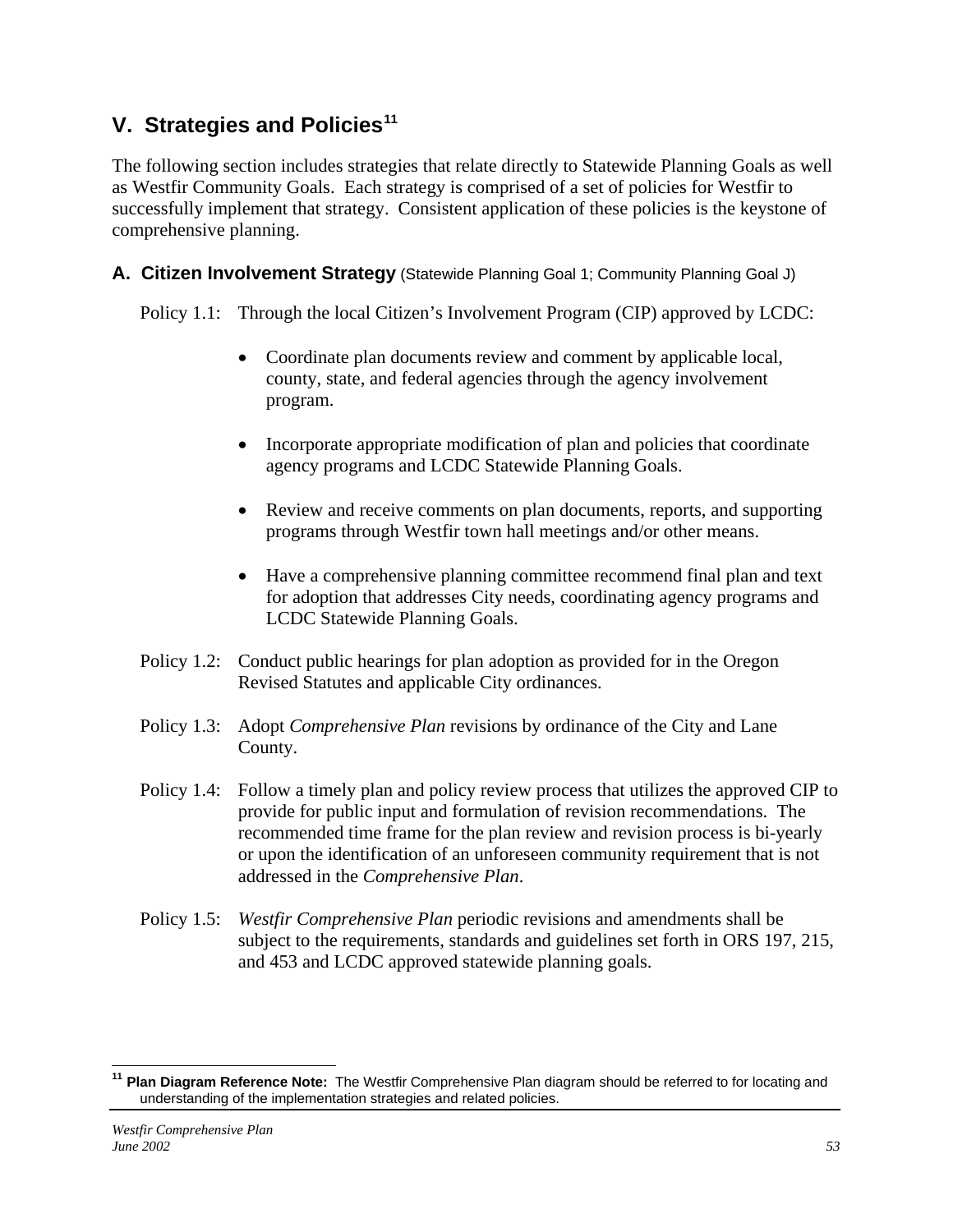- Policy 1.6: Involve the Citizens Advisory Council when the City initiates any change or update, including Periodic Review, to the *Comprehensive Plan* text or diagram. Involve the Planning Commission in all other types of changes or updates.
- Policy 1.7: Continue to maintain as an ongoing program, the Westfir's CIP to provide for the following:
	- Widespread community and citizen involvement
	- Effective two-way communications between the City and its citizens.
	- Appropriate and timely planning and related information made available in an understandable manner.
	- Adequate feedback mechanisms to ensure that the citizens will receive response from policy makers.
	- Within available City resources and priorities, support of the CIP.
	- Citizen involvement in the community planning and development process so that timely plan and policy revisions reflect the needs of the community.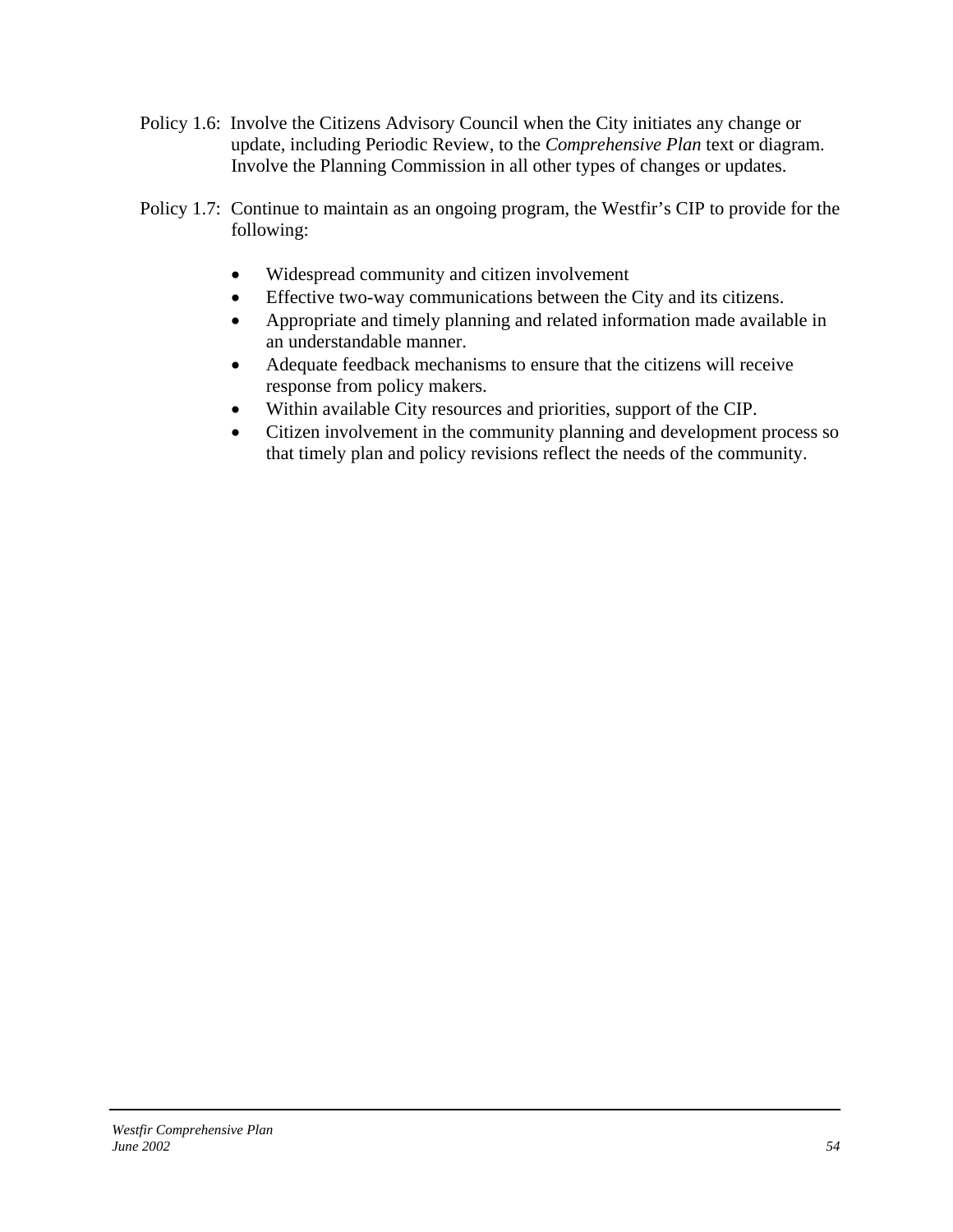### **B.** Land Use Strategy (Statewide Planning Goal 2; Community Goals A and B)

Findings: Westfir, due to surrounding topography, geographic features, and federal landholdings, is constrained to a limited growth area. Within the existing UGB, there are numerous sites capable of accommodating residential growth and expansion. Suitable lands within the City offer opportunity for the development of residential and commercial activities (refer to the Buildable Lands Inventory, Appendix A). Buildable lands that have been identified represent the maximum land available for satisfying future community needs.

> These lands also have environmental support system and capital requirement implications that further limit and constrain growth and development capabilities. Limited land resources must accommodate all necessary functions of the community.

> The community supports a desire to maintain the small community character of Westfir of primarily single-family development. Yet the community also supports the integration of small-scale commercial developments that are consistent with the City's character and surrounding natural resources. Future residential development in the City may also provide opportunities for concerted commercial development.

Westfir's existing wastewater collection and treatment and water distribution systems exhibit deficiencies that require correction to provide acceptable service to existing requirements. Correction of present system deficiencies is underway and will need to address future growth.

- Policy 2.1: Provide residential zoning for lands designated as residential in the *Comprehensive Plan*. Residential densities, other than the Hemlock subdivision area, are based on minimum site area requirements for sub-surface wastewater disposal and municipal water service.
- Policy 2.2: Accommodate multi-family development under provisions of the zoning ordinance on large available land areas to offer community choice in housing type.
- Policy 2.3: Provide for factory-constructed housing units to be integrated into the housing inventory as provided for in the zoning ordinance.
- Policy 2.4: Focus residential expansion in the following opportunity areas:
	- South of Hemlock Subdivision.
	- East of Hemlock Subdivision, and
	- North of Post Office.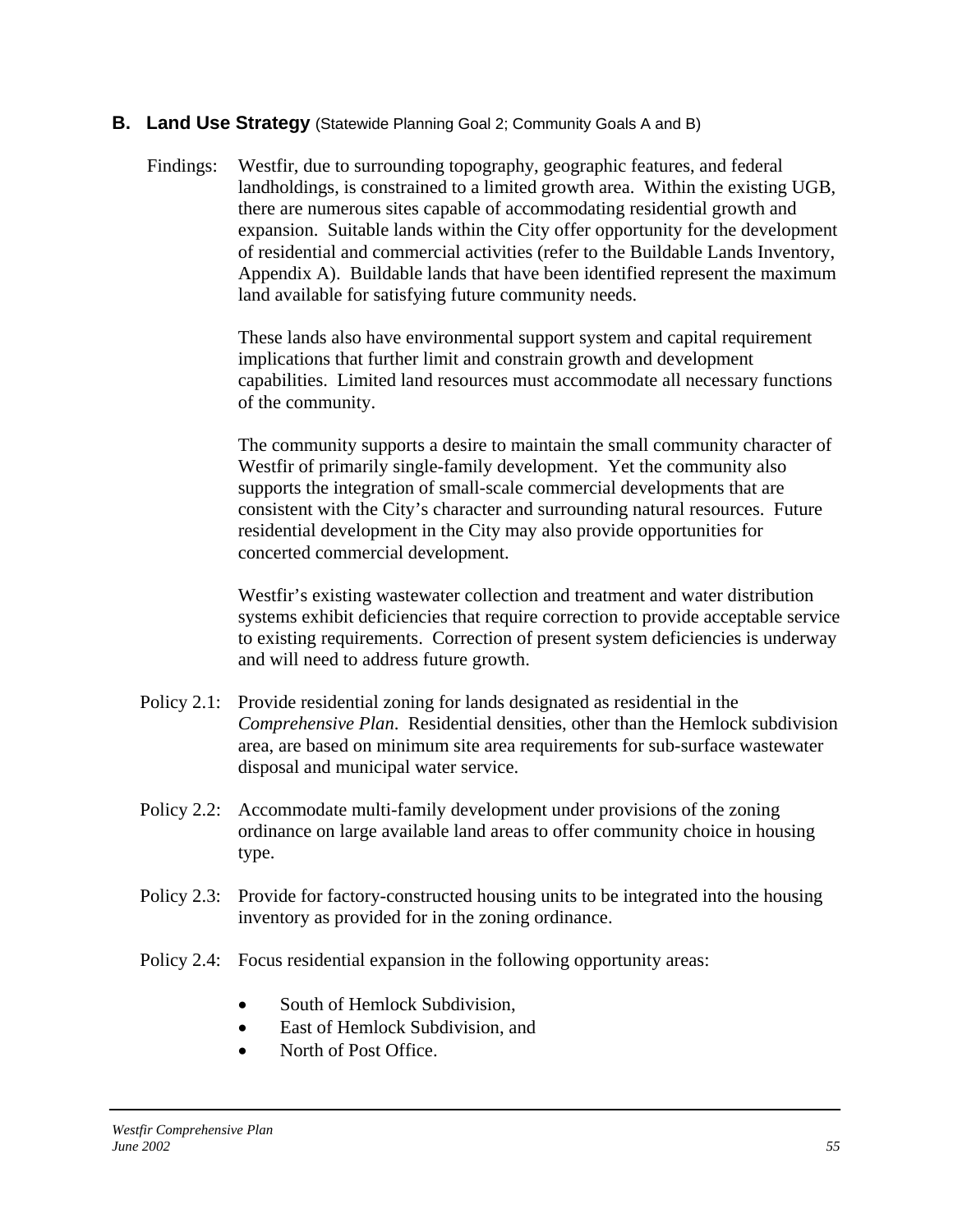- Policy 2.5: Limit residential expansion to suitable buildable lands.
- Policy 2.5: Provide zoning for lands consistent with their designations in the Comprehensive Plan.
- Policy 2.6: Coordinate commercial development and/or redevelopment with transportation policies.
- Policy 2.7: Provide mixed-use zoning for lands dedicated mixed-use in the *Comprehensive Plan*.
- Policy 2.8: Coordinate standards for commercial development to be compatible with surrounding residential uses.
- Policy 2.9: Ensure adequate vehicular and pedestrian access to commercial sites while minimizing impacts on surrounding residential areas.
- Policy 2.10: The Office Covered Bridge will only be used as an access to the trailhead and rest area.
- Policy 2.11: As required, work with the USFS to coordinate applicable policies and longterm land use plans regarding urbanization of existing residential Special Use Permits for the area within the UGB, along Westoak Road and within the Willamette National Forest.
- Policy 2.12: The following comprehensive plan designations shall be used in allocating areas for different types of development in the City of Westfir:

### **Residential (R)**

This designation is to provide for, protect, and encourage residential development in the City of Westfir. The Residential designation includes single-family detached housing, duplexes, and some low density multi-family residential opportunities. These residential areas provide flexibility among housing types, locations, and densities while enabling the City to efficiently provide urban services.

### **High Density Residential (H)**

This designation is to provide opportunities for residential uses in Westfir including higher density multi-family dwellings. The location of the High Density Residential area provides close proximity to the city center and other anticipated commercial developments.

#### **Mixed Use (M)**

The Mixed Use designation provides opportunities to mix low and medium density residential developments with commercial uses. These commercial uses are intended to primarily serve surrounding residential development. The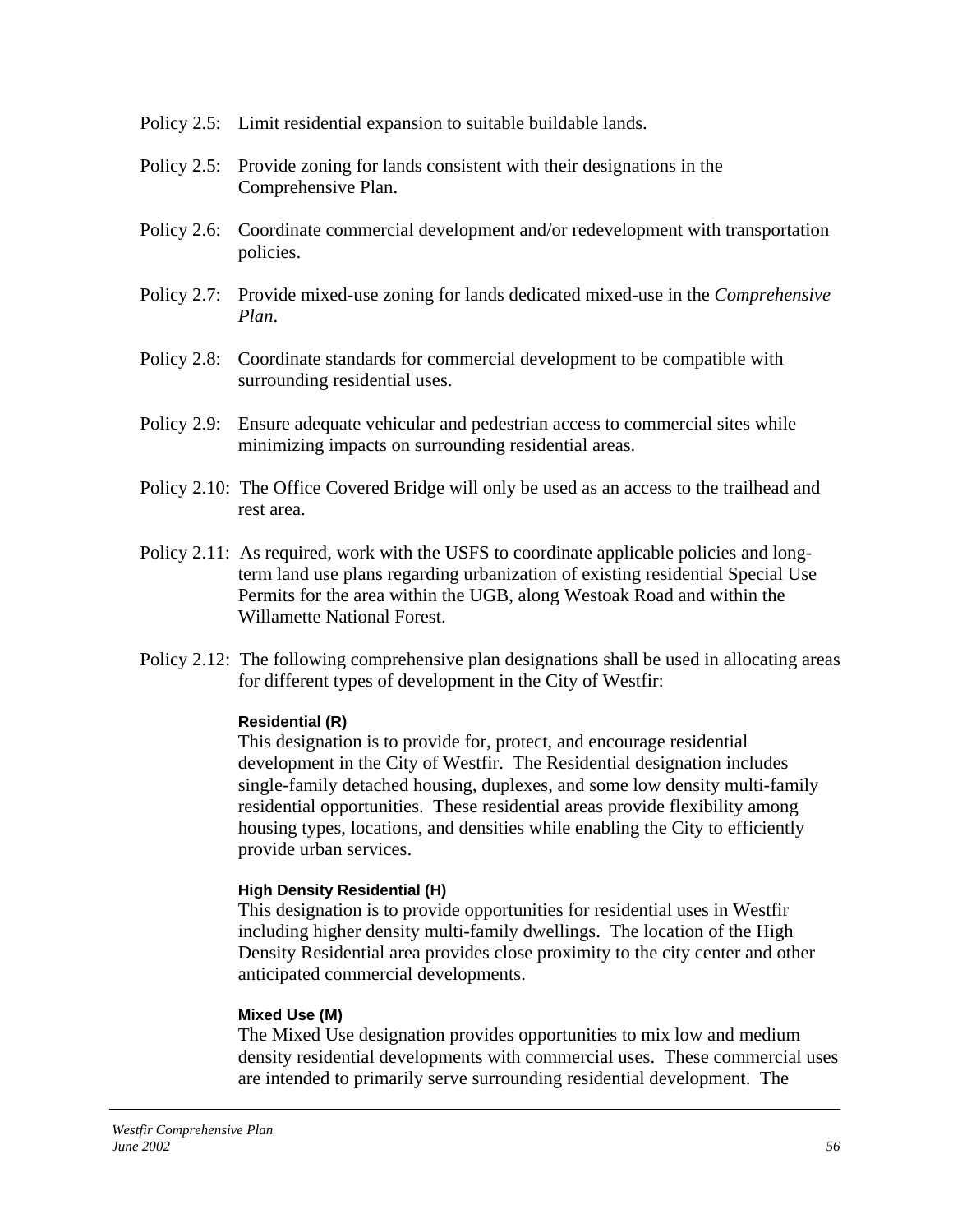Mixed Use designation offers considerable flexibility for development while ensuring compatibility through the site review process.

### **Commercial (C)**

Commercial areas in Westfir are intended to serve City residents as well as the broader area and Highway 58 travelers. Commercial areas serve as a principal downtown area for the community.

#### **Industrial (I)**

This designation is for areas for industrial facilities for the City of Westfir. Industrial development in the City can broaden the community's economic base and historically has been reliant on natural resources from the surrounding area. The industrial designation is intended to be compatible with the predominantly residential local character.

### **Parks, Recreation, and Open Space (P)**

This designation preserves and protects park, recreation, and open-space lands that contribute to the welfare and safety, enjoyment, and economic well-being of persons who reside, work, or travel in, near, or around them.

### **Public/Government (X)**

This designation is to preserve and protect lands for public services. These areas include government buildings and offices as well as lands associated with public utilities.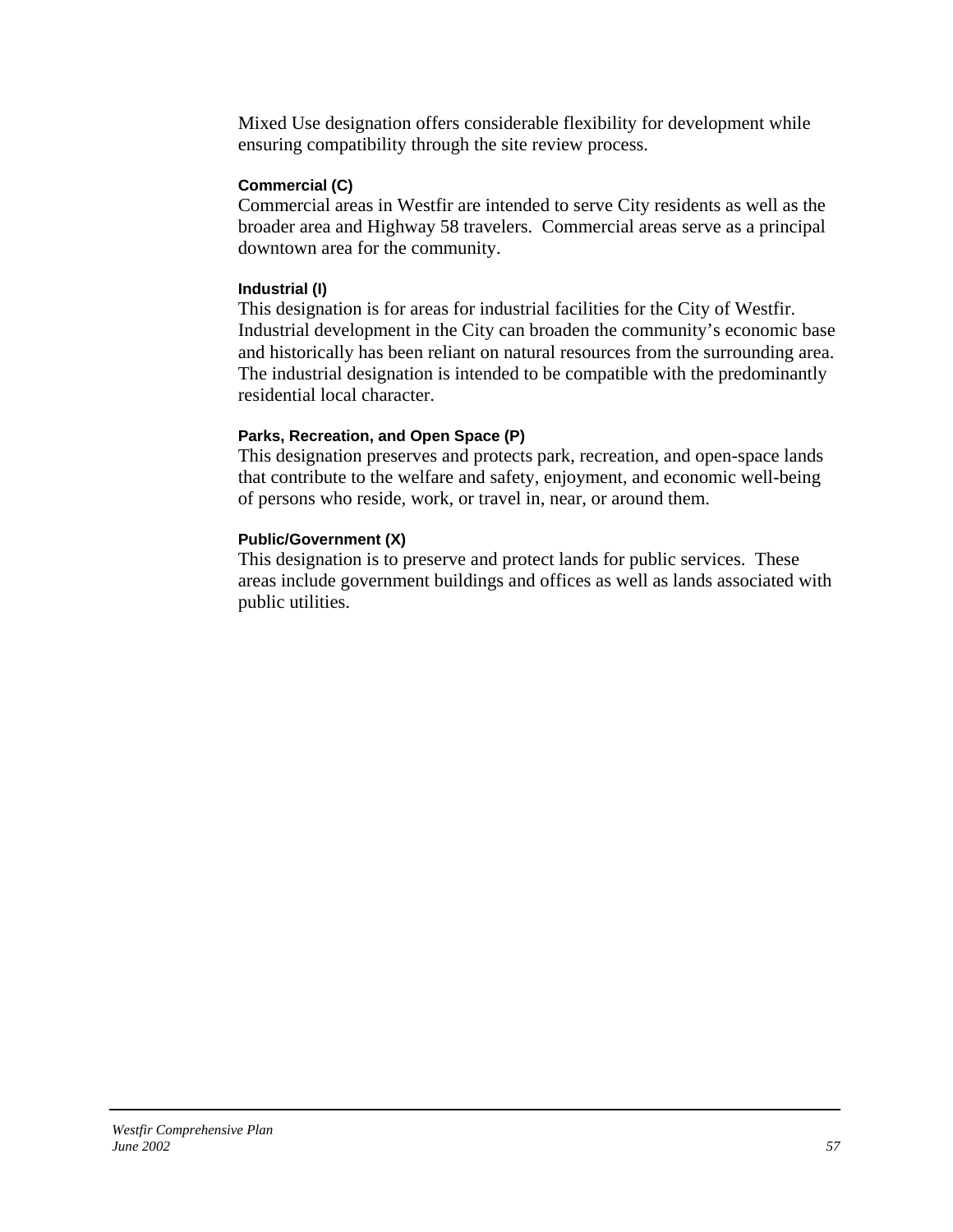# **C. Agricultural Lands Strategy** (Statewide Planning Goal 3)

Findings: The lands within the UGB consist of Class II agricultural lands, the majority of which are urbanized or formerly developed. The Agricultural Land Goal is determined not applicable to the Westfir Urban Growth Area for the above reason and that the undeveloped land areas are in small acreage and offer the only land that may accommodate future growth.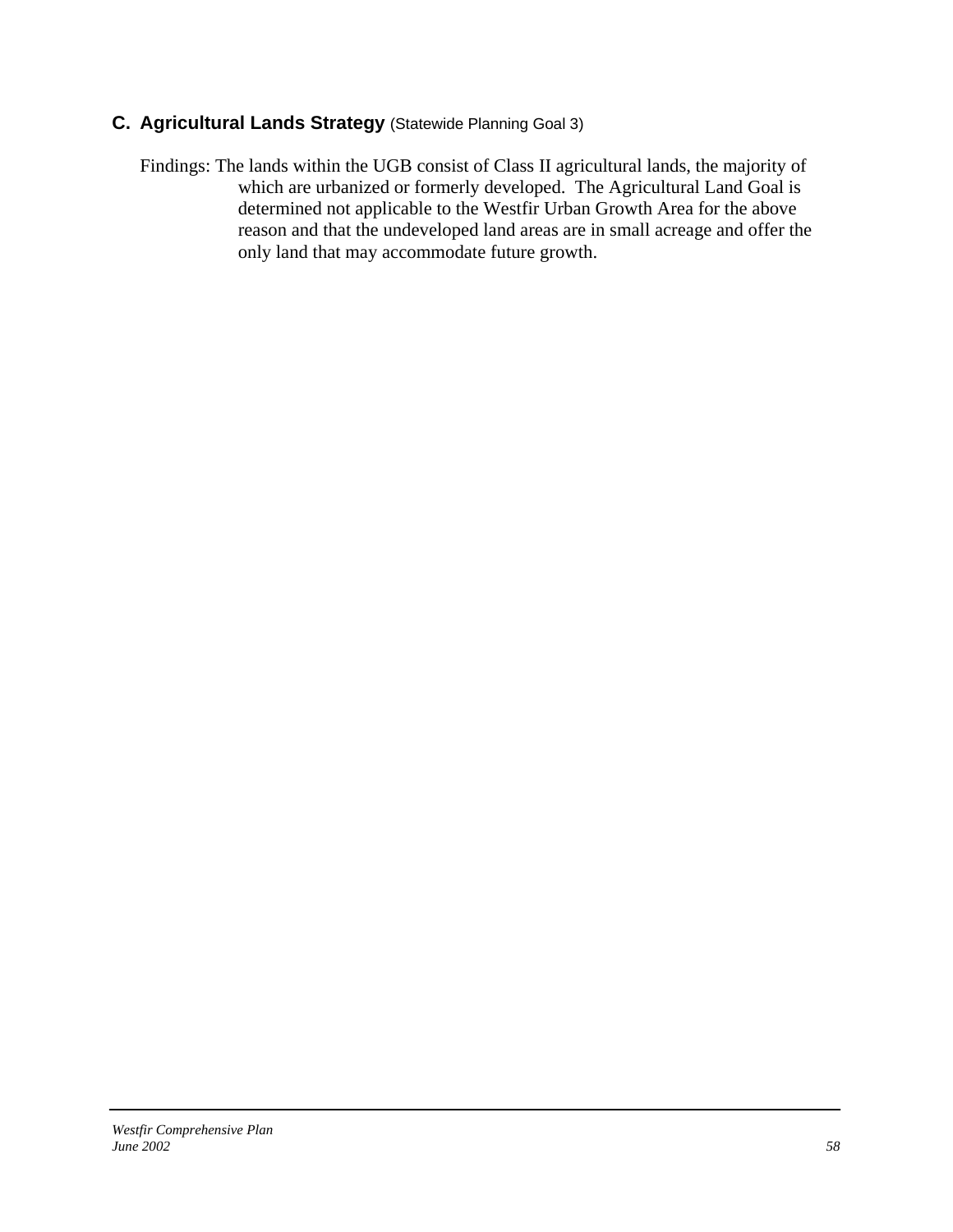### **D. Forest Lands Strategy** (Statewide Planning Goal 4; Community Goal B)

- Findings: Adjacent forest land considerations have been addressed under Open Space and Scenic Areas. The Forest Lands Goal as related to timber production and harvest is determined not applicable to the Westfir Urban Growth Area for the following reasons:
	- The majority of the in-city land area is urbanized or was formerly developed.
	- The undeveloped land area adjacent to the City limits is small in acreage and offers the only additional privately owned land that may provide for future growth.

Forest lands within the Westfir UGB that are other than timber production and harvest lands are determined to be essential to the visual and environmental quality of the community.

- Policy 4.1: Lands immediately adjacent to the river, particularly along existing and potential residential areas shall be maintained for their existing riparian vegetation, separation of urban development from the river and their visual, aesthetic, and open-space qualities.
- Policy 4.2: Urban Forest Lands adjacent to national forest land, which have excessive slopes, shall be retained in open-space uses for maintaining the existing environment and separation from productive timber land. Applicable zoning restrictions and/or deed restrictions shall be applied to these areas.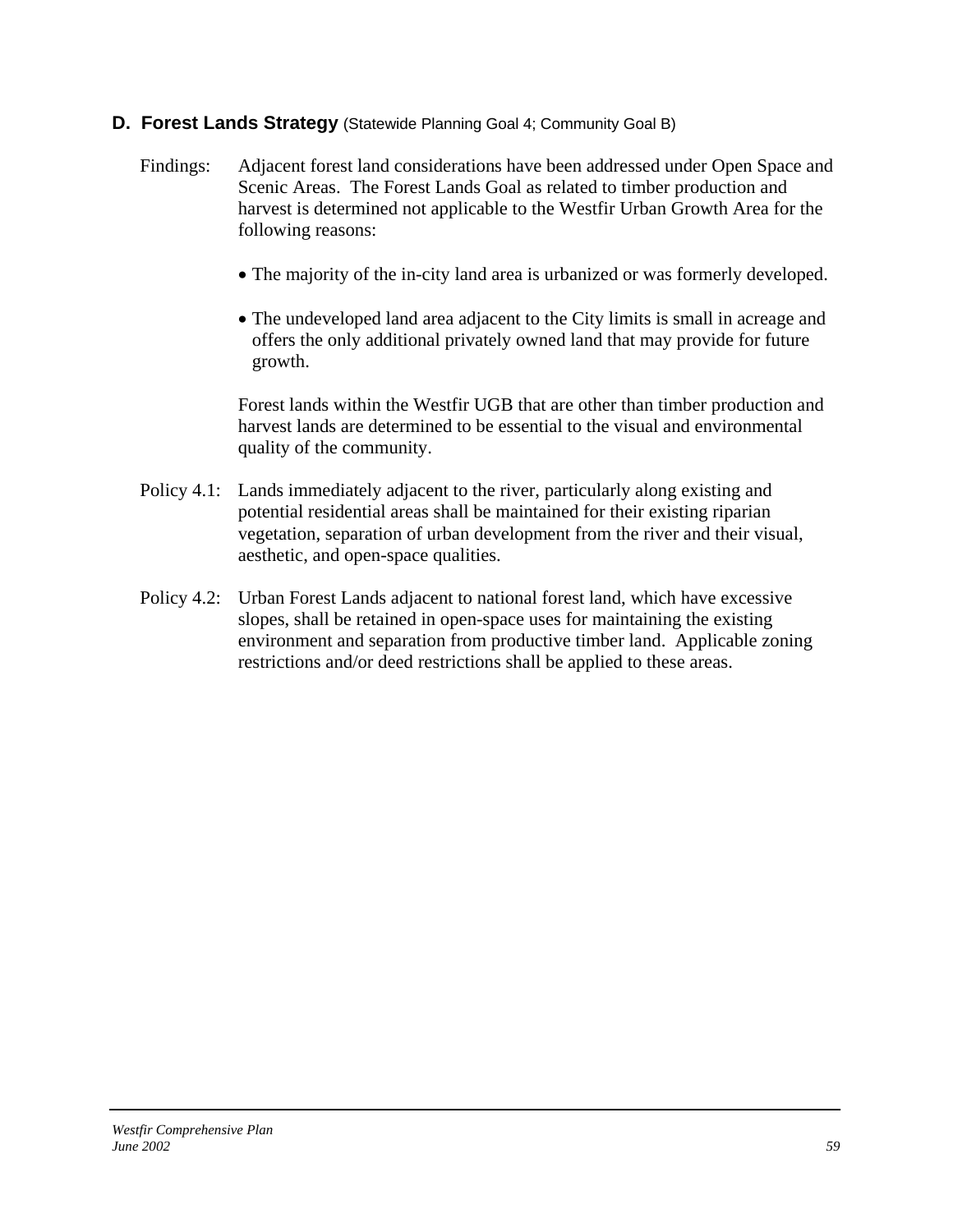- **E. Open Spaces, Scenic and Historic Areas, and Natural Resources Strategy**  (Statewide Planning Goals 5; Community Goals B and G)
	- Findings: Forested hills, both public and private, which surround Westfir, provide an open-space and aesthetic background that is an important visual and environmental quality of the community.

The City desires to preserve and protect identified historic, archeological, and cultural resources within the City limits and coordinate such efforts through applicable federal and state laws identified in Section 2 of this report under Related Agency Planning and Programs. No cultural areas have been identified in Westfir. Only one historic structure is identified in Westfir, the Office Covered Bridge, which is on the National Register.

 Mineral resources are not identified in the Westfir area. Aggregate resources are generally available in association with river alluvium; however, aggregate extraction sites are not identified within the Westfir UGB. Principal river alluvium aggregate resources in Oakridge are currently providing local supplies of sand and gravel. Riparian vegetation adjacent to the North Fork of the Middle Fork Willamette River is an important habitat for wildlife.

- Policy 5.1: Encourage timber management practices that maintain the existing forested backdrop.
- Policy 5.2: The City shall coordinate and cooperate with state and county agencies and other historical organizations providing funding for a continuing program of inventorying, cataloging, and preserving historic structures, artifacts, and archeological sites in Westfir.
- Policy 5.3: Upon the next plan review and/or update period of the *Westfir Comprehensive Plan*, the City shall assess inventoried and catalogued historic items and their preservation needs. Should there be identified a significant inventory, over and above the one identified historic structure, the City shall develop and adopt an historic preservation ordinance establishing guidelines for the preservation of historical resources within Westfir.
- Policy 5.4: For the identified historical resources within Westfir, the City shall require a Conditional Use Permit procedure for any alteration of the structure. Conditional use requests shall be evaluated based on the following standards and criteria established by the Secretary of the Interior for historical preservation projects:
	- i. Every reasonable effort shall be made to provide a compatible use for a property that requires minimal alteration of the building structure, or site and its environment, or to use a property for its originally intended purpose.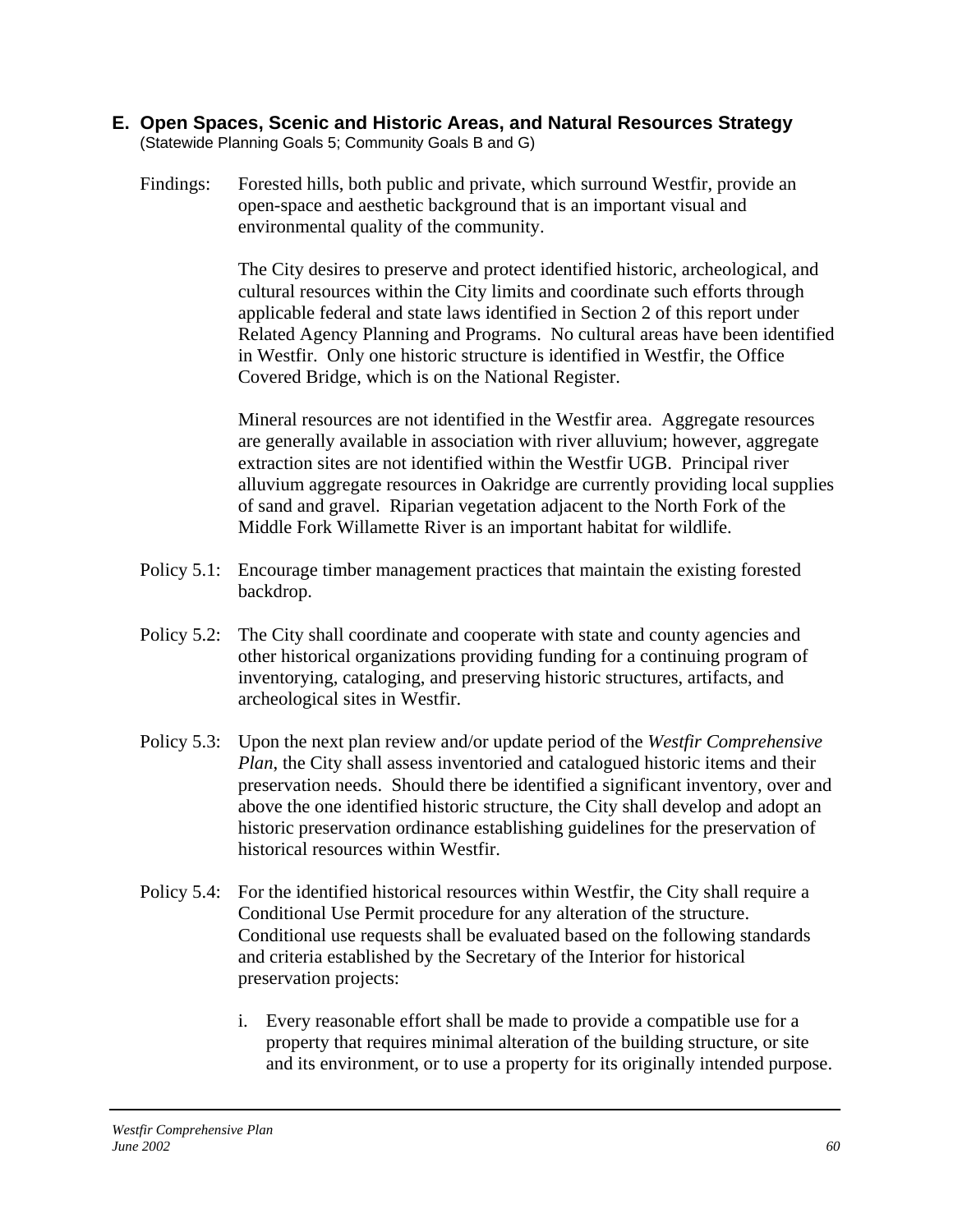- ii. Distinguishing original qualities or character of a building, structure, or site and its environment shall not be destroyed. The removal or alteration of any historic material or distinctive architectural features should be avoided when possible.
- iii. Changes that may have taken place in the course of time are evidence of the history and development of a building, structure, or site and its environment. These changes may have acquired significance in their own right and this significance shall be recognized and respected.
- iv. Distinctive stylistic features or examples of skilled craftsmanship that characterize a building, structure, or site, shall be treated with sensitivity.
- v. Deteriorated architectural features shall be repaired rather than replaced, wherever possible. In the event replacement is necessary, the new material should match the material being replaced in composition, design, color, texture, and other visual qualities. Repair or replacement of missing accurate duplications of features, substantiated by historical, physical, or pictorial evidence rather than on conjectural designs or the availability or different architectural elements from other buildings or structures.
- vi. The surface cleaning of structures shall be undertaken with the gentlest means possible. Sandblasting and other cleaning methods that will damage the historical building materials shall not be undertaken.
- vii. Every reasonable effort shall be made to protect and preserve archeological resources affected by, or adjacent to, any acquisition, rehabilitation, restoration, or reconstruction project.
- Policy 5.5: Aggregate extraction within the Westfir UGB is prohibited for protection of water resources and environmental maintenance.
- Policy 5.6: Maintain riparian vegetation along the North Fork and Middle Fork Willamette River as habitat for animal and bird life and open spaces.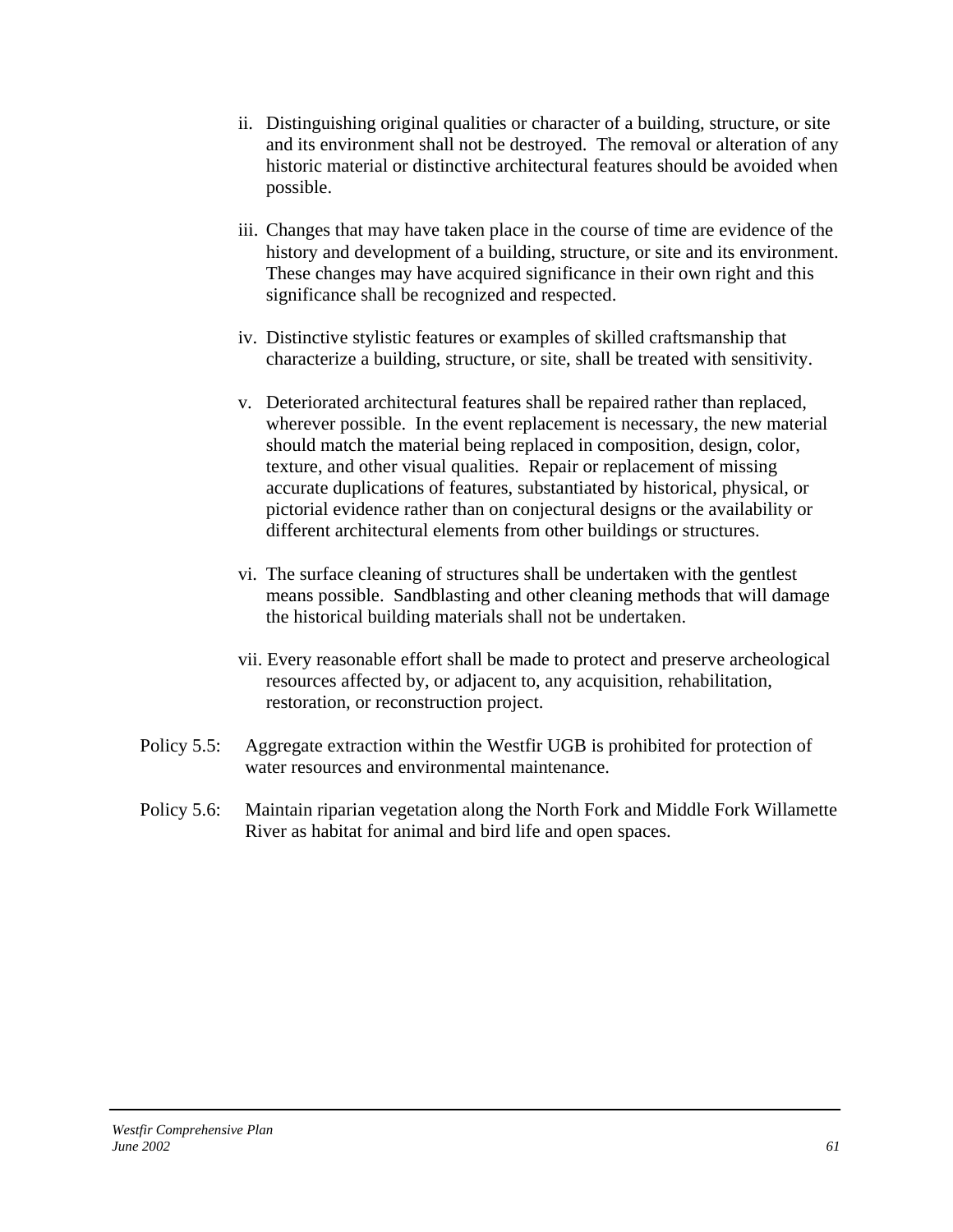### **F. Air, Water and Land Resource Quality Strategy** (Statewide Planning Goal 6; Community Goal B)

Findings: Based on LRAPA monitoring of air quality in Oakridge for total suspended particulate (TSP), the area does not currently violate ambient air quality standards for TSP.

> Surface waters of the North Fork and Middle Fork Willamette River are extremely clean and of high quality. Turbidity becomes a problem during periods of high runoff. Groundwater quality has been found not to meet federal standards due to arsenic concentration. Due to collection system infiltration and inflow during the wet season, Westfir's wastewater treatment plant discharge exceeds permit standards during this period.

 With community expansion, population growth, and associated land use activities, noise becomes an increasing problem in local environmental maintenance. Principal local noise sources are the railroad and commercial truck traffic.

- Policy 6.1: To insure the maintenance of air quality in Westfir and the associated air shed, coordinate with DEQ and the LRAPA continued assessment of local air quality and proposed community activities that may introduce a source of air contamination, particularly any source of particulate emission.
- Policy 6.2: Protect existing air quality through adoption of zoning performance standards for industrial development.
- Policy 6.3: Encourage development of a non-polluting type.
- Policy 6.4: Support and coordinate with Lane County, the implementation of the County's Water Quality Management Plan and 208 Program Comprehensive Sewerage Facility Review (1978) and State-Wide Water Quality Management Plan.
- Policy 6.5: Correct City wastewater treatment deficiencies to maintain and/or meet DEQ wastewater discharge standards to prevent degradation of receiving stream water quality.
- Policy 6.6: Support and coordinate the regulation of noise as provided for under Oregon Administrative Rules, Chapter 340, DEQ, Noise Control Regulations for Industry and Commerce, through adoption of performance standards zoning.
- Policy 6.7: Coordinate as applicable and comply with state and federal environmental quality standards.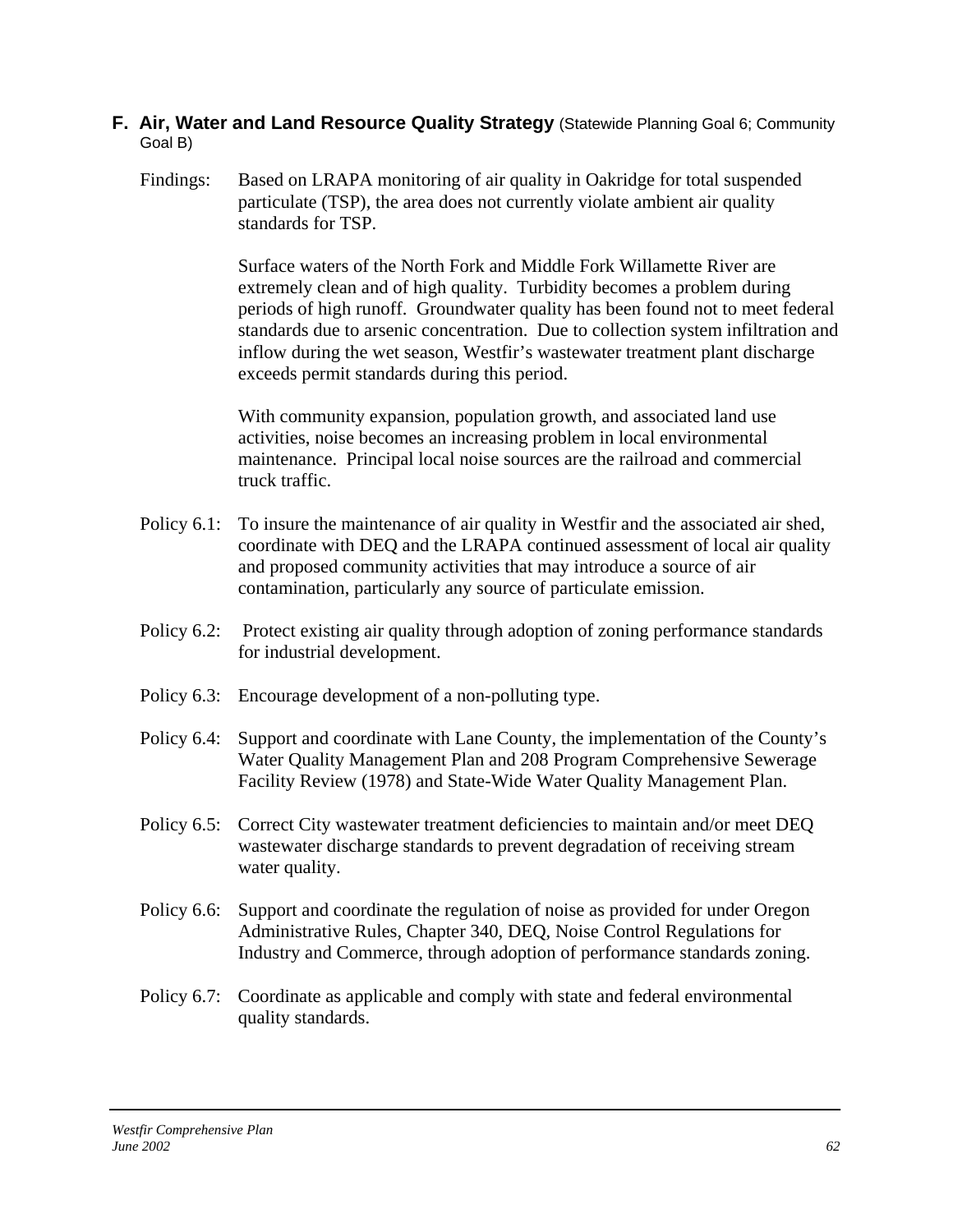Policy 6.8: The division of property that contains hazardous materials shall require City approval of a development plan that identifies the type and location of hazardous materials, the cost and method of cleanup of those materials, the identification of one or more financial mechanisms to underwrite the cleanup, and a general schedule for the completion of the cleanup. The cleanup shall conform to Oregon Department of Environmental Quality (DEQ) regulations and any applicable Prospective Purchaser Agreement or other agreement in force between DEQ and the property owner.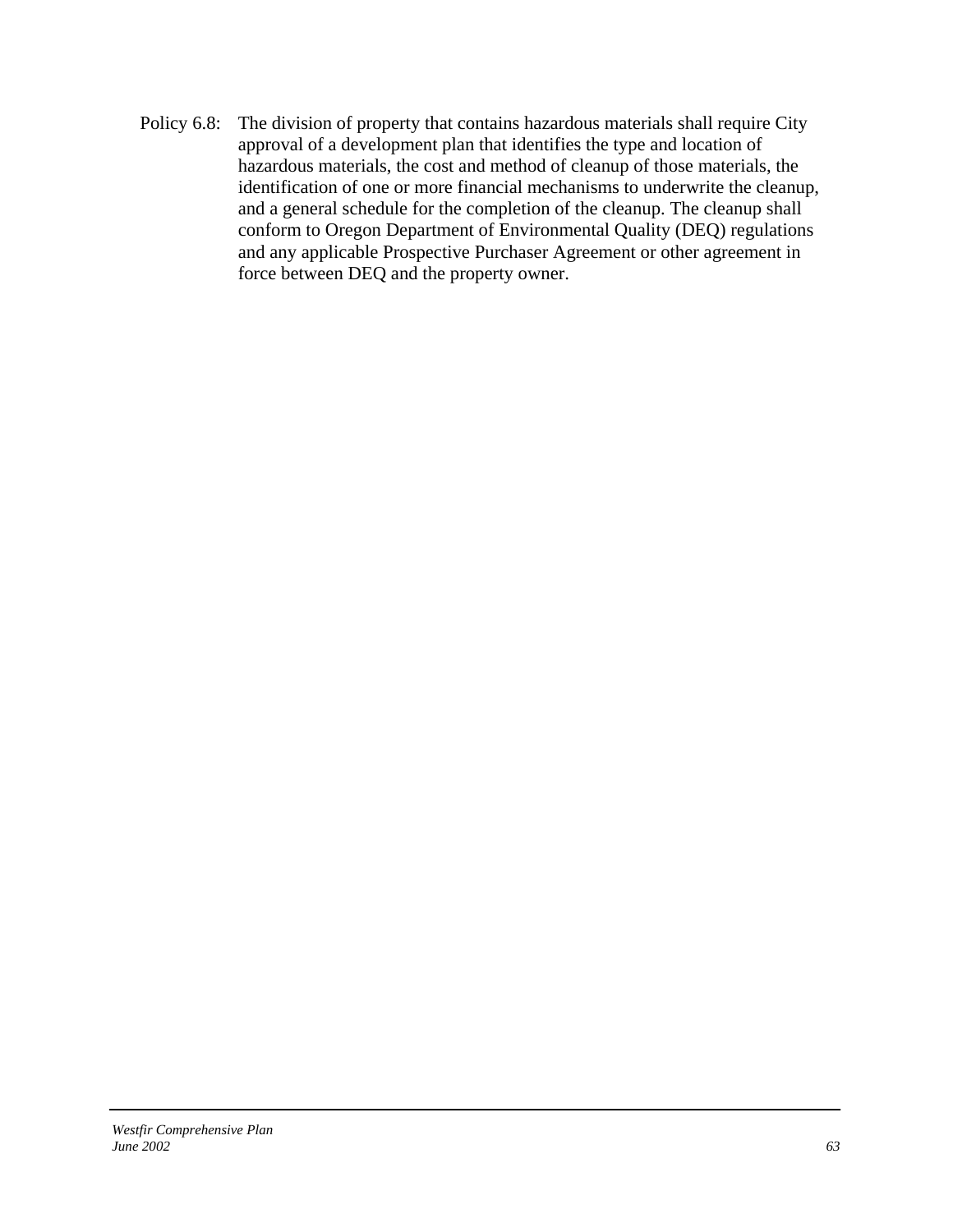### **G. Strategy for Areas Subject to Natural Disasters and Hazards** (Statewide Planning Goal 7)

- Findings: Detailed flooding data for the North Fork are available. Oblique aerial photography of the 1964 flood and topography of the wastewater treatment site west of the treatment plant indicates potential for partial inundation during periods of high water.
- Policy 7.1: Retain site area as open space and wastewater treatment plant site. Potential for community park: Should the City be unable to develop and maintain the area as a community park, evaluate the site area above flood level for other uses.
- Policy 7.2: Coordinate to protect zoning for flood potential areas and participate in the federal Flood Insurance Program and standards.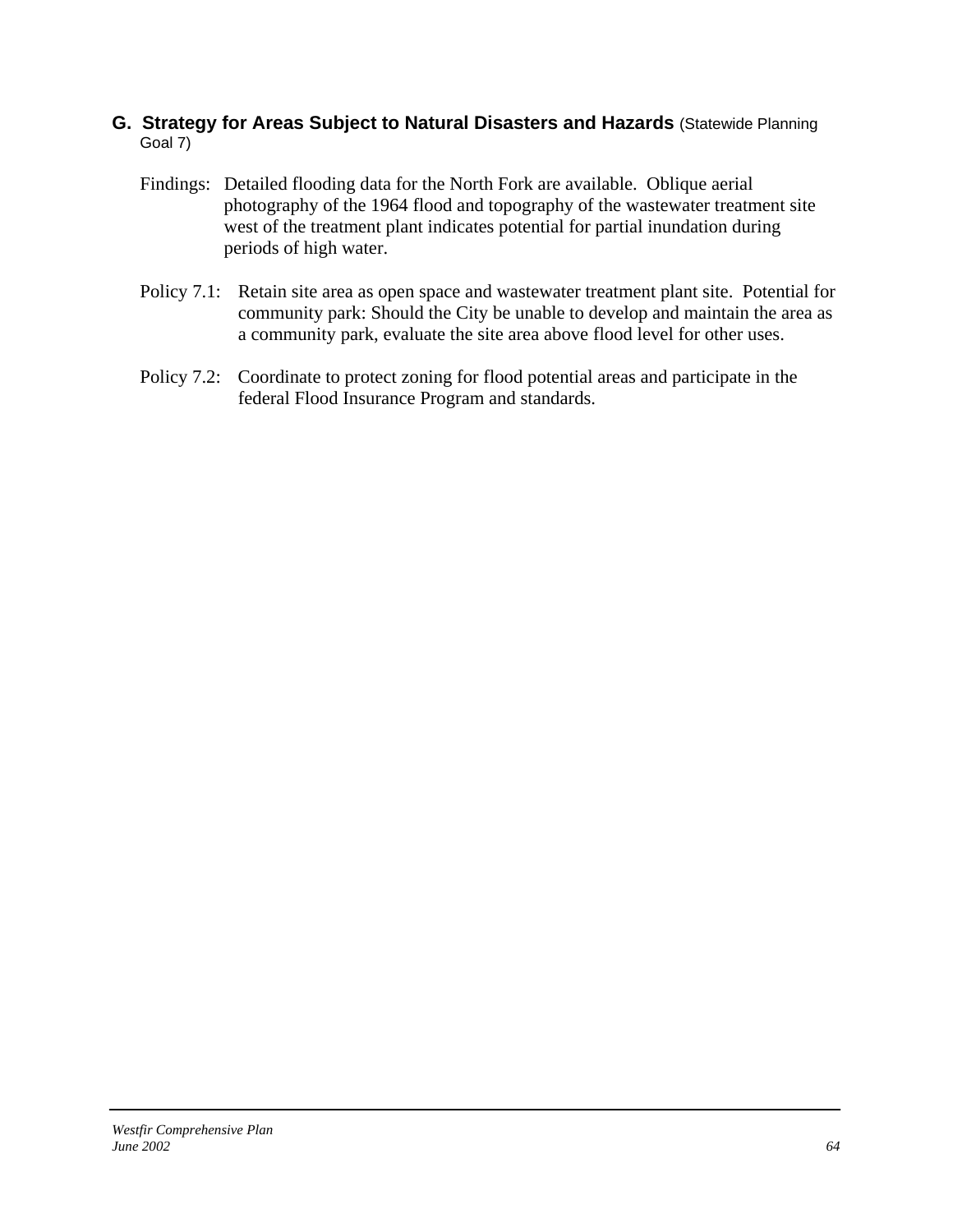### **H. Recreational Needs Strategy** (Statewide Planning Goal 8; Community Goal G)

Findings: The buildable land inventory for Westfir is limited and City ability to acquire and develop park and recreation facilities is extremely limited.

> In the Hemlock Neighborhood there is a developed park with play facilities and picnic area.

- Policy 8.1: Recreational opportunities, programs, and facilities of the City shall be made available to serve the needs of all citizens, including handicapped, minorities, and senior citizens.
- Policy 8.2: Maintain for continued community use.
- Policy 8.3: Require development in residential opportunity areas to incorporate open space and recreational use areas as a component of site development.
- Policy 8.4: Encourage the provision and maintenance of a boat landing and river access on the south bank of the North Fork, near the southwest corner of the existing City limits.
- Policy 8.5: Promote the recreational opportunities provided by the City boat ramp, trails, and Aufderheide rest area.
- Policy 8.6: Establish a committee to maintain and patrol city parks.
- Policy 8.7: Designate the swimming area downstream from the Hemlock Bridge as a park and improve the access trail.
- Policy 8.8: Coordinate with the State Parks and Recreation Branch and the USFS, as may be applicable, regarding proposed hiking trails in the Westfir area.
- Recommendation 8.1: Refer to the Oregon Statewide Comprehensive Outdoor Recreation Plan (SCORP) for guidance in planning, acquiring, and developing recreational resources, areas, and facilities.
- Recommendation 8.2: Explore with the Oregon State Game Department of Fish and Game, the possibility of providing unrestricted recreational fishing in that portion of the North Fork-Middle Fork Willamette River within the Westfir city limits.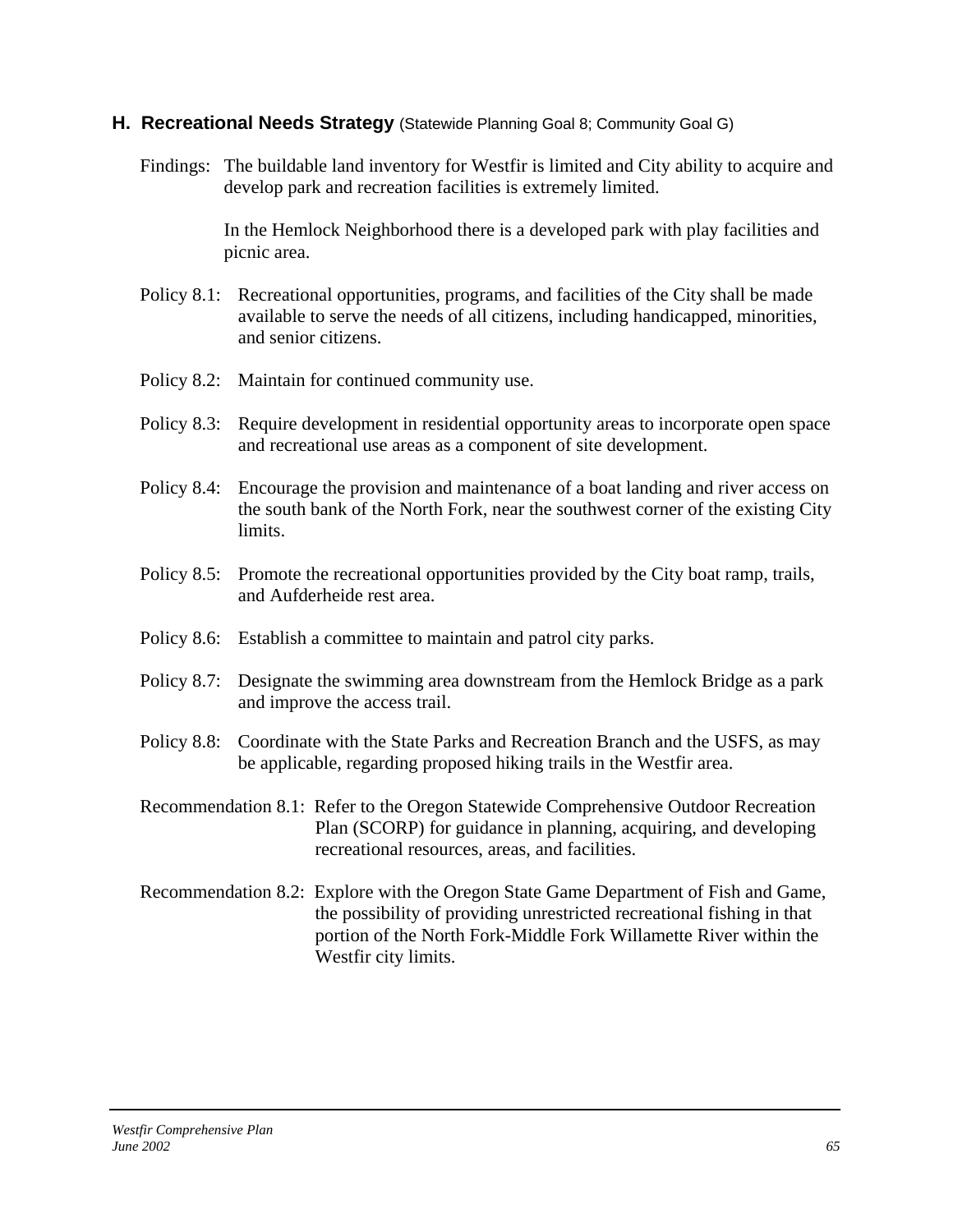### **I. Economic Development Strategy** (Statewide Planning Goal 9; Community Goal E)

- Findings: The City has little economic activity within City limits. Residents participate in the surrounding regional economy. Future economic opportunities may exist in tourism- and recreation-related sectors. Future residential development may provide opportunities for limited commercial development in Westfir.
- Policy 9.1: Make available suitable identified lands for commercial development.
- Policy 9.2: Coordinate with and support the City of Oakridge's promotion and development of its industrial park as an opportunity to expand the sub-region's economic base.
- Policy 9.3: Support local commercial development focusing on tourism and recreation and other activities suited to Westfir's small-town character.
- Policy 9.4: Coordinate new commercial development with transportation and public facilities.
- Recommendation 9.1: Endeavor to attain an average family income level comparable to that of Lane County.
- Recommendation 9.2: Cooperate and coordinate with local, Lane County, and State of Oregon, Department of Economic Development, in efforts directed towards local economic development and diversification.

(See also Land Use Strategy).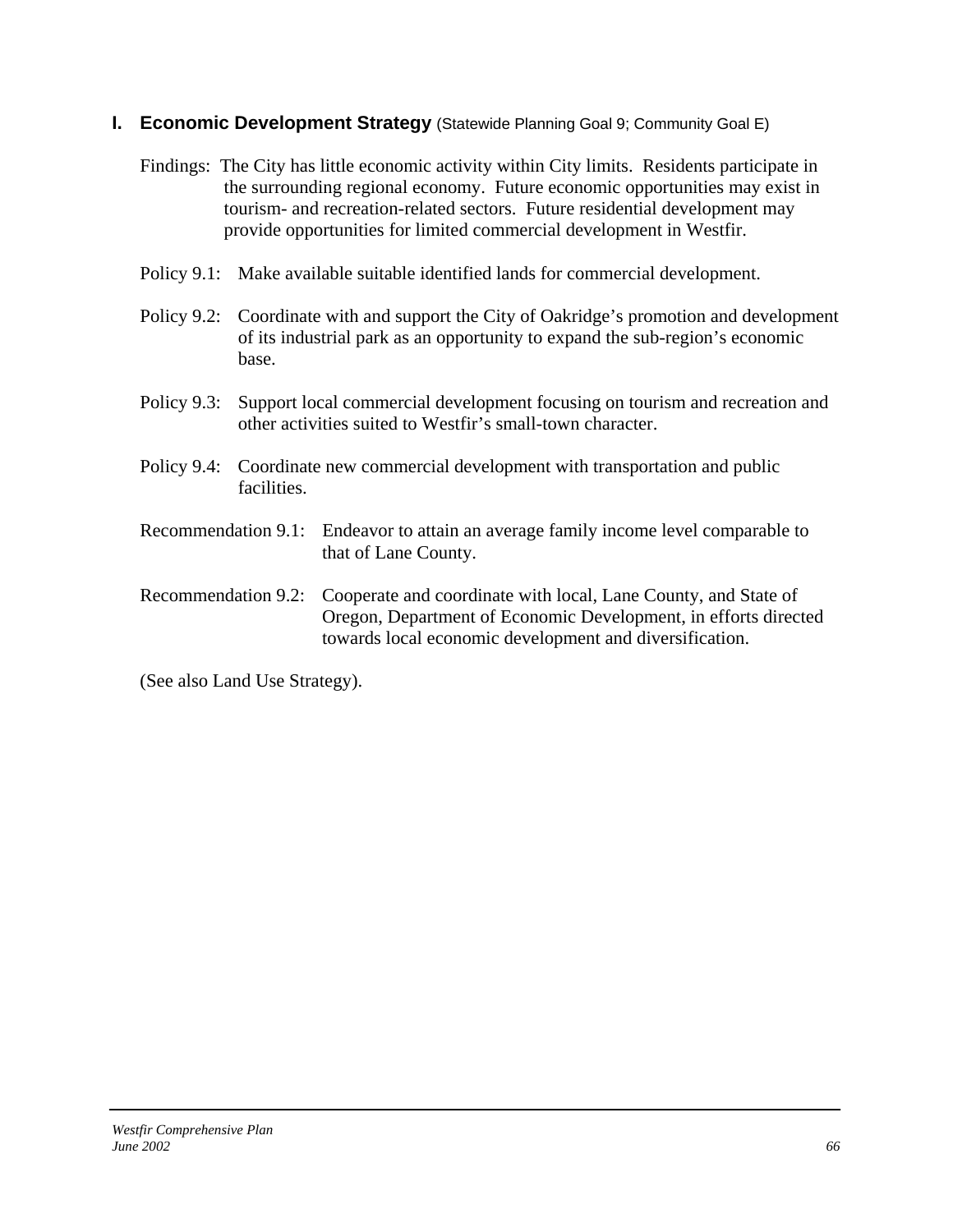### **J. Housing Strategy** (Statewide Planning Goal 10; Community Goal F)

Findings: Westfir is a predominately single-family residential community characterized by a small-town atmosphere and an abundance of surrounding natural resources.

> In 1979, a little over 34 percent of Westfir's housing stock (34 units) was assessed as sub-standard by the Lane County Assessor's Office Building Physical Assessment and are suitable for rehabilitation. (Based on Section 8 Low Income Housing Assistance criteria, households with 80 percent of the median income may qualify for low-income housing assistance.)

> Due to the complete decline of industry in Westfir, residential and commercial development is more likely to flourish over the next 20 years. Although there is little projected demand for housing over the next 20 years, approximately 33 acres of additional land is being designated residential through these *Comprehensive Plan* updates.

Through targeted marketing, it is possible that these vacant areas will assume a higher rate of growth than recent infill development in Westfir.

Average household size is anticipated to decline in upcoming years.<sup>[12](#page-66-0)</sup> Recognizing this result, more housing that is affordable for smaller households and single people, including the elderly, may be needed in the future. Multifamily housing options provided in this revision of the *Comprehensive Plan* address this potential need.

- Policy 10.1: Initiate a public information program directed toward maintenance of existing housing stock and correcting or upgrading identified deteriorating units. This may include fire and life safety, minimum building standards and accessibility, assessment of deteriorating units to define needed improvements to bring units up to standard and extend their useful life and available financing programs for housing rehabilitation.
- Policy 10.2: Coordinate housing rehabilitation efforts with energy conservation action, particularly with respect to residential insulation and weatherization programs.
- Policy 10.3: At such time that 2000 Census of Population and Housing data becomes available, the City Council will assess low-income housing needs and programs that may fulfill these needs.
- Policy 10.4: In order to improve the shelter standards and approach satisfaction of lower income household shelter needs, encourage developers to utilize publicsupported delivery programs (see page 27 for descriptions of programs).

 $\overline{a}$ 

<span id="page-66-0"></span><sup>&</sup>lt;sup>12</sup> Trend analysis from LCOG's Research and Analysis Program, 2000.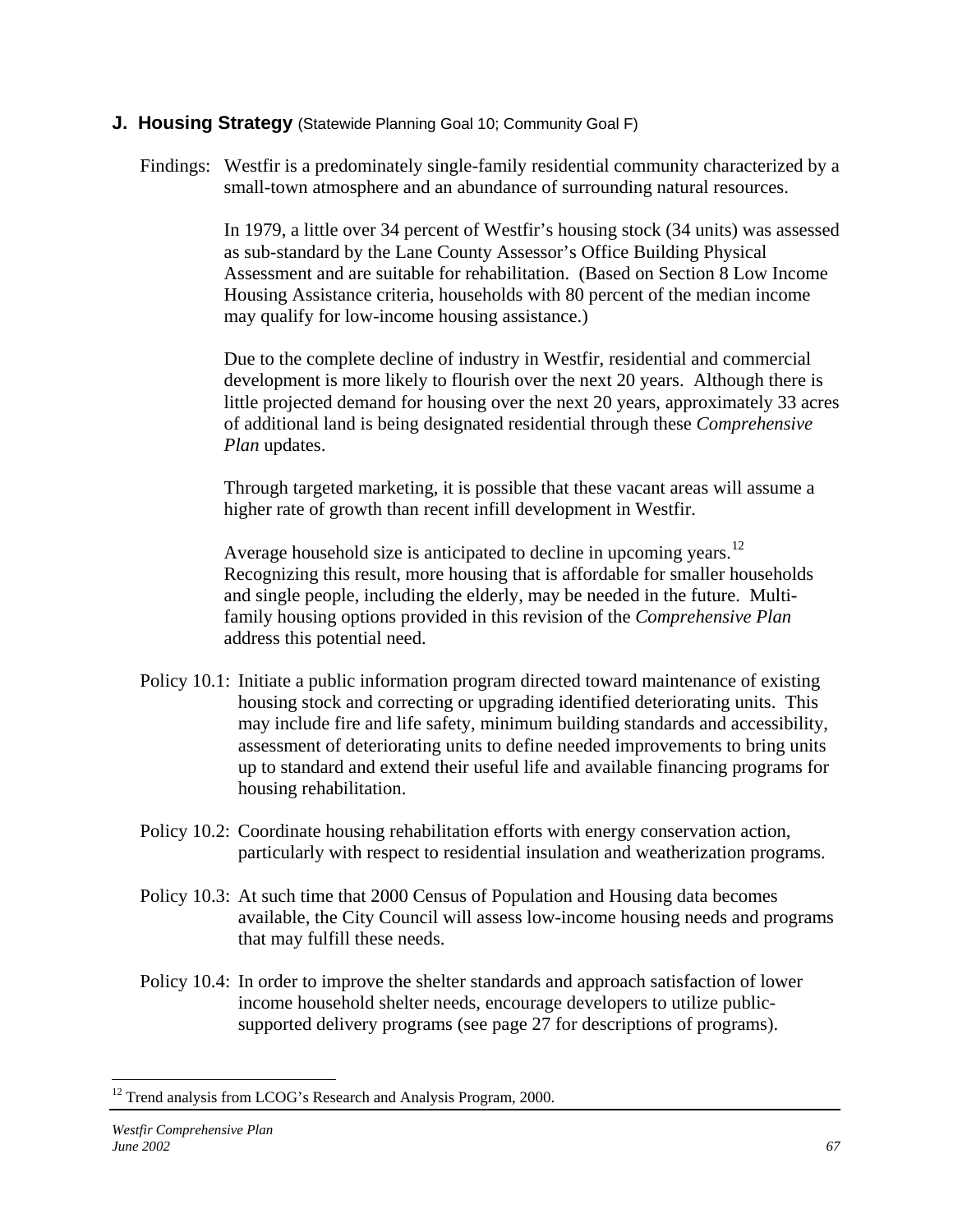- Policy 10.5: Future housing will be subject to maintenance of existing building styles and sizes as described in the Housing Character Design Standards section (page 26).
- Policy 10.5: Adopt and administer land development and improvement standards directed to conservation of land and improvement resources that reflect the development character of Westfir and provide for the public need.
- Policy 10.6: Through land use policies of the *Comprehensive Plan*, provide a balanced inventory of developable residential lands to accommodate anticipated housing needs that offer housing choices and development flexibility.
- Policy 10.7: Integrate manufactured housing and multi-family units into the Westfir housing inventory through development guidance and zoning administration to broaden community housing choice.
- Policy 10.8: Make available and/or direct interested citizens and local developers to information and public programs designed to reduce housing costs.
- Recommendation 10.1: Establish and maintain minimum permit requirements and processing procedures.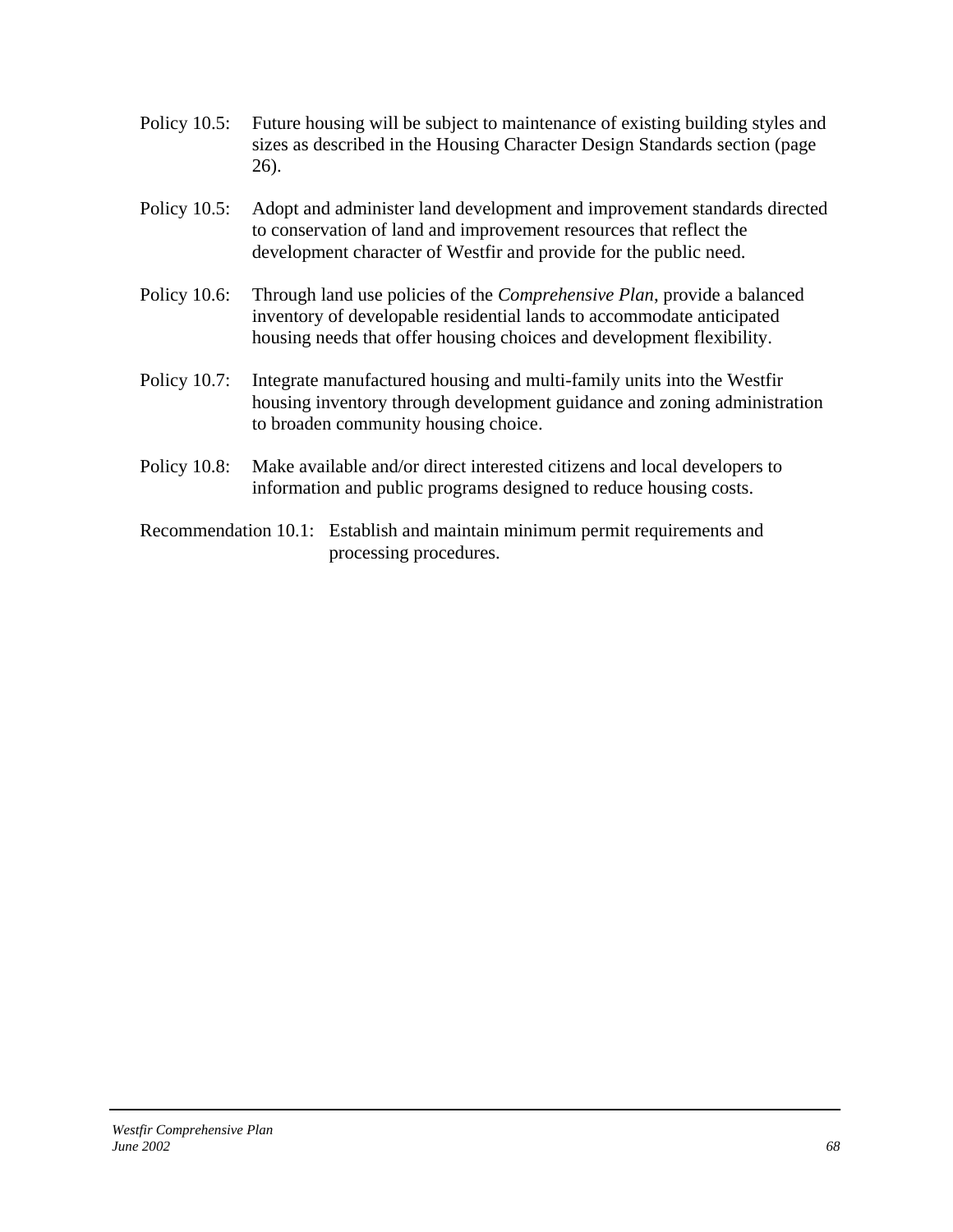### **K. Public Facilities and Services Strategy** (Statewide Planning Goal 11; Community Goal G)

Findings: Westfir's City Hall is located towards the eastern end of the City, along Westoak Road. The building also houses a small library and the fire station. The facility lacks adequate space for these activities.

> Fire protection and prevention services are currently provided by the Westfir Volunteer Fire Department. Currently the City faces ongoing difficulty in fielding a large enough volunteer force.

Recent evaluations of the water system in 1997 revealed problems relating to fire flow, chlorination, inadequate pipe size in certain areas, system loss, and service disruption.

Recent evaluation of the wastewater collection and treatment facility in 1996 revealed problems of excessive inflow and infiltration during periods of high water table and/or during the wet season, which exceed treatment plant capacity. The treatment plant has been assessed as having design capacity that may approach 350 to 400 housing units (or equivalent).

The majority of the Westfir street inventory is developed to rural or sub-urban standards, paved traffic surface with gravel shoulders and adjacent open drainage ways.

Solid waste is currently collected within the City by a private Oakridge operation. Lane County provides and operates a sanitary landfill site near Hills Creek Dam.

Oakridge School District No. 76 as of 1979, had an approximate 20 percent of District student capacity (253) available to accommodate future growth.

Law enforcement services for the Westfir area are provided by the Lane County Sheriff's Department. Oregon State Police service is available at Oakridge.

Long-range financial planning and short-range Capital Improvements Programming provide an organized and analytical base for working towards the realization of new capital construction and/or reconstruction of necessary municipal facilities. Through the process of identifying priority of municipal need and availability and/or estimates of financial resources in time, capital expenditures may be programmed for execution.

The preparation of capital construction budgets must account for the following first or acquisition cost items:

- 1. Land acquisition and any site demolition,
- 2. Building and/or site improvements and utilities,
- 3. Fees, tests and administration, and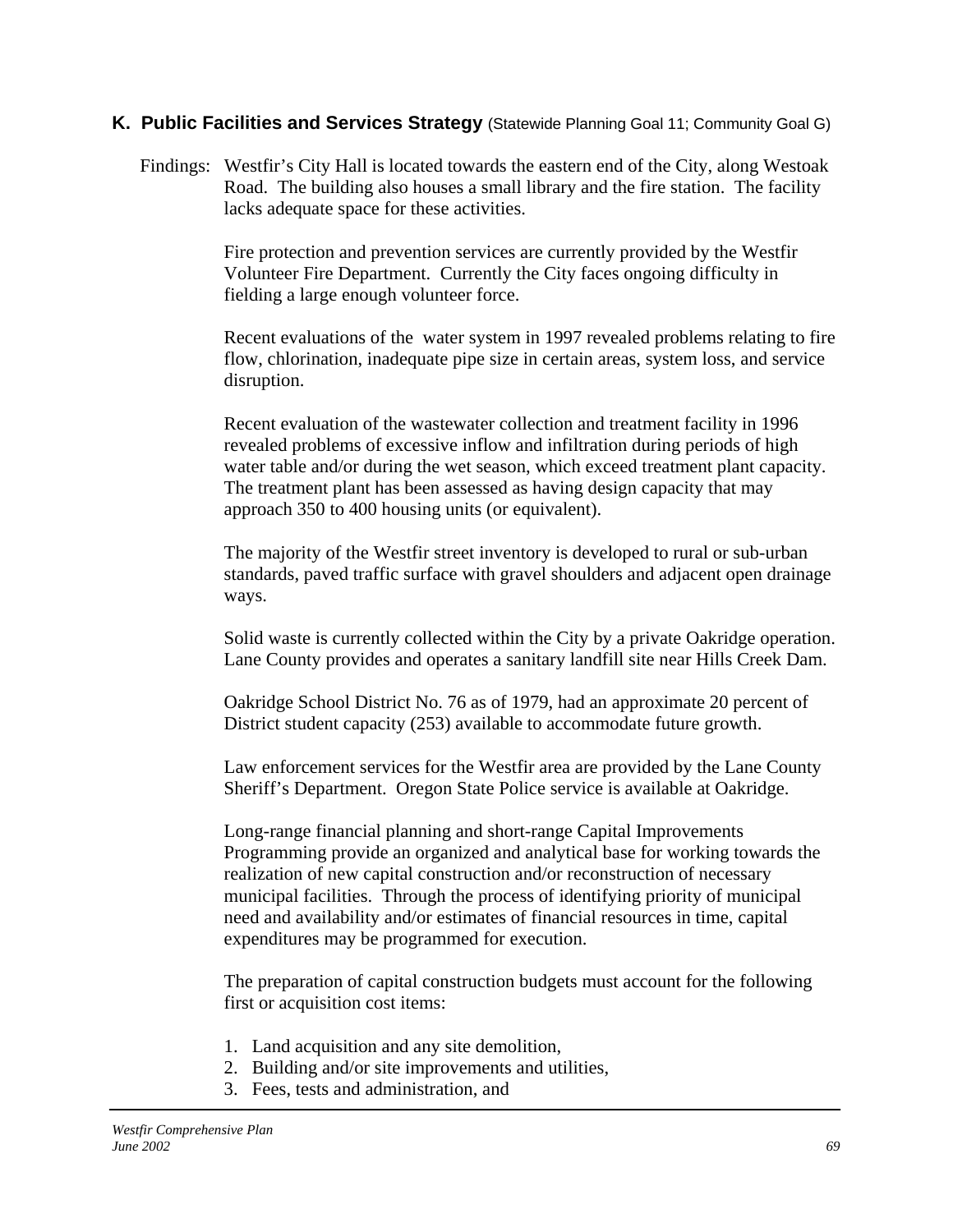4. Equipment and furnishings.

In addition, the following costs must be reflected in the annual operating budget for the fiscal year or portion thereof the particular project is operational:

- 1. Salaries, and
- 2. Operation and maintenance.

The last consideration is the definition of the source or sources of financing of project costs, which may be accounted for as follows:

- 1. General fund,
- 2. Bond,
- 3. Serial levy,
- 4. User fees,
- 5. Special city revenues,
- 6. County aid,
- 7. State shared revenues,
- 8. Federal revenue sharing, and
- 9. Other (specify).

For the purposes of clearly identifying the specific project, a location map identifying the project location within the community and/or extent of the project location is desirable.

- Policy 11.1: Explore grant funds for the construction of a new City Hall and Fire Hall.
- Policy 11.2: Assess community need for and ability to support City library services.
- Policy 11.3: Investigate, coordinate, and initiate as applicable, the formation of a rural fire protection district.
- Policy 11.4: Continue to rely upon and support improved service and fire suppression capabilities of the Westfir Volunteer Fire Department.
- Policy 11.5: Coordinate fire protection and prevention requirement needs in evaluation of City water system and incorporate necessary facility upgrading in the Facility Master Plan, to be implemented through phased development and/or redevelopment.
- Policy 11.6: Initiate phased upgrading of water system to adequately serve existing development, upgrade fire protection capability and accommodate growth needs.
- Policy 11.7: Initiate phased upgrading of the wastewater system to adequately serve existing development and utilize any excess plant capacity to accommodate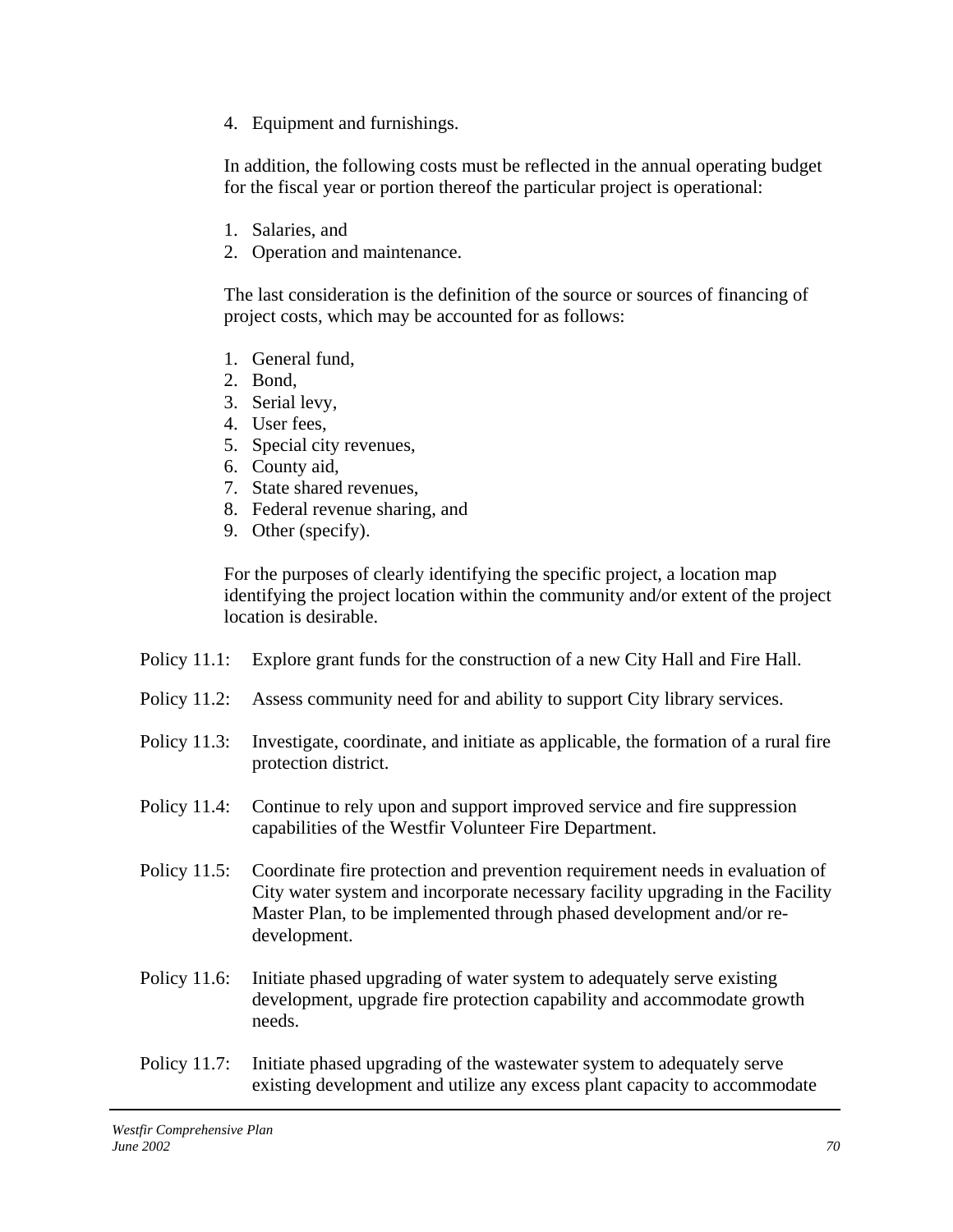development support within or immediately adjacent to the Hemlock Subdivision.

- Policy 11.8: For existing development and redevelopment areas, sewer service is to be based on sub-surface wastewater disposal through conventional septic tank system or sand filter systems, or alternative systems approved by DEQ; and municipal water service meeting minimum health standards for these systems.
- Policy 11.9: Develop an agreement with the City of Oakridge for the disposal of solids.
- Policy 11.10: Assure expansion of the wastewater system to serve the former mill site by integrating it into the existing system and including it when planning future upgrades.
- Policy 11.11: Investigate the possibility of including all houses in the wastewater system.
- Policy 11.12: Work with the City of Oakridge to develop a regional strategy for managing current and future wastewater disposal needs.
- Policy 11.13: Require dedication of necessary right-or-way and the provision of required street improvements adjacent to property in conjunction with property development or re-development.
- Policy 11.14: Coordinate improvement and/or upgrading of County roads with Lane County Public Works Department.
- Policy 11.15: In areas of new development or re-development that are assessed to have surface drainage problems, require the development to provide surface drainage to existing natural drainage ways.
- Policy 11.16: Continue existing program of solid waste collection and disposal.
- Policy 11.17: Coordinate with Lane County under its Solid Waste Management Plan and Program, the continued availability of a local sanitary landfill site and/or County programmed handling of solid wastes.
- Policy 11.18: Encourage local programs for resource recovery and recycling.
- Policy 11.19: Coordinate with District No. 76 as related to additional student loading for future estimates of Westfir population, in providing and maintaining quality education for the Westfir school population.
- Policy 11.20: Coordinate with LCC for the delivery of extension courses to serve the needs of Westfir residents.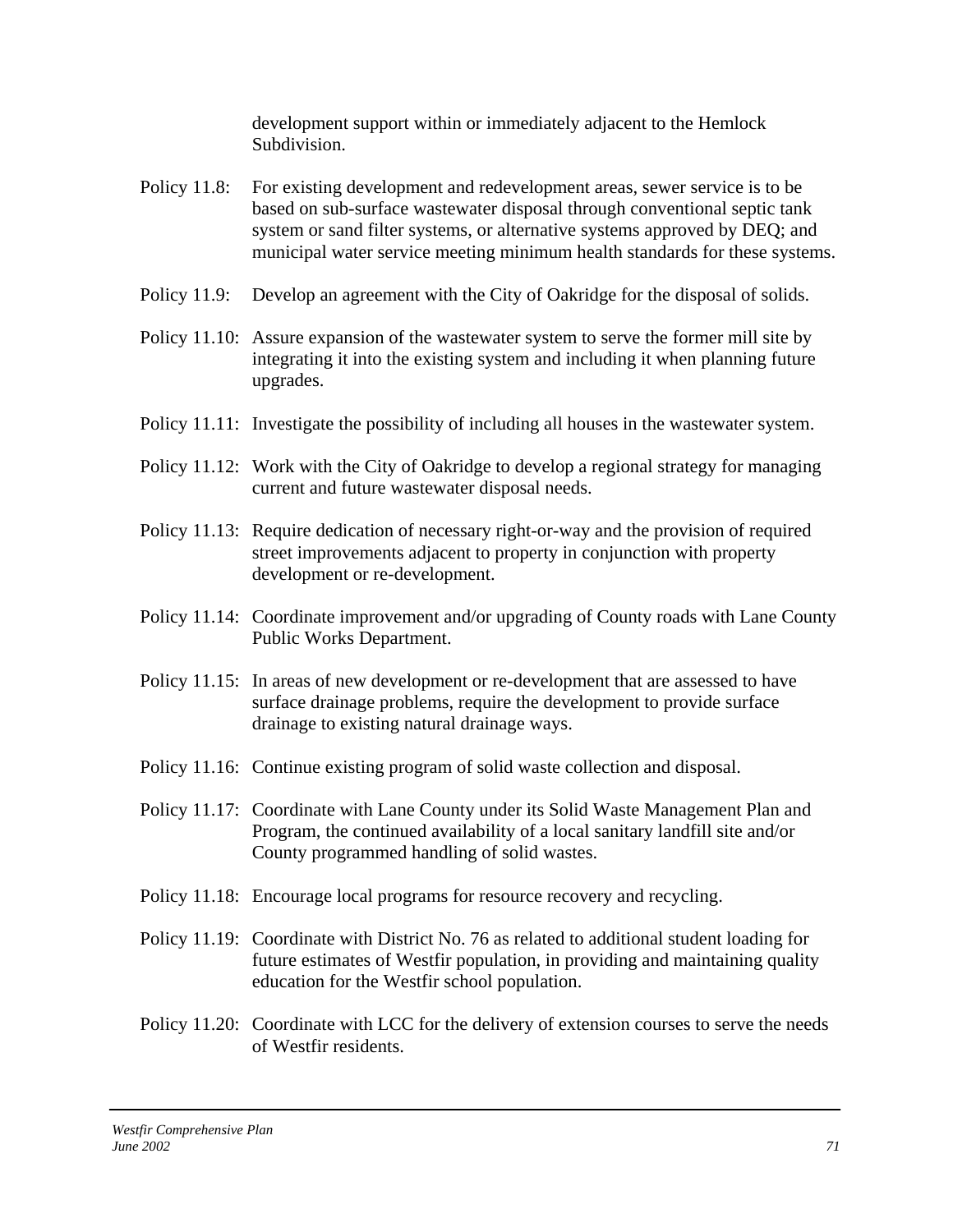- Policy 11.21: Continue existing law enforcement. Investigate the potential of sharing law enforcement services with Oakridge.
- Policy 11.22: Prepare, review, and adopt necessary standard specifications for the design and construction of public improvements for the City. Publish such standard specifications and make available to the public as City policy.
- Policy 11.23: Initiate a program of long-range financial planning to provide financial resources for necessary City capital construction requirements.
- Policy 11.24: Define long-range capital improvement requirements along with operation and maintenance costs and establish priority of need in time based on the development or redevelopment objectives of the community.
- Policy 11.25: Determine and/or estimate sources of financing and correlate these to needs.
- Policy 11.26: Prepare a financial plan reflecting total requirements over the desired time period, say five to six years, for short-range planning to consist of the next fiscal year and a four- to five-year look into the future. Long-range financing objectives are usually for the planning period of the plan, in Westfir's case, 20 years. This long-range financial plan identifies the overall capital requirements to meet municipal needs identified in the planning period.
- Policy 11.27: Include the priority project (s) contained in the first year of the five- or sixyear capital improvement program for which financing is estimated to be available, along with other City requirements to realize the annual operating budget, requirements being balanced with resources. Each year prior to preparation of the annual operating budget, one additional future year is added to the end of the five- or six-year program and the previous year projects omitted, if there is no project carryover. Priorities are then reviewed in light of meeting any significant change in needs, costs are updated to reflect any program changes and/or inflation and the document is submitted to the City administration of compilation of the Capital Improvements Program. The Capital Improvements Program is in turn submitted to the City Budget Committee along with other funding requests for City operation and improvements. Based on estimated financial resources, those priority capital improvement projects for the forthcoming budget are included in the proposed annual operating budget, balancing all requirements with available finances.
- Recommendation 11.1: Adopt a subdivision ordinance and standards and specifications for public improvements, incorporating street development standards suitable to the needs of Westfir.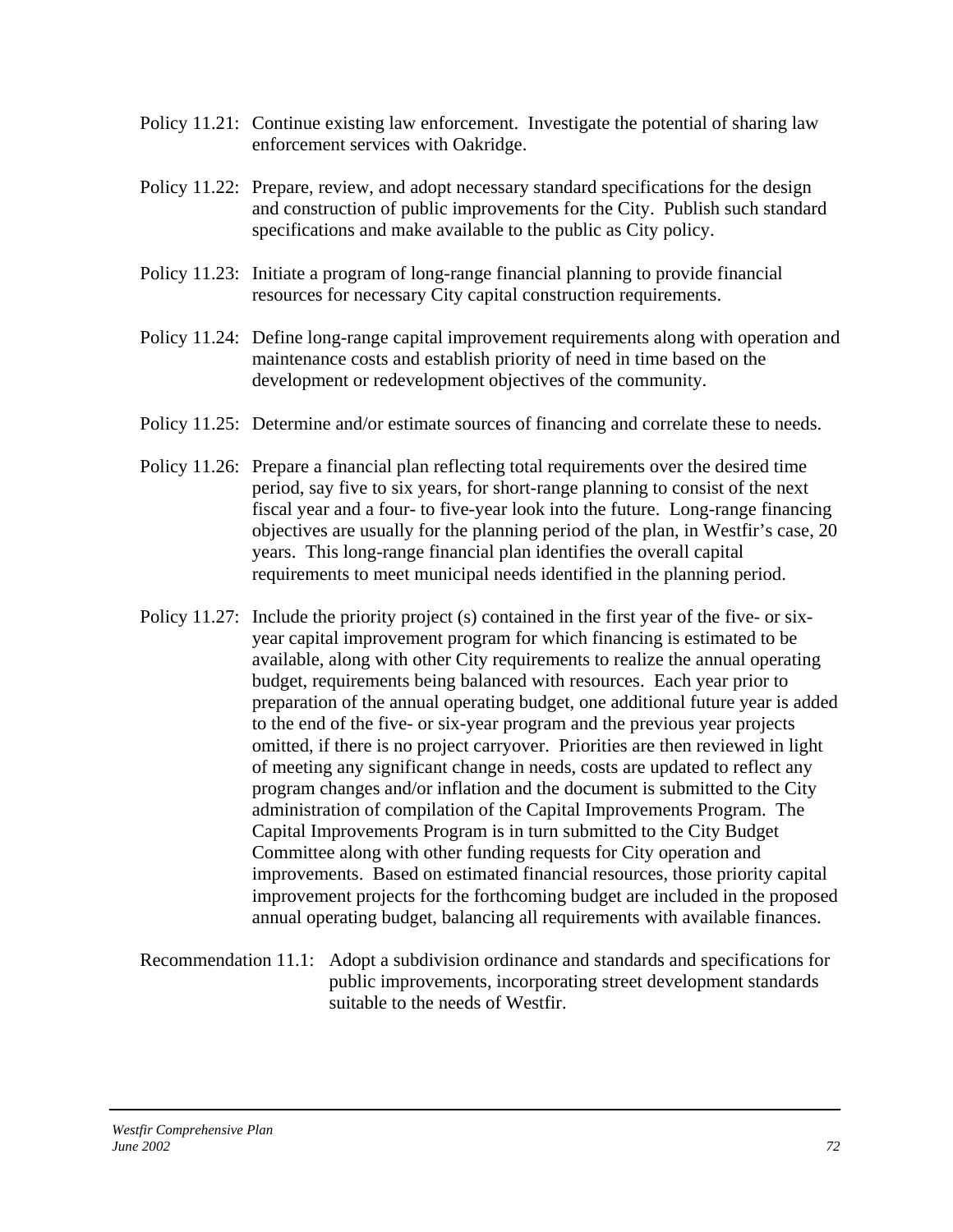Recommendation 11.2: Encourage the improvement and/or upgrading of sub-standard City streets.

Recommendation 11.3: Enforce dark sky lighting requirements.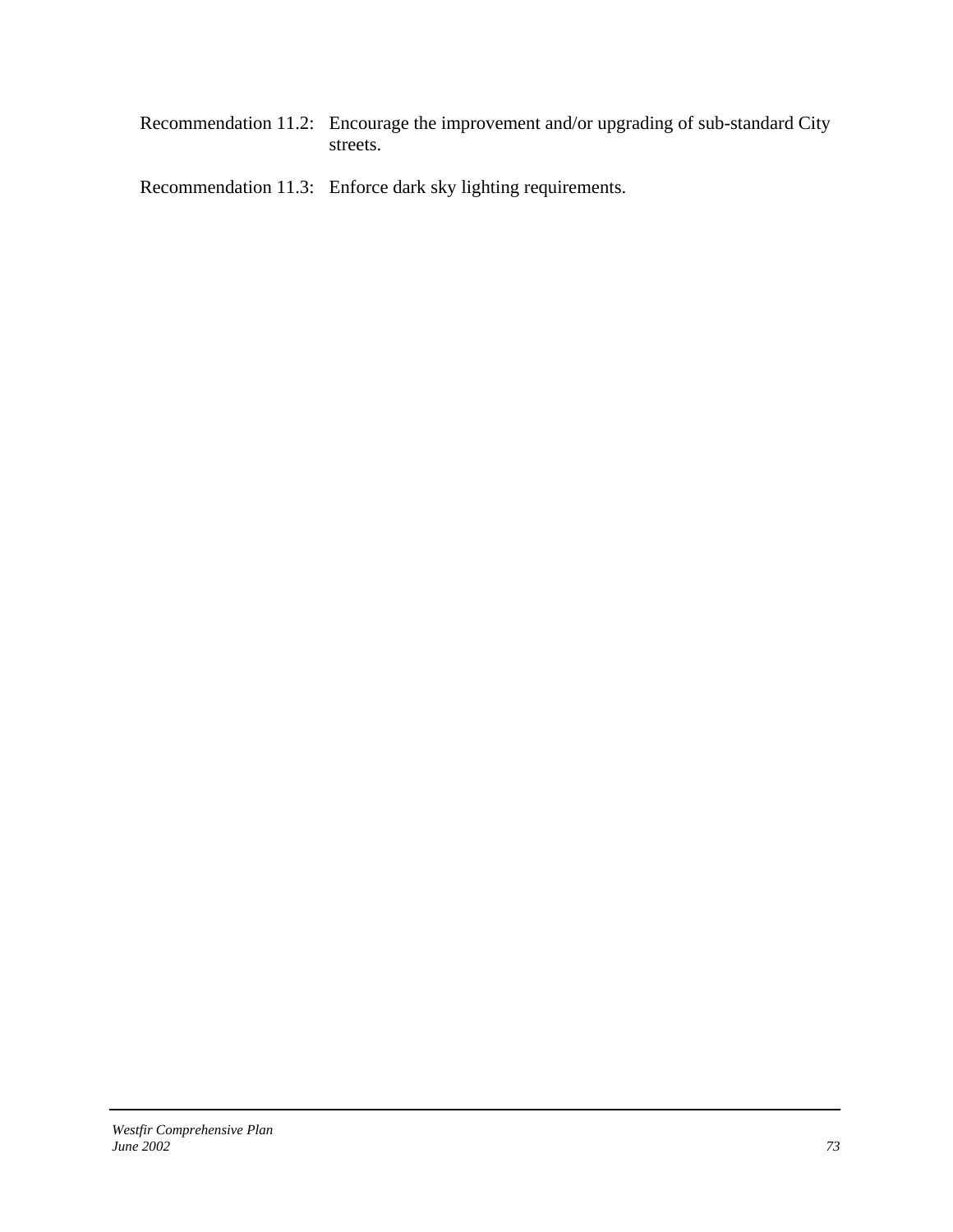# **L. Transportation Strategy** (Statewide Planning Goal 12; Community Goal I)

Findings: Physical limitations presented by topography, the river, and the existing railroad preclude major re-organization of the existing street and road system for costeffective service to the limited urban growth area of Westfir.

> Traffic strategy and policies are directed toward utilizing the principal existing street and road system as the basis of upgrading serviceability and addressing safety and environmental concerns.

Forthcoming development of the former millsite will require integration with the existing roadway system.

The City does not contain any alternate transportation facilities. The community has expressed concern about pedestrian safety as it relates to Westfir and Westoak roads.

## **a. Arterial Streets**

(i) Westfir Road (Co. Rd. 1323)

- Function: Principal vehicular traffic artery serving Westfir, providing regional access to the Willamette Highway and regional access Willamette Highway and Forest Service Arterial N. 19 and linkage to Oakridge via Westoak Road.
- Policy 12.1: Coordinate with Lane County, improvement and upgrading as traffic and safety require.
- Policy 12.2: Encourage development and redevelopment of adjacent property with adequate off-street parking for traffic safety.
- Policy 12.3: Control ingress and egress to new development and redevelopment through plan review process.
- Policy 12.4: Prohibit on-street parking unless cross-section improvements provides for two lanes of moving traffic and adequate improved area for on-street parking beyond traffic lanes.
- Policy 12.5: Coordinate the provision of pedestrian and/or bicycle travel ways separated from the traffic way.
- Policy 12.6: Establish speed limits consistent with safety requirements of the community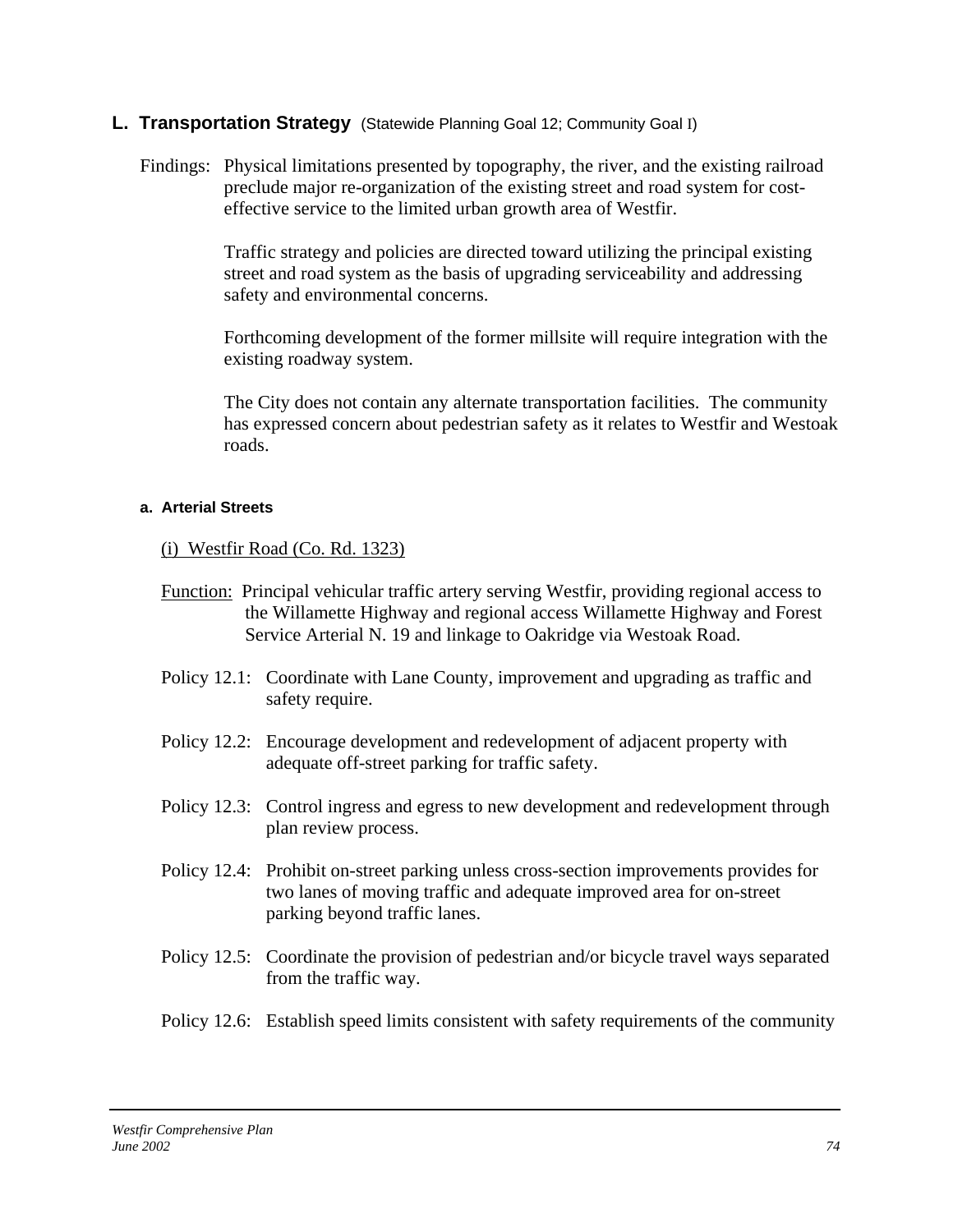## (ii) Westoak Road (Co. Rd. 360)

Function: Principal vehicular link with Oakridge.

- Policy 12.7 Coordinate with Lane County, improvement and upgrading as traffic and safety require.
- Policy 12.8: Encourage development and redevelopment of adjacent property with adequate off-street parking for traffic safety.
- Policy 12.9: Prohibit on-street parking unless cross-section improvement provides for two lands of moving traffic and adequate improved area for on-street parking beyond traffic lanes.
- Policy 12.10: Control ingress and egress to new development and redevelopment through plan review process.
- Policy 12.11: Coordinate the provision of pedestrian an/or bicycle travel ways separated from the traffic way.

Policy 12.12: Establish speed limits consistent with safety requirements of the community

## **b. Collector Streets**

# (i) Hemlock Bridge and Winfrey Road, and Future Collector Streets on Former Mill Site

- Function: Residential area collector and service and access to USFS Road 5821 to Nursery and Lowell, and forthcoming residential and commercial access to development on former mill site.
- Policy 12.13: Provide for improved access and residential areas traffic separation through vacant land development east of Hemlock Subdivision.
- Policy 12.14: Sixty-foot right-of-way.
- Policy 12.15: Develop to urban standards of Westfir.
- Policy 12.16: Discourage heavy traffic through Hemlock Subdivision.
- Policy 12.17: Establish speed limits consistent with residential area safety.
- Policy 12.18: Prohibit use of the Office Covered Bridge for access to development on the former mill site.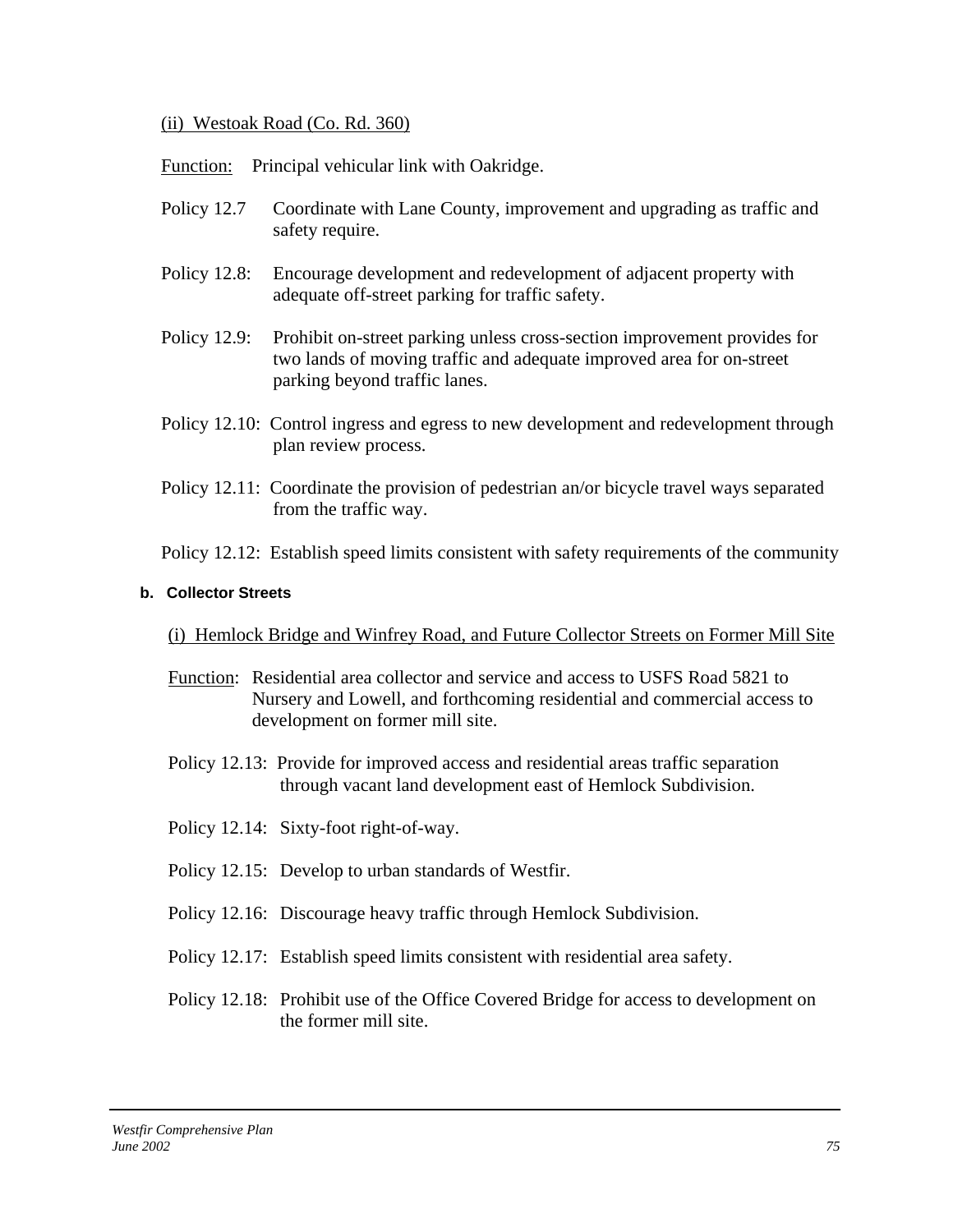### **c. Local Streets**

- Function: Public access to private and public property, principal location for public utilities, and optional location for bicycle paths.
- Policy 12.19: Minimum 50-foot right-of-way except cul-de-sacs.
- Policy 12.20: Develop to urban standards of Westfir.
- Policy 12.21: Develop drainage structure to fix the surface problems on City streets.
- Policy 12.22: Encourage upgrading of existing City streets to urban standards.
- Policy 12.23: Require necessary minimum right-of-way at time of parcel development.

#### **d. Union Pacific Railroad**

Policy 12.23: Encourage and coordinate with the railroad company, development and installation of dense landscaping between trackage and urban development for visual upgrading and suppression of noise and vibration.

#### **e. Bicycle Routes**

- Policy 12.24: Based on local demand and the City's financial ability to provide and maintain bicycle routes, incorporate such facilities into the transportation system inventory as presented in the *Comprehensive Plan* diagram.
- Policy 12.25: Coordinate the provision of a joint bicycle-pedestrian way, separated from the roadway, along Westfir and Westoak Roads and/or Westfir Road.
- Policy 12:26: Provide for bicycle transportation during development of the former mill site.
- Policy 12:27: Develop bicycle routes based on the following criteria:
	- (a). Where appropriate, incorporate bicycle routes within the street rightof-way, preferably separated from motor vehicle traffic or as a separate hard surface road.
	- (b). Bicycle routes with independent hard surface; Minimum eight feet wide.
	- (c). Prohibit use of all motorized vehicles on bicycle routes.
	- (d). Properly sign and post all bicycle routes.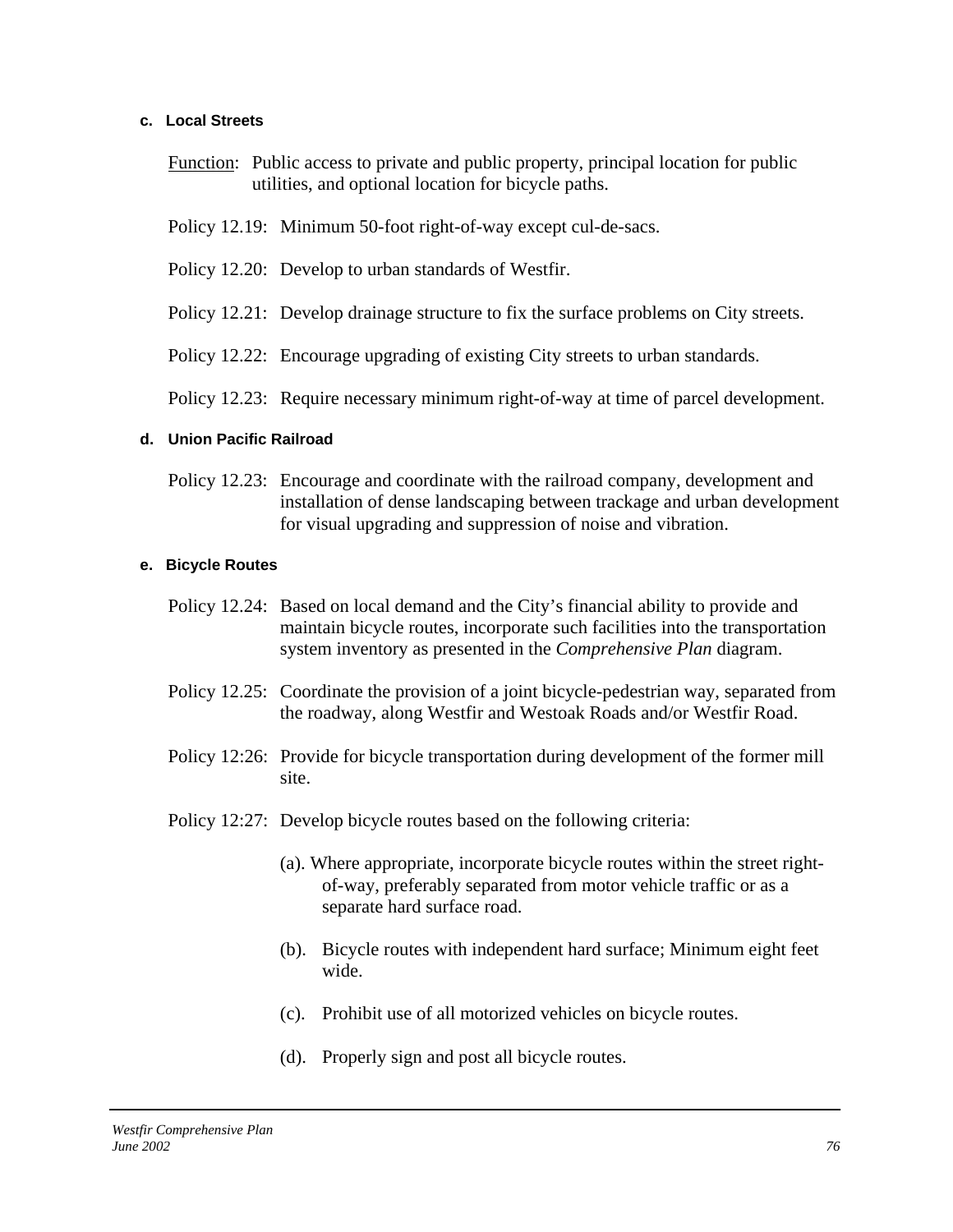- (e). Incorporate rest stops and/or view stops where appropriate (i.e., on steep terrain, within public parks, along the river, etc.)
- Policy 12.28: Coordinate with Lane County and City of Oakridge, the desire and feasibility of establishing a bicycle route along Westoak Road linking Westfir and Oakridge.
- Policy 12.29: Continue coordinating with the USFS the feasibility of establishing a dedicated bicycle path along USFS Arterial No. 19, providing bicycle access to USFS recreation opportunities along this arterial.

### **f. Pedestrian Systems**

- Policy 12.30: Coordinate the provision of joint pedestrian/bicycle ways separated from the traffic way along Westfir and Westoak Roads.
- Policy 12.31: Consider and utilize where feasible, other available locations for pedestrian movement. Example: undeveloped and non-utilized alleyways, dedicated street segments determined not to be needed for vehicular traffic, utility easements, etc.
- Policy 12.32: Provide pedestrian facilities that do not exceed 8.33 percent in grade (1 to 12) and provide handicapped ramps at any curb condition.
- Policy 12.33: Coordinate with the State Parks and Recreation Branch as may be applicable, the proposed Eugene to Pacific Crest hiking trail of the proposed Oregon Recreation Trails system.
- Policy 12.34: Maintain use of the Office Covered Bridge for vehicle and foot access to rest area and trail head.
- Policy 12.35: Provide pedestrian access to park areas that are less than one-half mile from public ways.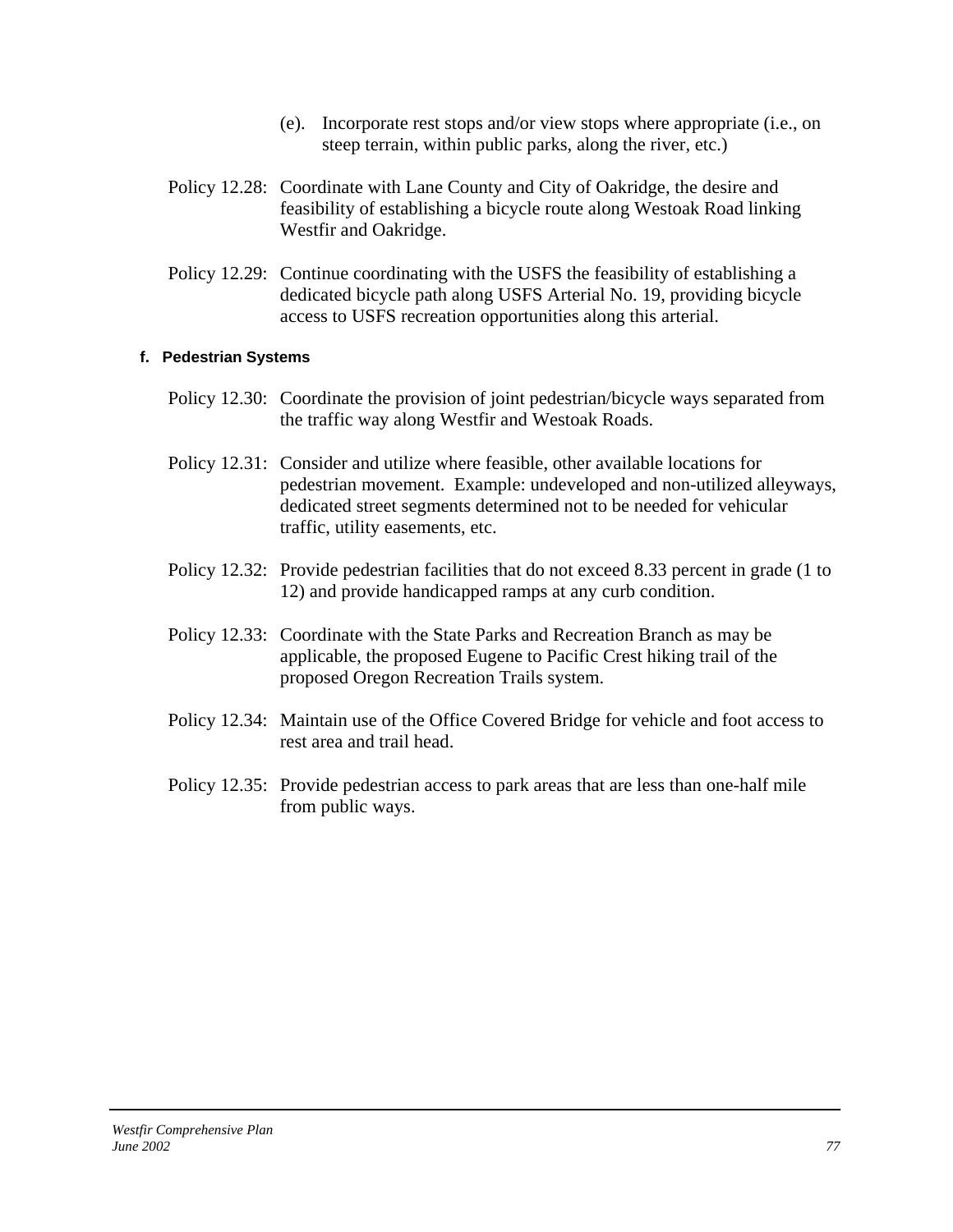# **M. Energy Conservation Strategy** (Statewide Planning Goal 13; Community Goal H)

Findings: Conservation of energy is essential to provide for future consumption, when confronted with limitations of non-renewable sources. When faced with source limitations and supply vs. demand cost escalation, particularly in the area of fossil fuels, alternative sources and technologies become viable to accommodate energy requirements. Reduction of energy consumption through conservation also results in immediate economies through cost reductions.

> Local government is rather limited in effectuating significant energy conservation impacts, due primarily to code restrictions and/or requirements that are counterproductive to the conservation of energy. These fall primarily in the area of land use and land development regulations.

Public educational efforts in the areas of energy conservation and alternative source technologies can influence the conservation of energy and alternative source development, particularly in the areas of heating, water use, lighting, cooling/refrigeration, and other applicable areas.

- Policy 13.1: Support energy consumption evaluation of structures and buildings within the City and the installation of appropriate insulation and weatherization to conserve energy.
- Policy 13.2: Support Westfir residential unit owners to investigate and utilize as appropriate, residential insulation and weatherization improvements.
- Policy 13.3: Make available to the citizens' of Westfir, appropriate information or information sources covering tax incentive programs for insulation and weatherization to conserve energy.
- Policy 13.4: Support a community-wide program for resource recovery and recycling.
- Policy 13.5: The City will continue to monitor evolving county, state and federal energy program and policy development and make available to the citizens of Westfir appropriate and applicable energy conservation measures, techniques and incentives.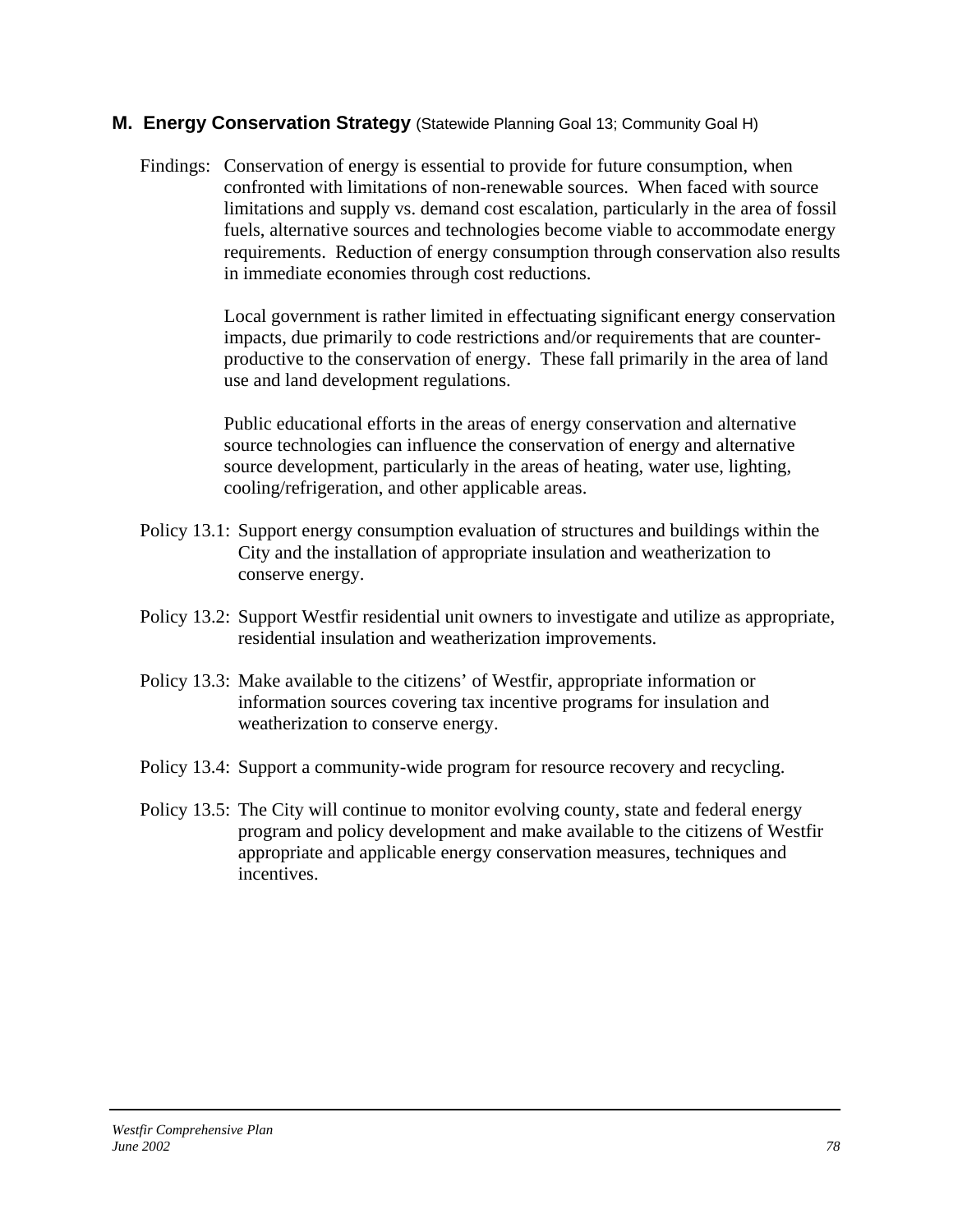# **N. Urbanization Strategy** (Statewide Planning Goal 14; Community Goal D)

Findings: The Westfir UGB is described by the following:

Beginning at the northwest corner of the existing City Limits which is on the south right-of-way line of the Union Pacific Railroad at the Middle Fork Willamette River; thence in a clockwise direction east along the existing City Limits to the east side of the North Fork – Middle Fork Willamette River; thence north along the east side of the North Fork-Middle Fork Willamette River to the north right-of-way line of the Southern Pacific Railroad; thence east along said right-of-way line to its intersection with the north boundary line of Tax Lot (T. L.) 21 35 07 4:100 thence east along the north line of said tax lot to the northeast corner of the tax lot; thence south along the east boundary line of T. L. 21 35 07 4:100 to the northern right-of-way line of the Union Pacific Railroad; thence southeast along said right-if-way line to the intersection of the existing City Limits; thence north and east along the existing City limits to the southeast corner of T. L. 21 35 08 32:101; thence south as an extension of the east boundary line of T. L. 21 35 08 32:102; thence east along the north boundary lines of T. L. 21 35 08 32:102, 108, 103, 104, 105 and 106 to an intersection with the north right-of-way line of County Road No.360 (Westoak Road); thence west along said north right-of-way line to a point which is the northern extension of the east boundary line of T. L. 21 35 08 32:107,; thence south from said point and along the east boundary of T. L. 21 35 08 32:107 and its southern extension to the north side of McLane Creek; thence west along the north side of McLane Creek to a point approximately 700 feet east of County Road No. 1323 (Westfir Road); thence south from said point to the toe of slope; thence west along the toe of said slope to the south right-of-way line of County Road No. 1323 and the existing City Limits; thence northwest along the existing City Limits to the point of beginning.

- Policy 14.1: Urbanization land requirements for the City shall be provided for from the buildable lands inventory contained within the corporate limits of the City and within the support capabilities of the existing and/or upgraded water and sewer utility systems and sub-surface wastewater disposal systems for City areas that are not to be sewered.
- Policy 14.2: Urbanization beyond the corporate limits of the City shall be accommodated only at such time that adequate urban services can be provided for the new additions to the City.
- Policy 14.3: Provision of urban domestic water service and wastewater treatment shall be guided by the facility master plans for municipal water and sewer service.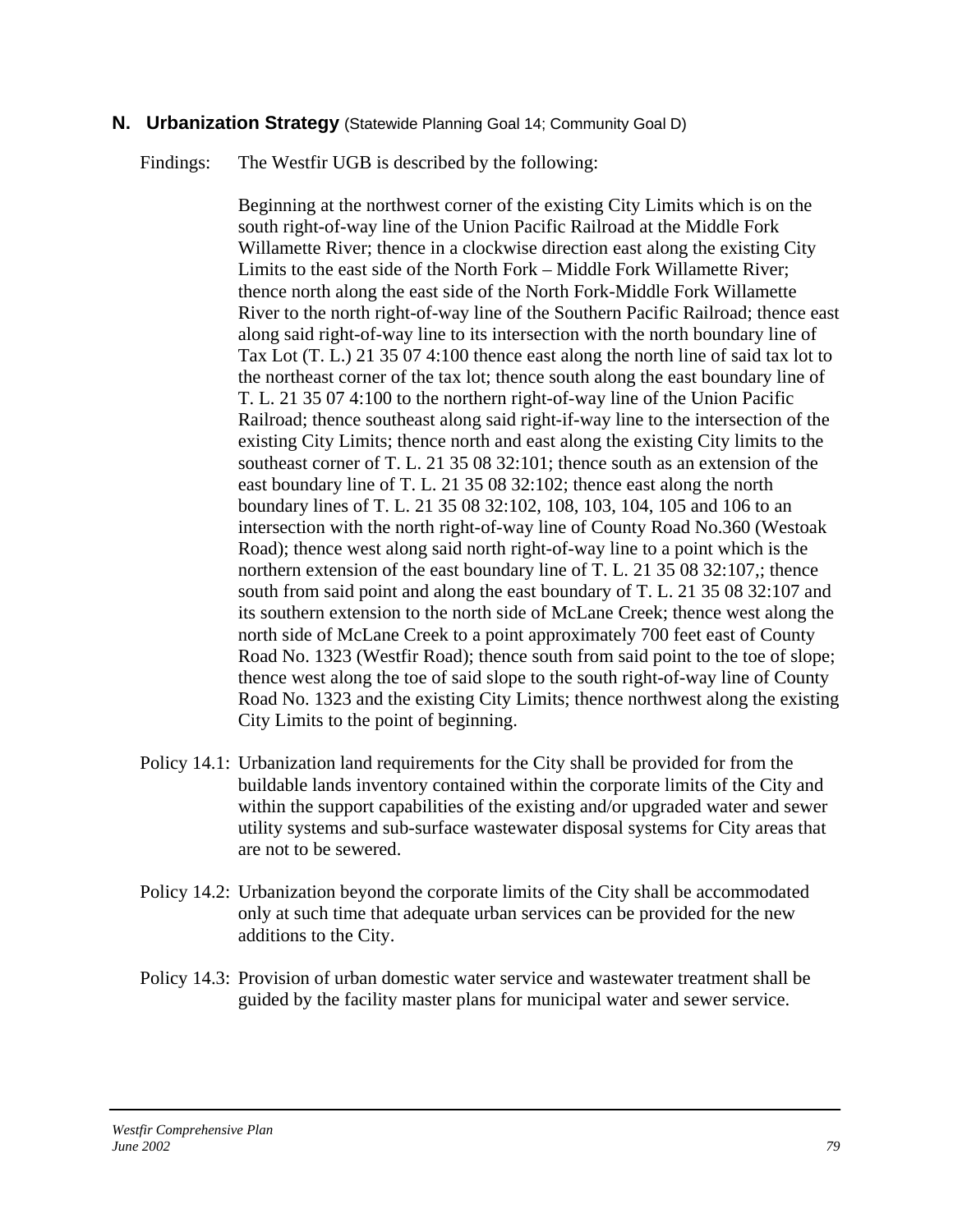- Policy 14.4: Implement the Urban Growth Management Agreement with Lane County that provides for joint notice responsibilities within the Westfir UGB for land use decisions.
- Policy 14.5: Continue to maintain effective lines of communication and coordinate with related public agencies to define inter-related and/or overlapping program area responsibilities and specific implementation roles and responsibilities.

These should include:

- U. S. Forest Service,
- Department of Environmental Quality,
- Lane County,
- Oakridge School District No. 76,
- City of Oakridge,
- Lane Electric Coop., Inc., and
- Others as necessary.
- Policy 14.6: Coordinate with Lane County the designation of appropriate county zone districts for County lands within the adopted UGB.
- Policy 14.7: Coordinate with Lane County as provided for in the Oregon Revised Statutes, the review of adjacent County subdivisions as they may affect the future of Westfir.
- Policy 14.8: City services shall not be provided to any land unless that land is within the corporate limits of the City of Westfir, or unless a mutually agreeable contract to annexation is entered into by the city of Westfir and the land owner (s) of the property desiring City services.
- Policy 14.9: City of Westfir annexations shall be considered under the following criteria:
	- 1. Land areas to be considered for annexation shall be within the Westfir UGB and shall have boundaries contiguous to the then existing corporate limits of the City.
	- 2. No annexation shall be considered which proposes to make and outlying parcel of land contiguous to the City Limits by means of a long linear parcel of land (pan-handle), with one end contiguous to the City Limits.
	- 3. Annexation of property to the City shall be made prior to the provision of any City services. In turn, it shall be demonstrated that the City is capable of providing a full range of Westfir urban services prior to the consideration of annexation. Consent to annexation to the City shall be governed by the Oregon Revised Statutes and the following criteria: